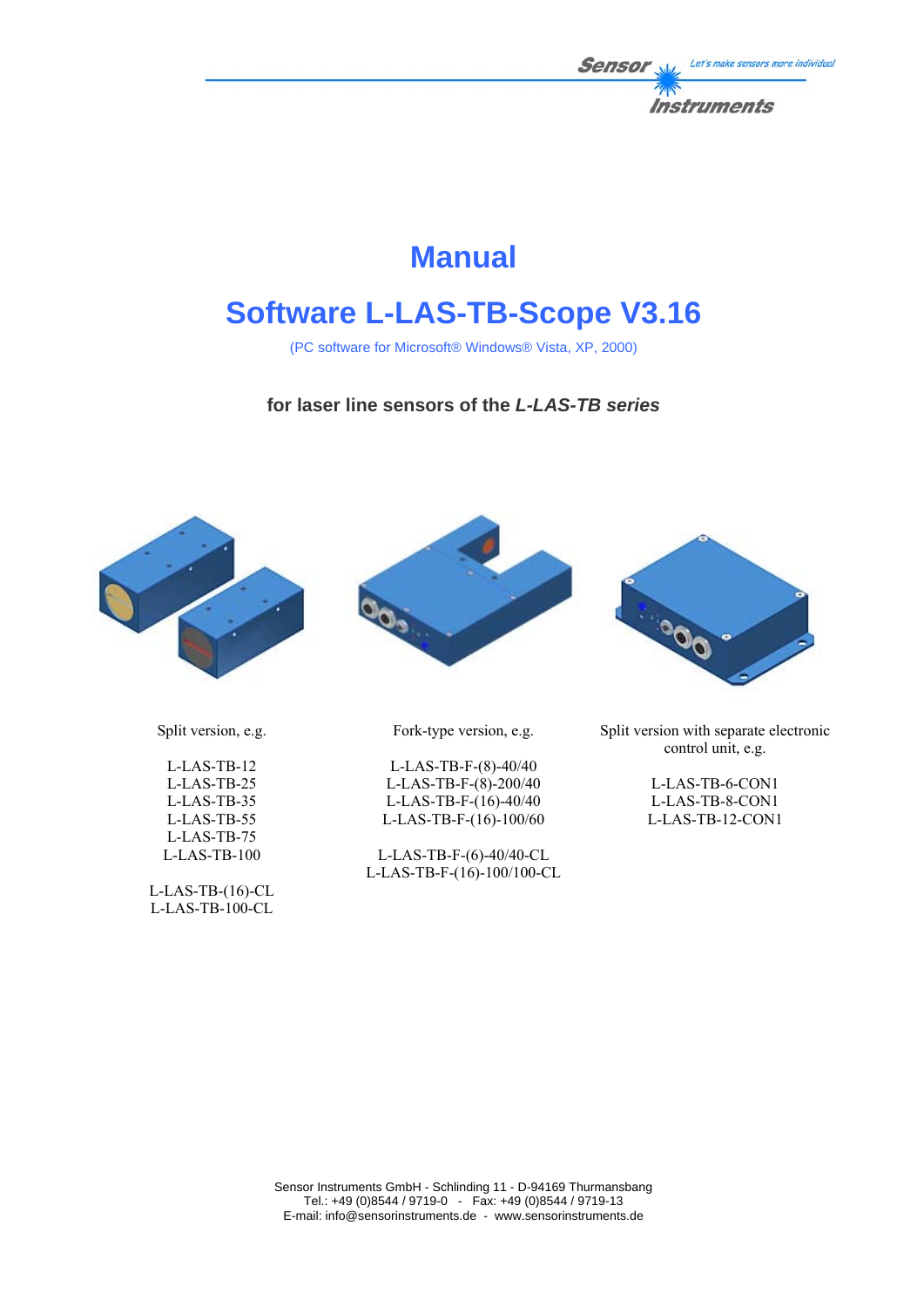#### $\mathbf 0$ **Contents**

| Chapter                         |       | Page |
|---------------------------------|-------|------|
| 1.                              |       |      |
| 1.1                             |       |      |
| 2.                              |       |      |
| 3.                              |       |      |
| 3.1<br>3.2<br>3.3<br>3.4<br>3.5 |       |      |
| 4.                              |       |      |
| 4.1<br>4.2<br>4.3<br>4.4        |       |      |
| 5.                              |       |      |
| 5.1<br>5.2                      |       |      |
| 6.                              |       |      |
| 7.                              | Annex | 32   |
| 7.1<br>7.2<br>7.3<br>7.4<br>7.5 |       |      |
| 7.6                             |       |      |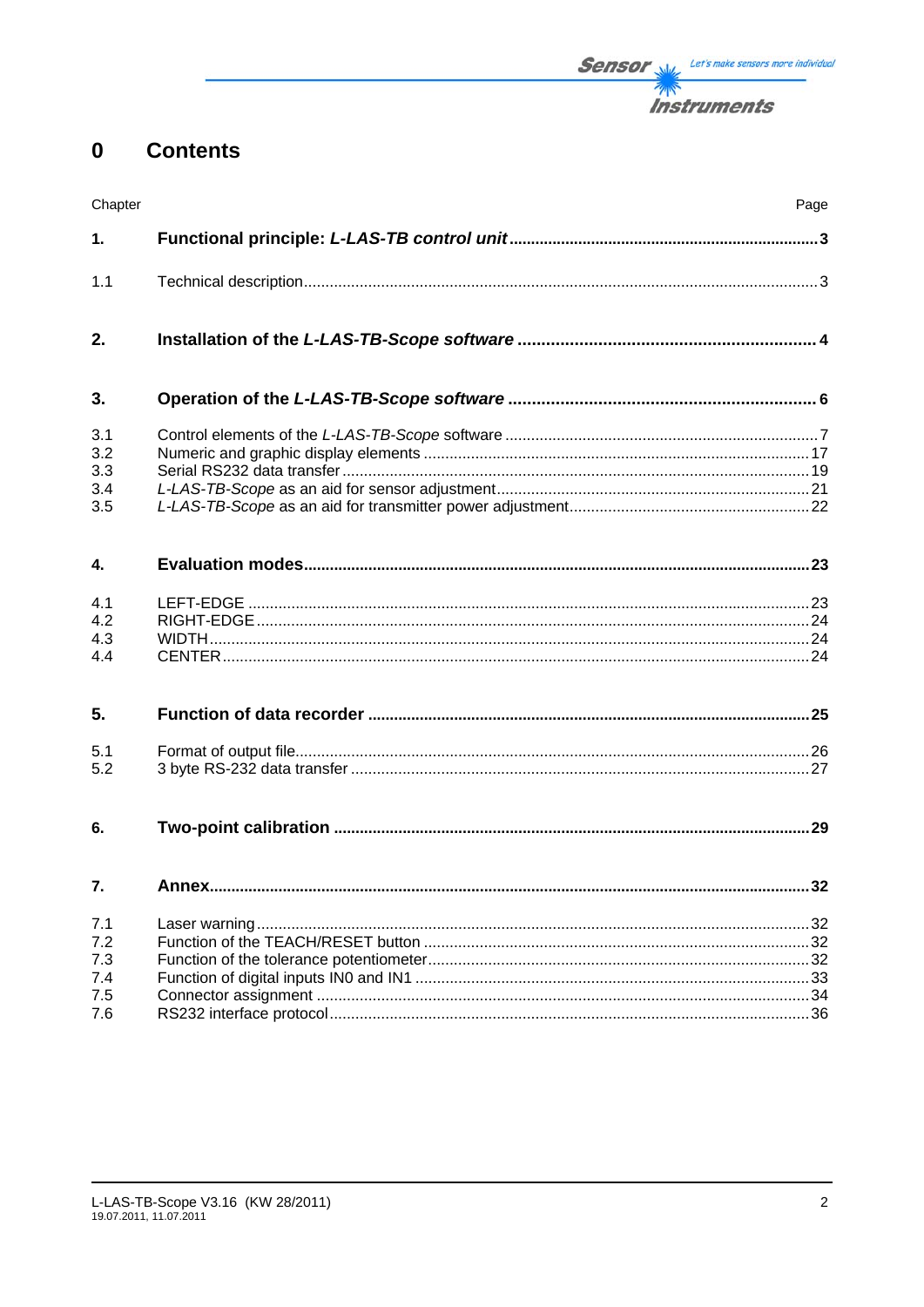# **1 Functional principle:** *L-LAS-TB control unit*

# 1.1 Technical description

In the laser line sensors of the *L-LAS series* the laser beam of a laser diode (λ=670nm, 1mW power, laser class 2) through suitable collimators and apertures is emitted from the optical transmitter unit as a laser line, i.e. as parallel laser light with homogeneous light distribution. In the optical receiver unit the laser line impinges on a CCD line receiver. This CCD line comprises many closely adjacent individual receiver elements (pixels) that are arranged in a line. The light quantity of each of these receiver elements that is collected during the integration time can be separately read out as an analog voltage and, after performing analog-digital conversion, can be stored in a data field as a digital value.

When there is a non-transparent measuring object in the laser line, the parallel laser light only illuminates those receiver elements (pixels) of the line that lie outside the shadow zone of the measuring object. As a result the pixels within the shadow zone give off a considerably lower analog voltage compared to the illuminated pixels. By way of suitable software algorithms the areas of the shadow zones can be determined from the previously stored data field. Since the distance of the pixels on the CCD line is known, the size and position of the measuring object can therefore be determined. The micro-controller of the *L-LAS-TB sensor* can be parameterized through the serial RS232 interface by means of a Windows PC software. The sensor can be set to operate with different evaluation modes. The housing of the control unit features a TEACH/RESET button [1] and a potentiometer for tolerance setting. Switching states are visualized by means of 4 LEDs (1x green, 1x yellow, and 2x red) that are integrated in the housing of the L-LASsensor. The *L-LAS-TB control unit* has three digital outputs [2] (OUT0, OUT1, OUT2), the output polarity of which can be set with the software. Two digital inputs (IN0, IN1) make it possible to realize an external TEACH/RESET functionality and an external TRIGGER functionality through a PLC. In addition the control unit features a high-speed analog output (0 ... 10V) with 12-bit digital/analog resolution.



[1] not available in case of a model of CL series

[2] CL series offers only two digital outputs OUT0, OUT1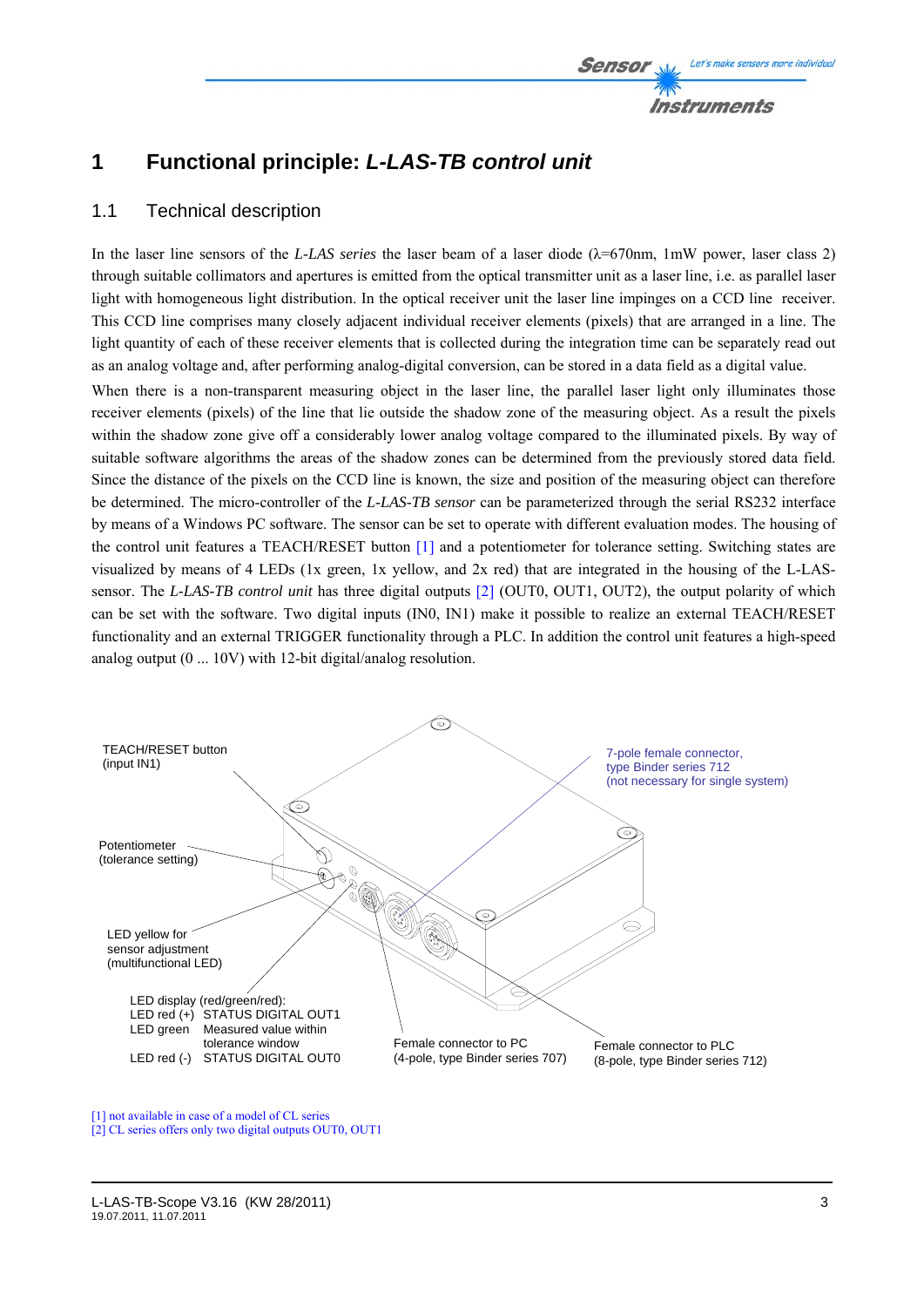

# **2 Installation of the** *L-LAS-TB-Scope* **software**

Hardware requirements for successful installation of the *L-LAS-TB-Scope* software:

- 400 MHz Pentium-compatible processor or better.
- CD-ROM or DVD-ROM drive
- Approx. 10 MByte of free hard disk space
- SVGA graphics card with at least 800x600 pixel resolution and 256 colors or better.
- Windows 98, Windows NT4.0, Windows XP, or Windows Vista operating system
- Free serial RS232 interface or USB port with USB-RS/232 adaptor at the PC

Please install the *L-LAS-TB-Scope* software as described below:

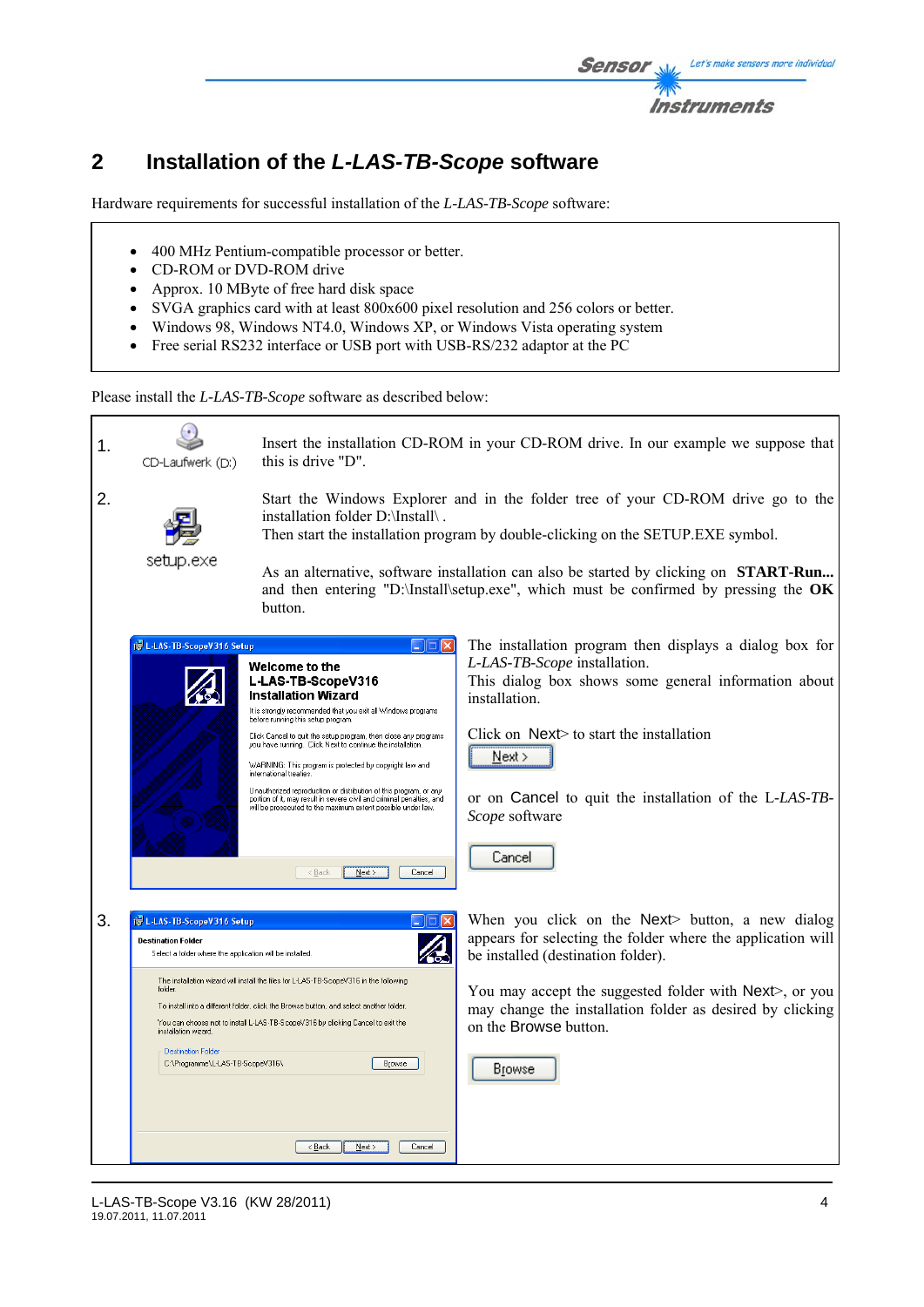

# Deinstallation of the L-LAS-TB-Scope software:

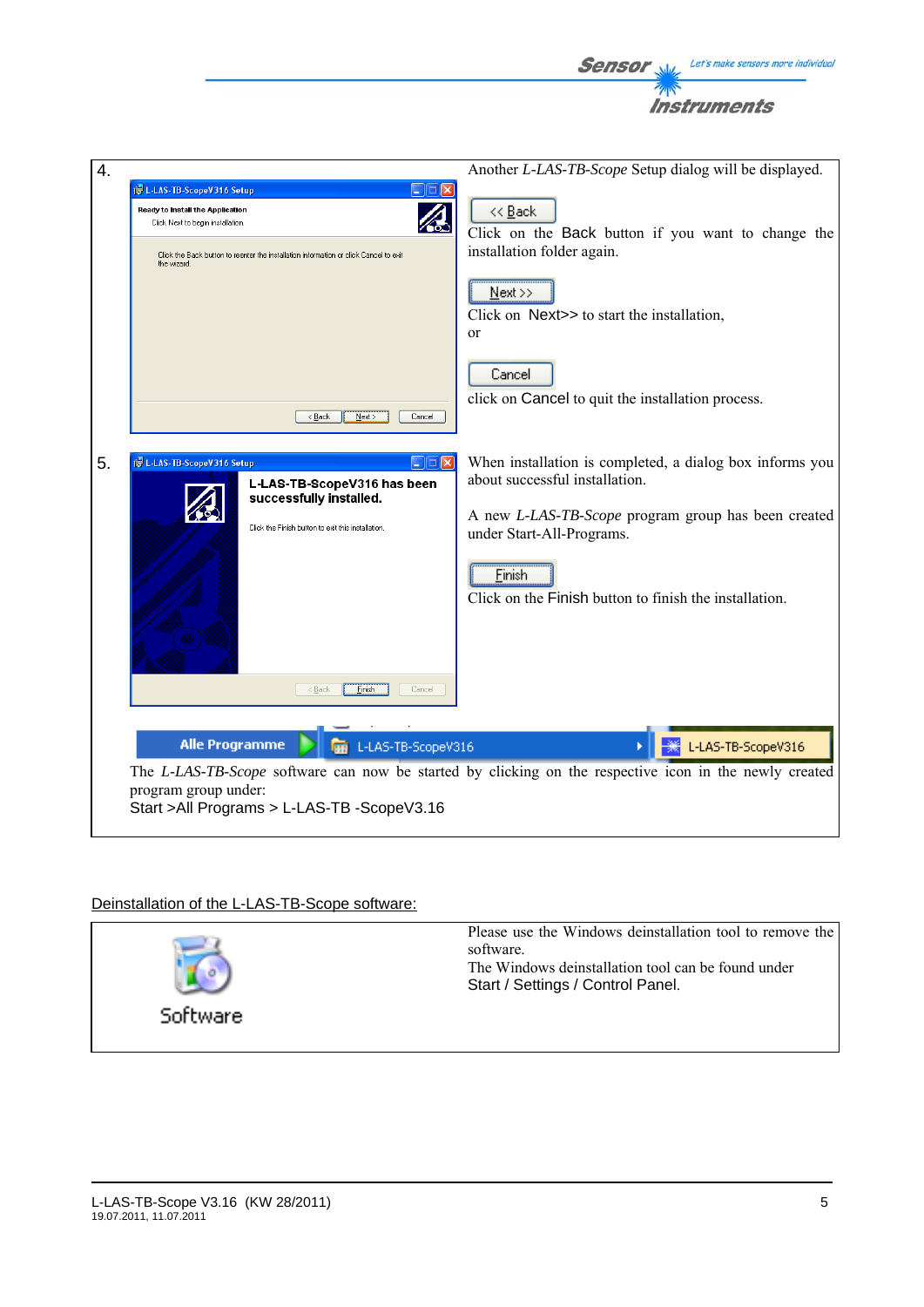

# **3 Operation of the** *L-LAS-TB-Scope* **software**

The *L-LAS-TB-Scope* software is used for parameterizing the electronic control unit used for controlling the *L-LAS* line sensors. The measured values provided by the sensor can be visualized with the PC software, which means that the software among others can be used for adjustment purposes and for setting suitable tolerance limits for the inspection of the measuring object.

Data exchange between the PC user interface and the sensor system is effected through a standard RS232 interface. For this purpose the sensor is connected to the PC with the serial interface cable cab-las-4/PC. When parameterization is finished, the setting values can be permanently saved in an EEPROM memory of the *L-LAS-TB control unit*. The sensor system then continues to operate in "STAND-ALONE" mode without the PC.

When the *L-LAS-TB-Scope* software is started, the following Windows<sup>®</sup> user interface will be displayed:



The *L-LAS-TB-Scope* CONTROL PANEL provides a great variety of functions:

- Visualization of measurement data in numeric and graphic output fields.
- Setting of the laser power for the laser transmitter.
- Setting of the polarity of the digital switching outputs OUT0, OUT1, and OUT2. [2]
- Selection of a suitable evaluation mode.
- Presetting of setpoint value and tolerance band.
- Saving of parameters to the RAM, EEPROM memory of the control unit, or to a configuration file on the hard disk of the PC.

# **The following chapters provide explanations of the individual control elements of the**  *L-LAS-TB-Scope* **software.**

[2] CL series offers only two digital outputs OUT0, OUT1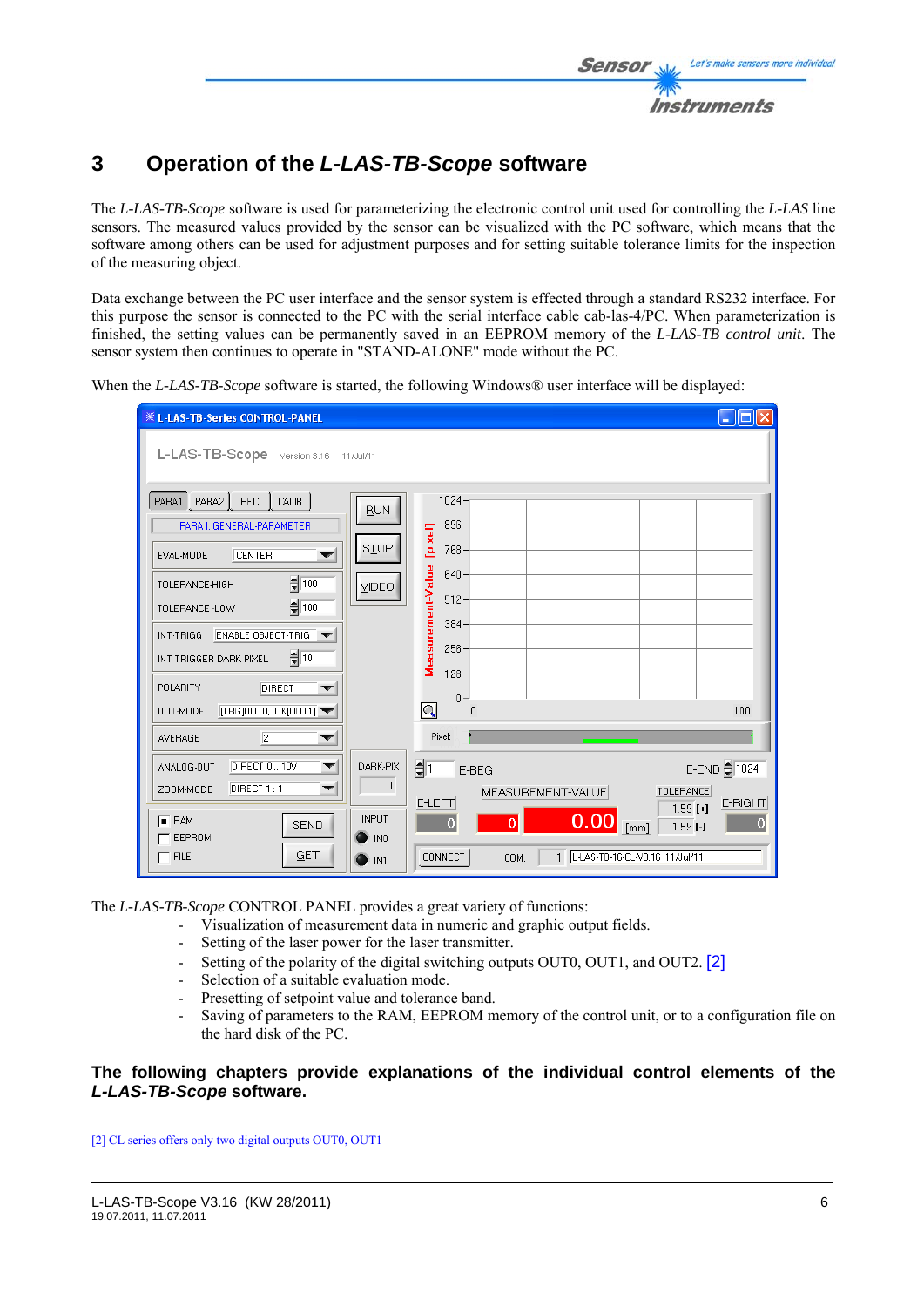

# 3.1 Control elements of the *L-LAS-TB-Scope* software:

|                                     | PARA1 PARA2 REC CALIB     |  |  |  |
|-------------------------------------|---------------------------|--|--|--|
|                                     | PARA I: GENERAL-PARAMETER |  |  |  |
| EVAL-MODE                           | L-EDGE                    |  |  |  |
| $\frac{4}{2}$ 100<br>TOLERANCE-HIGH |                           |  |  |  |
| $\frac{4}{2}$ 100<br>TOLERANCE -LOW |                           |  |  |  |
| <b>INSABLE ALL</b><br>HW-MOOE -     |                           |  |  |  |
| POLARITY                            | DIRECT                    |  |  |  |
| <b>AVERAGE</b>                      | 12                        |  |  |  |
| ANALOG-OUT                          | DIRECT 0  10V             |  |  |  |
| ZOOM-MODE                           | DIRECT 1 : 1              |  |  |  |

| EVAL-MODE | L-EDGE.       |  |
|-----------|---------------|--|
|           | L-EDGE<br>v   |  |
|           | <b>R-EDGE</b> |  |
|           | WIDTH         |  |
|           | CENTER        |  |

| PARA1 PARA2 REC CALIB |  |
|-----------------------|--|
|                       |  |

A click on the PARA1 button opens the PARAMETER I (PARA I) window, where various general parameters at the control unit can be set.



**Changes that are made in the function fields described below only become active at the control unit of the** *L-LAS-TB sensor* **after a click on the SEND button!**

# **EVAL-MODE:**

This list selection field serves for setting the evaluation mode at the *L-LAS-TB sensor*. Depending on the evaluation mode that is currently set, the edges created from the video signal (intensity profile) of the CCD line will be assessed differently.

#### L-EDGE:

The 1st edge (left edge) of the CCD line's intensity profile is used as measurement value.

#### R-EDGE:

The 2nd edge (right edge) of the CCD line's intensity profile is used as measurement value.

#### WIDTH:

The difference between the second and the first edge is used as measurement value: WIDTH = R-EDGE - L-EDGE

# CENTER:

The mean value of the first edge and the second edge is used as measurement value: CENTER = (L-EDGE+R-EDGE)/2



#### **E-BEG:**

Numeric input field for entering the beginning of evaluation. The CCD line is evaluated starting from the pixel that is set here (Evaluation-Begin). (Default value = 1).



#### **E-END:**

Numeric input field for entering the end of evaluation. The CCD line is evaluated up to this pixel. Pixels on the right side of the pixel value that is set here will not be evaluated.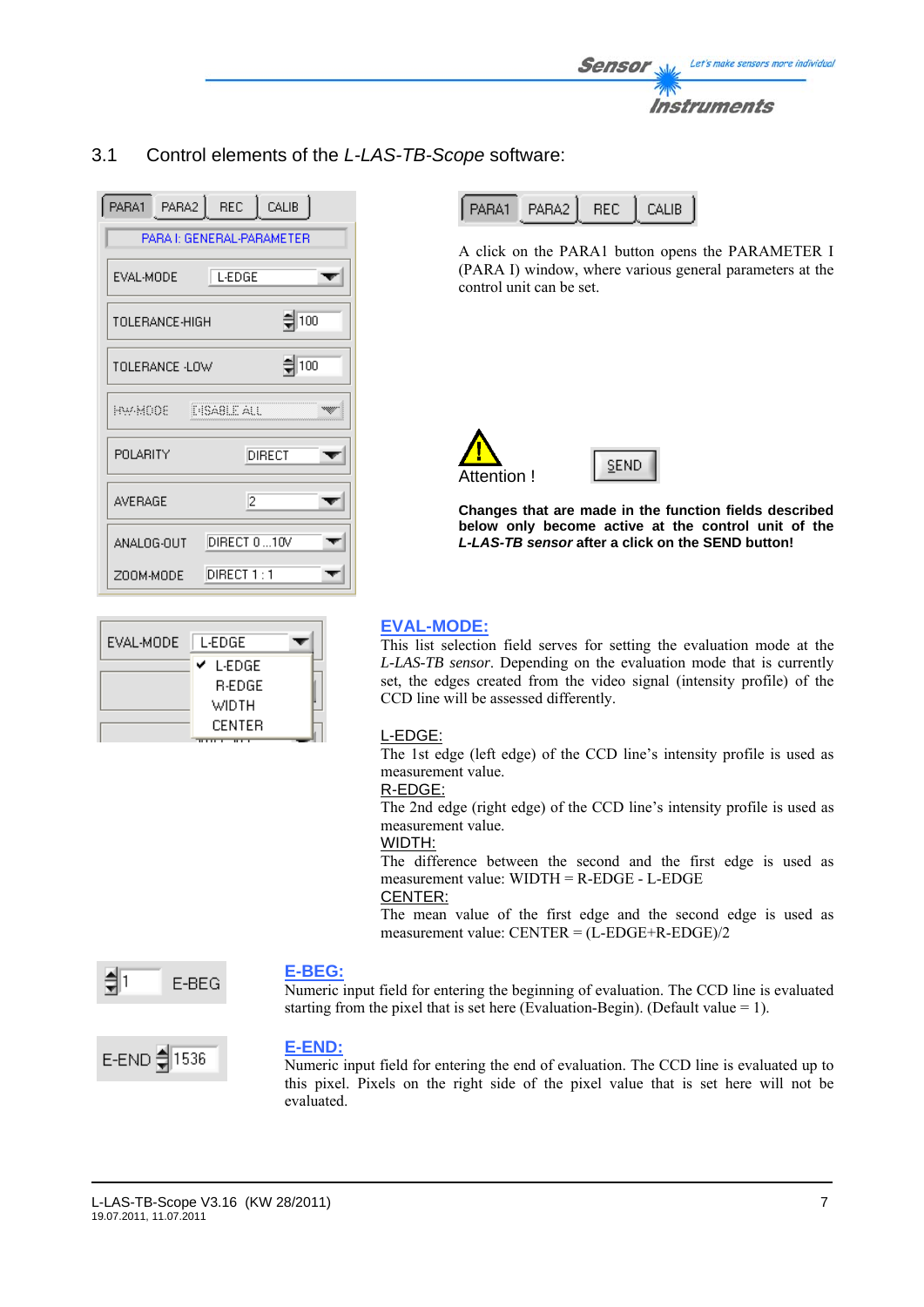



| SLOPE-VALUE A [µm/pixel] |       |  |
|--------------------------|-------|--|
| 3.600                    | 0.000 |  |

| HW-MODE ENABLE TOL-SET | DISABLE ALL<br>ENABLE ALL | ENABLE BUTTON<br>$\checkmark$ enable tol-set |  |  |
|------------------------|---------------------------|----------------------------------------------|--|--|
| TOLERANCE HIGH         |                           |                                              |  |  |
| TOLERANCE 4.0W         |                           |                                              |  |  |

 $\blacksquare$ 

# **TOLERANCE-HIGH, -LOW:**

In these input fields an upper and lower tolerance value for the tolerance window can be set by entering a numerical value or by clicking on the arrows. The tolerance window is applied symmetrically around the setpoint value (TEACH-VALUE) and is framed by the upper and lower tolerance threshold.

If the TOLERANCE potentiometer at the sensor housing is activated, the values for the upper and lower tolerances that are set at the potentiometer are displayed. The tolerance values that are currently set at the sensor are shown in a numerical display field below the graphic display area in [mm].

Example for the tolerances in combination with the SLOPE-VALUE (sensitivity):

*TOL*[+] [*mm*]= *SLOPE*\**TOLERANCE* \_ *HIGH Here: TOL [mm] = 3.6[µm/Pixel]\*400 Pixel =1.45 mm* 

*TOL*[−] [*mm*]= *SLOPE*\**TOLERANCE* \_ *LOW Here: TOL [mm] = 3.6[µm/Pixel]\*200 Pixel =0.72 mm*

#### **HARDWARE (Hardware-Mode) [1]:**

The TOLERANCE potentiometer and the TEACH/RESET button at the housing of the *L-LAS-TB sensor* can be activated (ENABLE) or deactivated (DISABLE) by clicking on the respective item in the list selection field.

The TOLERANCE potentiometer allows the presetting of a tolerance window around the setpoint value. If the function field is set to ENABLE ALL or ENABLE TOL-SET, it is not possible to enter numerical values in the TOLERANCE-VALUE input field of the PC software. The respective function fields will be grayed.



#### DISABLE ALL

Both the TEACH/RESET button and the TOLERANCE potentiometer at the housing are deactivated.

#### ENABLE ALL:

The TOLERANCE potentiometer at the housing is activated. (clockwise turning increases the tolerance bandwidth) The TEACH/RESET button at the housing is activated. Button pressed for a short time  $(t < 0.7s)$ : RESET function. Button pressed for a long time  $(t > 1.5s)$ : TEACH function.

#### ENABLE BUTTON:

Only the TEACH/RESET button at the housing is activated.

#### ENABLE TOL-SET:

Only the TOLERANCE potentiometer at the housing is activated.

[1] not available in models of CL series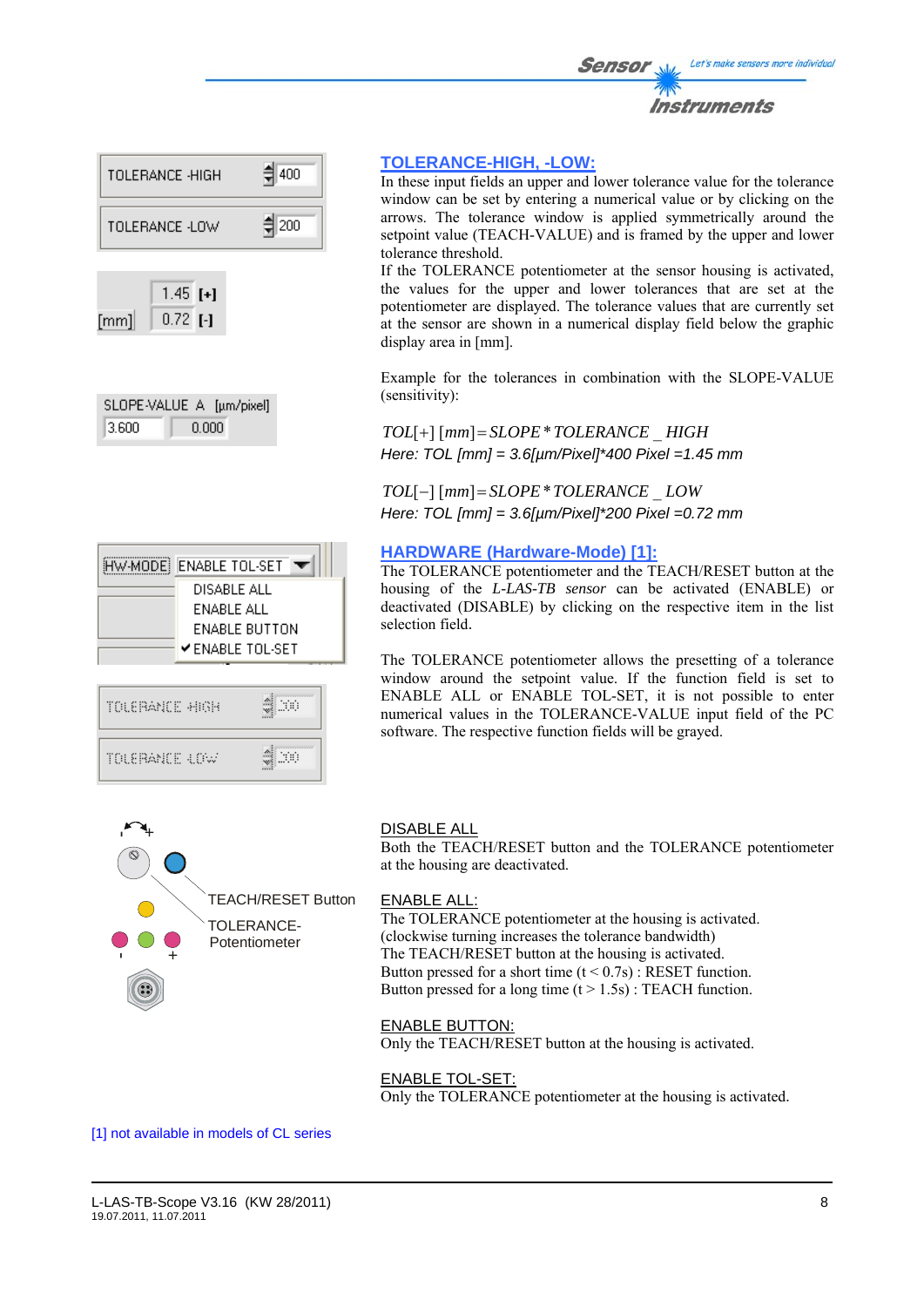| TV<br>nstruments |  |
|------------------|--|
|                  |  |

Let's make sensors more individual

| I POLARITY. | INVERSE         |
|-------------|-----------------|
|             | <b>VINVERSE</b> |
|             | DIRECT          |
|             |                 |

# **POLARITY:**

In this function field the output polarity at the *L-LAS-TB sensor* can be set with a mouse-click. The *L-LAS-TB sensor* has 3 digital outputs (OUT0, OUT1, OUT2) through which error states can be sent to the PLC.

Sensor

II

# DIRECT:

In case of an error, the respective digital output is set to +Ub (+24VDC  $\pm$ 10%, red LED on).

# INVERSE:

In case of an error, the respective digital output is set to the reference potential (GND/0V, red LED on).



# **AVERAGE:**

In this function field the averaging at the *L-LAS-TB sensor* can be selected with a mouse-click on the respective list item. With every cycle of the main program the current measurement value is stored in a ring memory field, and then the average of these values in the ring memory field is calculated.

The average of the ring memory field is used as the MEASUREMENT VALUE. With the AVERAGE value the size of the ring memory can be set from 1 to 256.

| ANALOG-OUT | DIRECT 0 10V                                |  |
|------------|---------------------------------------------|--|
| ZOOM-MODE! | $\blacktriangledown$ DIRECT 0 10V<br>MAXIMA |  |
|            | MINIMA<br>MAX - MIN                         |  |

# **ANALOG-OUT (Analog-Output-Mode):**

Function element for selecting the output mode of the analog voltage at the L-LAS sensor (pin8/red 8-pol. PLC/POWER female connector). The analog voltage is output in the range from 0 to 10V with a resolution of 12 bit.

# DIRECT 0...10V:

A voltage (0 ... 10V) that is proportional to the current measurement value is provided at the analog output pin8/red.

# MAXIMA:

The current maximum value is provided at the analog output pin8/red/ (drag pointer principle, resetting by input IN1/pin4/yellow pulse of <750ms length, or by pressing the TEACH/RESET button).

# MINIMA:

The current minimum value is provided at the analog output pin8/red/ (drag pointer principle, resetting by input IN1/pin4/yellow pulse of <750ms length, or by pressing the TEACH/RESET button).

# MAX-MIN:

The current difference between maximum and minimum value is provided at the analog output pin8/red/ (drag pointer principle, resetting by input IN1/pin4/yellow pulse of <750ms length, or by pressing the TEACH/RESET button).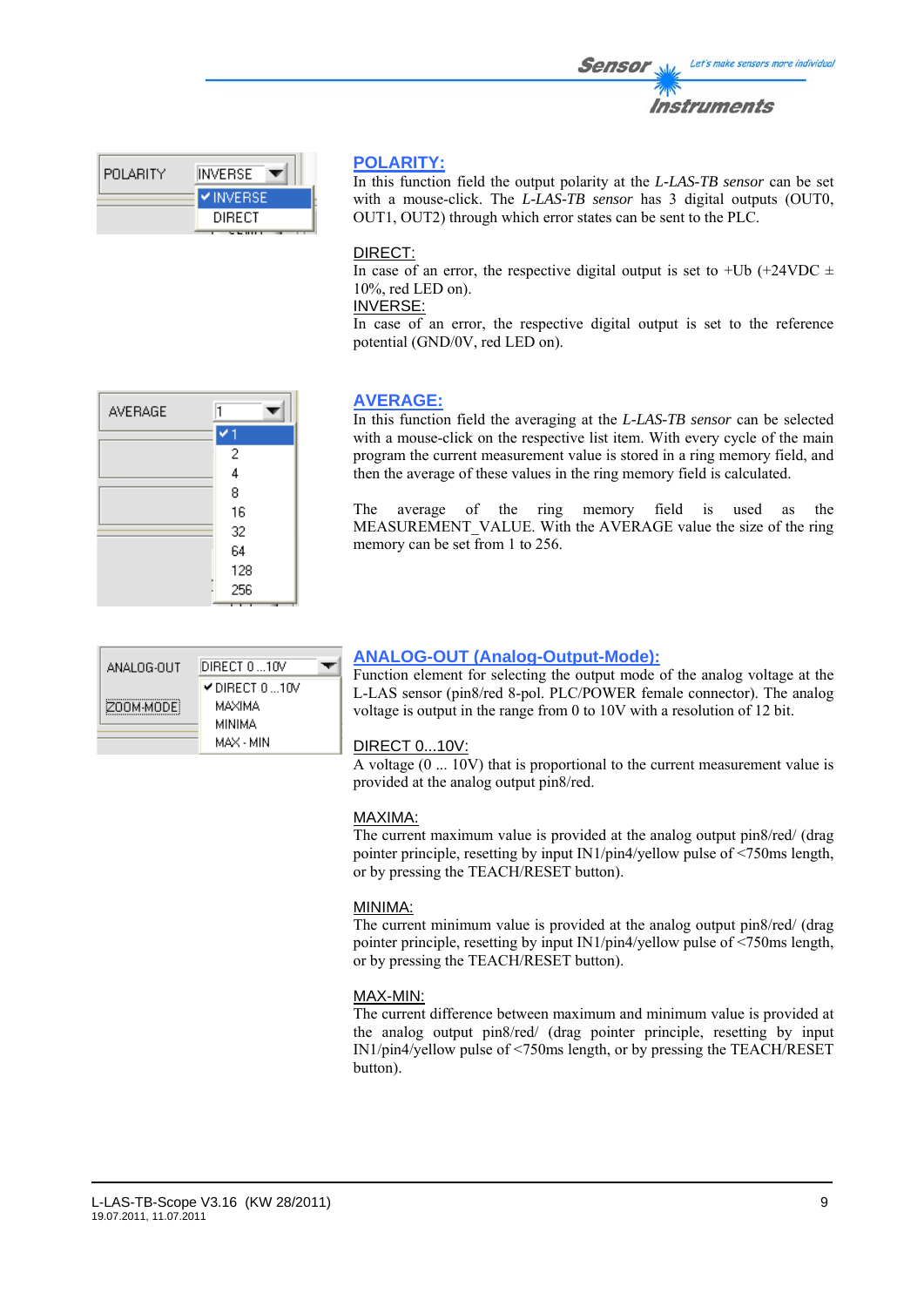



### **Reset button (Maximum-Minimum Values):**

These display elements only appear after one of the three operating modes MAXIMA, MINIMA, or MAXMIN has been selected and activated in the ANALOG-OUT function field.

A click on the RESET button resets the current maximum and minimum values that are detected by the L-LAS sensor. The numeric display fields show the respective current maximum and minimum value.

Resetting of the maximum and minimum values also can be triggered by a short pulse (duration  $t < 750$  ms) at digital input IN1/yellow/pin4 from the PLC. The maximum and minimum values also can be reset by pressing the hardware button at the housing of the L-LAS sensor.

#### Please note:

This RESET function does not perform a hardware/software reset at the *L-LAS* sensor, it only resets the maximum and minimum values!

| ANALOG-OUT | DIRECT 010V                       |
|------------|-----------------------------------|
| ZOOM-MODE  | DIRECT 1 : 1                      |
|            | $\blacktriangledown$ DIRECT 1 : 1 |
|            | Z00M X1 <5V-setpt>                |
|            | Z00MX2 <5V-setpt>                 |
|            | Z00M X4 <5V-setpt>                |
|            | Z00M X8 <5V-setpt>                |
|            | Z00M X16 <5V-setpt>               |
|            | TOL-WIN <5V-range>                |
|            | TOL-WIN <10V-range>               |

#### **ZOOM-MODE (Analog-Output):**

Function element for setting various zoom modes at the analog output of the *L-LAS-TB*  sensor*.*

# DIRECT 1:1:

At the analog output pin8/red/ the full measuring range of the sensor is provided as a 0 to +10V voltage swing.

#### ZOOM X1, ZOOM X2 ... ZOOM X16:

The difference between the current measurement value (pixels) and the teach position (teach value in pixels) is provided at the analog output pin8/red/. At the teach position a voltage of +5V is always provided at the analog output. If the current measurement value is lower than the teach position, a voltage  $\leq 5V$  is output, if the current measurement value is higher than the teach value, a voltage  $> 5V$  is output. The deviation from the 5V teach position can be amplified with a zoom factor of X2 to X16.

#### TOL-WIN <5V-range>:

A voltage swing of 5V over the current tolerance window is provided at the analog output pin8/red/. At the lower tolerance limit the voltage value is 2.5V, at the upper tolerance limit 7.5V. A voltage of 5V is provided at the teach position.

#### TOL-WIN <10V-range>:

A voltage swing of 10V over the current tolerance window is provided at the analog output pin8/red/. A voltage of 5V is provided at the teach position, at the lower tolerance limit the voltage at the analog output is 0V, at the upper tolerance limit 10V.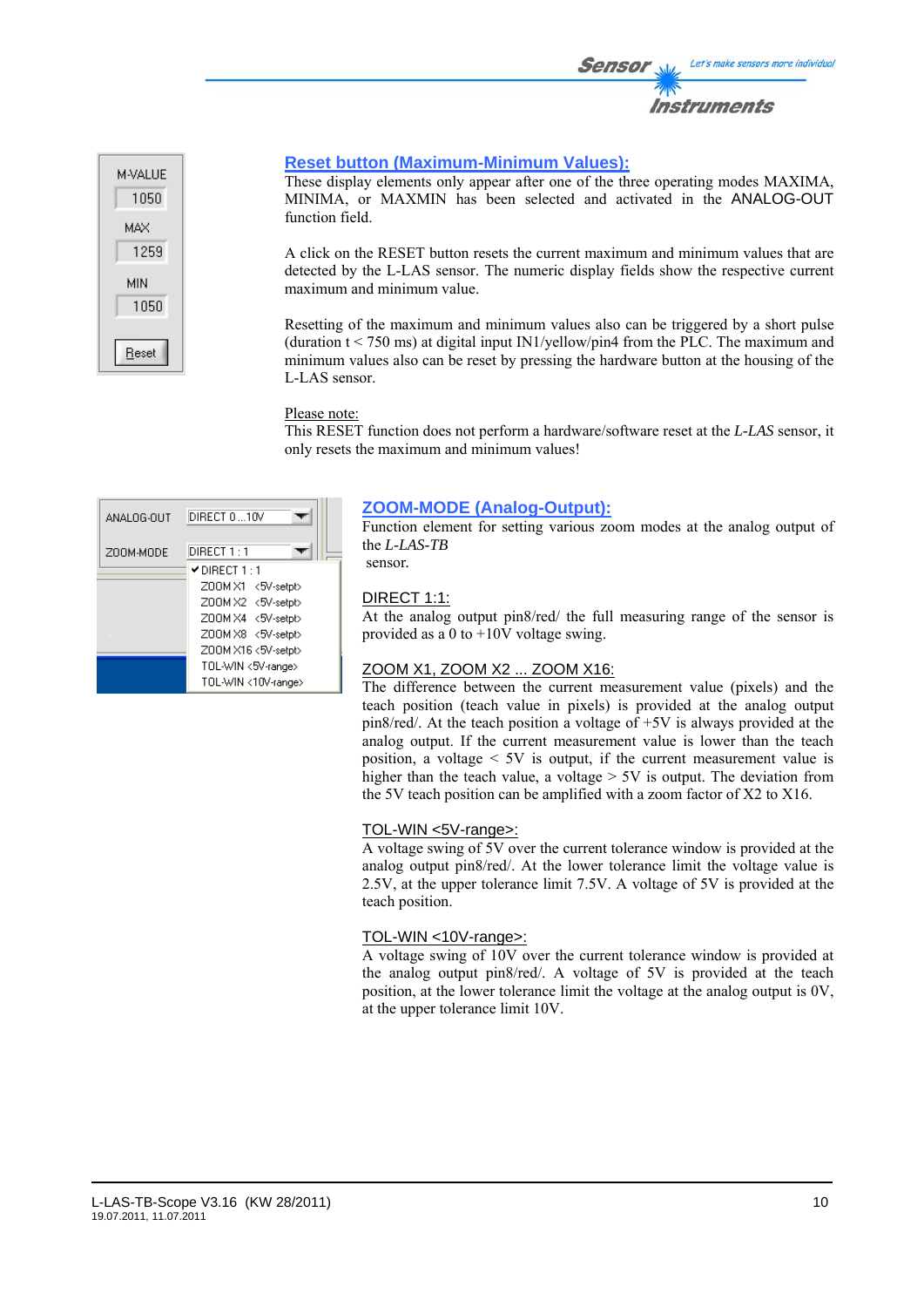| PARA2 REC<br>CALIB<br>PARA1               |         |  |  |  |
|-------------------------------------------|---------|--|--|--|
| PARA II: GENERAL-PARAMETER                |         |  |  |  |
| POWER<br>V-THD[%]                         |         |  |  |  |
| $1000 -$                                  | $100 -$ |  |  |  |
| 500<br>50÷                                |         |  |  |  |
| 취70<br>400                                |         |  |  |  |
| SMOOTH-VIDEO-SIGNAL<br>AVG_8              |         |  |  |  |
| VIDEO-THD-MODE                            | AUTO    |  |  |  |
| <b>RAM</b><br>REFRESH V-THD<br>ΕE         |         |  |  |  |
| TEACH-VALUE (Pixel)<br>Teach<br>$\xi$ 512 |         |  |  |  |
| EXT-IN0-MODE<br>CONTINUOUS                |         |  |  |  |

| PARA1   PARA2 | - REL- | $\Box$ CALIB |
|---------------|--------|--------------|
|               |        |              |

A click on the PARA2 button opens the PARAMETER II (PARA II) window, where additional parameters at the control unit can be set.

Sensor

Let's make sensors more individual

Instruments





**Changes that are made in the function fields described below only become active at the control unit of the** *L-LAS-TB sensor* **after a click on the SEND button!**



# **POWER:**

In this function field the laser power at the laser transmitter unit of the *L-LAS-TB sensor* can be set by using the arrows or the slider, or by entering a numerical value in the respective input field.



# **FIXED-VIDEO-THD[%]:**

In this function field the video threshold at the *L-LAS-TB sensor* can be set by entering a numerical value or by using the slider or the arrows. With the help of this video threshold the measurement values can be derived from the intensity characteristic (video signal) of the CCD line from the bright/dark transitions.

For this purpose the intersection points between the intensity profile (red curve) and the adjustable video threshold (green horizontal line) are calculated and stored.

The x-value of the respective intersection point is assigned to a pixel on the CCD line. The measurement value can be calculated from this information and from the known distances of the pixels on the CCD line. The intersection points between intensity profile and video threshold that are provided by this method are hereinafter referred to as edges.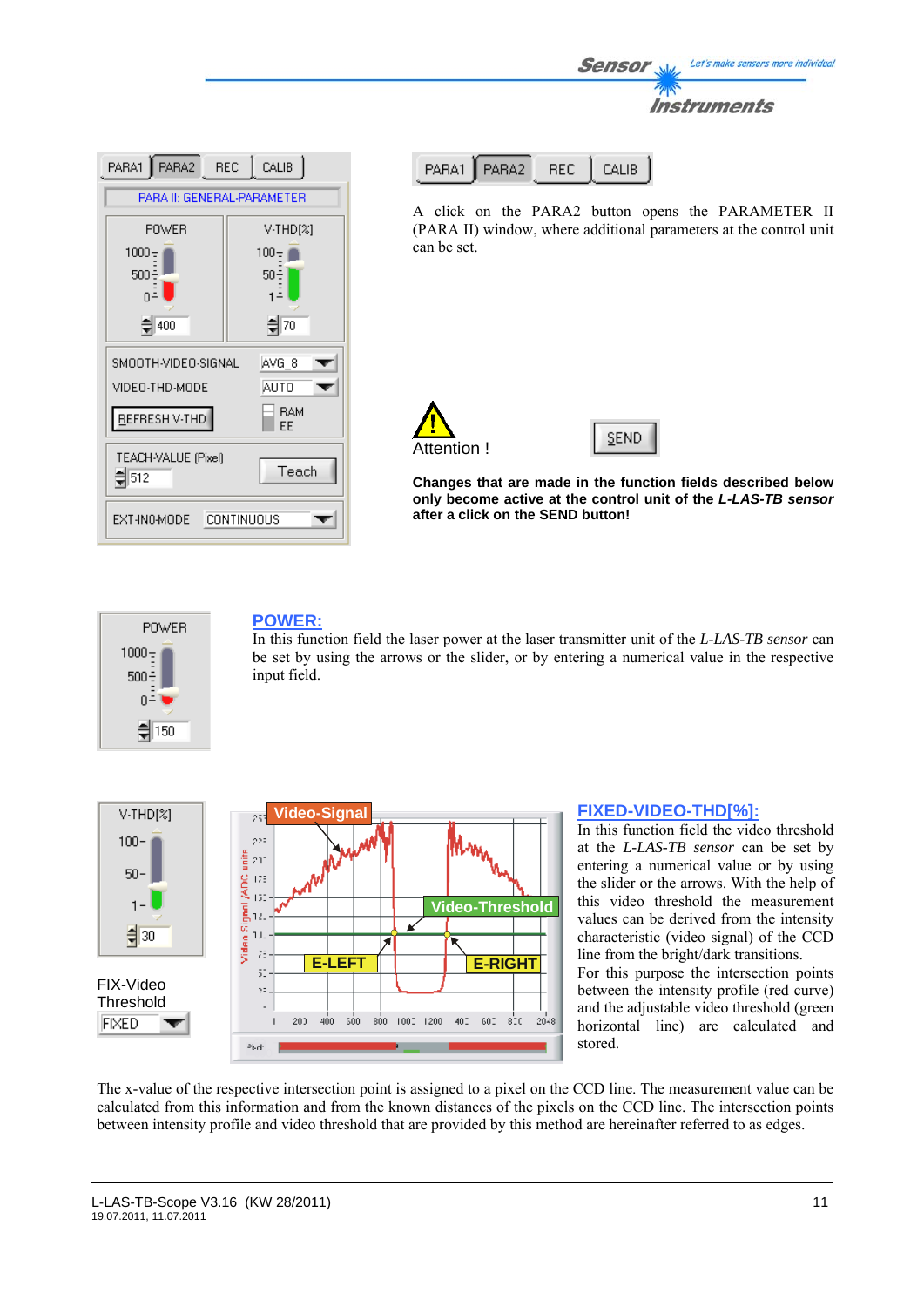



AUTO-Video threshold



# **AUTO-VIDEO-THD[%]:**

When the toggle switch is in AUTO position, the threshold that is stored in the non-volatile EEPROM of the sensor is used as video threshold.

This threshold (green curve) is not a horizontal line, but is derived from the intensity characteristic of the laser transmitter and thus "tracks" the intensity profile.

As before the measurement values are derived from the intensity characteristic of the CCD line (red curve) and the tracked video threshold (green curve). For this purpose the intersection points between intensity profile and tracked video threshold are calculated again.



# **VIDEO-THD-MODE AUTO:**

The automatic follow-up threshold mode is activated by selecting AUTO from the VIDEO-THD-MODE drop-down list field. A click on the SEND button activates the selected mode at the sensor!



The current threshold can be changed by clicking on the arrow keys in the V-THD[%] slider.

The new video threshold first is shown as a thin green curve. This threshold (green curve) is not a horizontal line but is derived from the intensity characteristic of the laser transmitter (red curve) and thus "follows" the intensity profile. As before, the measurement values are derived from the intensity characteristic of the CCD line (red curve) and the follow-up video threshold (green curve) by calculating the intersection points between intensity profile and follow-up video threshold.



**Before the new video threshold is saved there must be no measurement object in the beam path between transmitter and receiver!** 



#### **REFRESH V-THD:**

Only a click on this software button saves the current intensity profile as a new video threshold to the non-volatile EEPROM of the *L-LAS* sensor.

# **GET:**

After a click on this software button the video threshold that is currently saved in the EEPROM will be automatically shown in the graphic display window.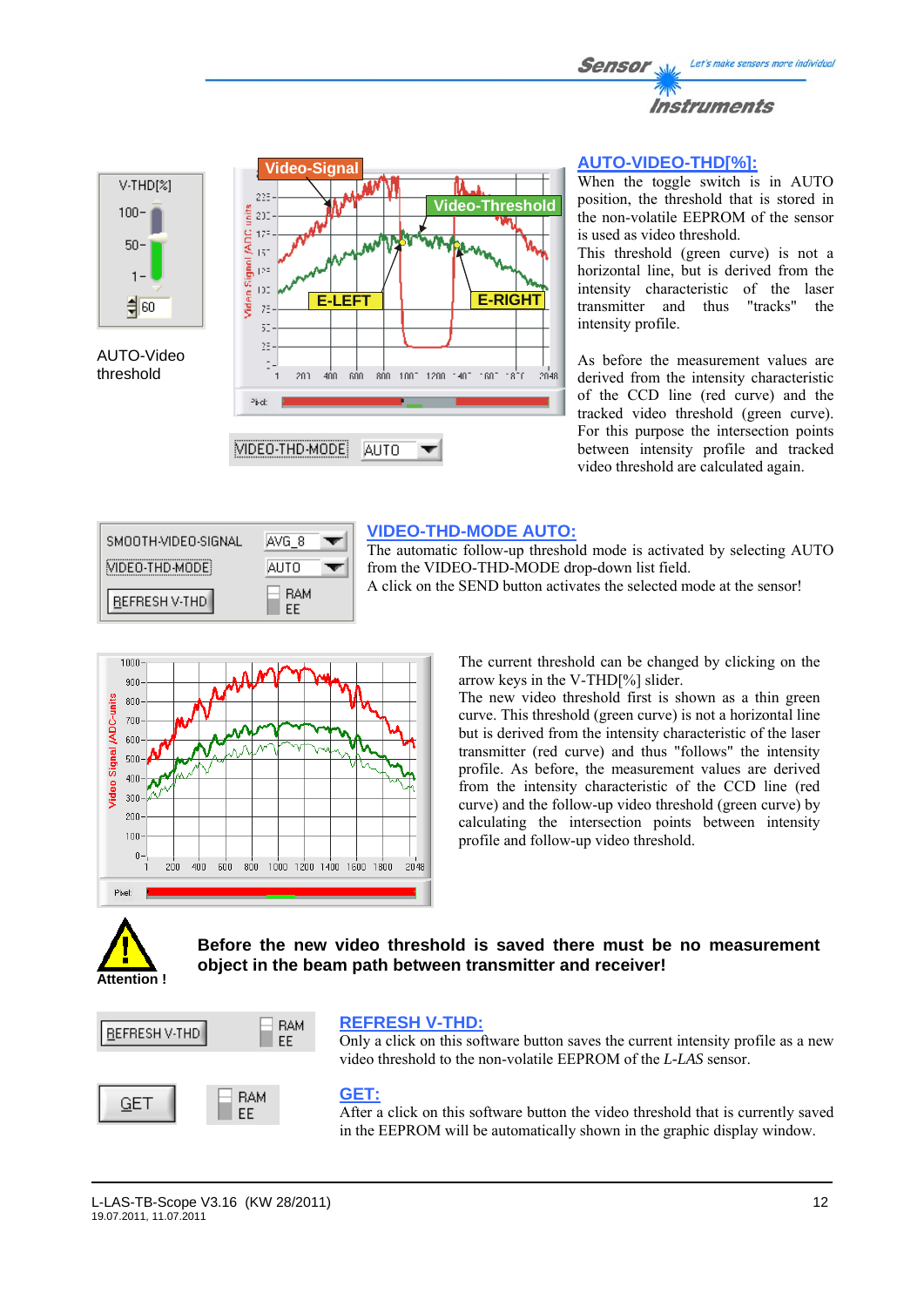| SMOOTH-VIDEO-SIGNAL! | AVG_8  |
|----------------------|--------|
| VIDEO-THD-MODE       | OFF    |
|                      | AVG 2  |
| REFRESH V-THD        | AVG 4  |
|                      | AVG 6  |
|                      | ✔AVG 8 |
|                      | AVG 12 |
|                      | AVG 16 |
|                      | AVG 24 |
|                      | AVG 32 |
|                      | AVG 48 |
|                      | AVG 64 |

# **SMOOTH-VIDEO-SIGNAL:**

A click on the SMOOTH-VIDEO-SIGNAL drop-down list field opens the setting options for the activation of a software filter for the video signal characteristic. If a software filter is activated, corresponding filtering of the video signal will be performed after every scan in the main program run.

With digital software filtering the video signal characteristic can be smoothed, if necessary

#### OFF:

The video signal is not filtered.

# AVG\_2:

The video signal is subjected to a 2nd-order moving average filter. Over the full video profile two adjacent values (pixels) each are used for averaging.

#### • • • AVG\_64:

The video signal is subjected to a 64th-order moving average filter. For this purpose 64 adjacent values (pixels) each are used for averaging.

| TEACH-VALUE [Pixel] |       |
|---------------------|-------|
| 1023.<br>⊐          | Teach |



**TEACH-VALUE [Pixel]:**

Numeric input field for setting the current teach value (setpoint value) in pixels. The teach value that is set here only is activated at the *L-LAS-TB sensor* after a click on the SEND button.

After a click on the TEACH button the current edge information is stored as a teach value to the RAM memory of the *L-LAS-TB sensor*. Depending on the evaluation mode that has been set (E-MODE), the left edge, the right edge, the width (WIDTH), or the center position (CENTER) will be stored as a teach value in the RAM memory of the L-LAS sensor.

When the teach process is completed, the yellow LED at the housing of the *L-LAS-TB sensor* quickly blinks 3 times.

The teach process also can be started by means of the TEACH/RESET button at the housing (pressing the button for  $t > 1.5s$ ) or by way of a high level at digital input IN1/yellow/pin4 ( $t > 1.5s$ ).

The newly taught setpoint value can be read out through the serial interface by clicking on the GET button.

 $\xi$  695

The new teach value is then shown in the TEACH display field.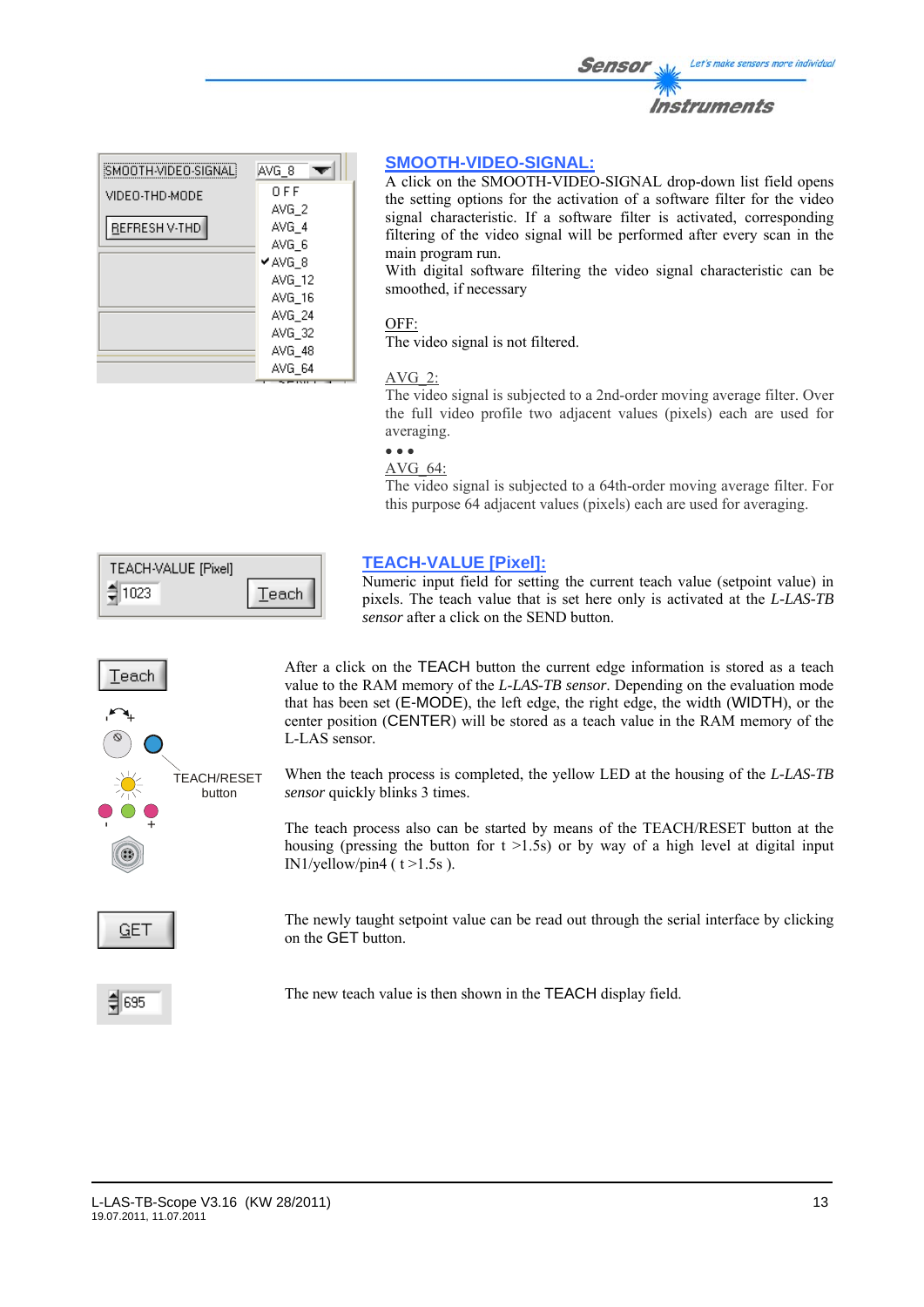| CONTINUOUS          |
|---------------------|
| <b>✔</b> CONTINUOUS |
| TRIGG - INO L/H     |
| TRIGG - INO HIGH    |
| SAVE VTHD->RAM      |
| OUTPUT WIDTH        |
|                     |



**There must be no measurement object in the beam path between transmitter and receiver before the new video threshold is saved!**

# **EXT-IN0-MODE:**

This drop-down function field can be used to set the operating mode of the external trigger input (IN0/pin3/green, 8-pole PLC socket) at the *L-LAS-TB sensor*.

# CONTINUOUS:

Continuous evaluation of current measurement values. No external trigger functionality.

# TRIGG – IN0 L/H:

External edge-controlled triggering of measurement value evaluation through digital input IN0/pin3/green at the 8-pole PLC socket. The measurement value at the moment of the L/H edge is saved and applied at the digital outputs/analog output.

# EXT. IN0 HIGH:

External triggering of measurement value evaluation through a high level (+Ub) at digital input IN0/pin3/green. Measurement value evaluation / analog output is enabled as long as digital input IN0 is at HIGH level (time window function).

# SAVE VTHD ->RAM:

The external trigger input IN0 is used to save the current video threshold to the RAM memory of the *L-LAS-TB sensor* at the L/H edge. The "follow-up" video threshold is calculated as a percentage value from the current intensity profile over the CCD line. The parameter V-TDH[%] is used to calculate the new threshold.

# OUTPUT WIDTH:

The external trigger input IN0 is used to switch the evaluation mode to WIDTH.

 $IN0 = HIGH \rightarrow EVAL-MODE = WIDTH$ IN0 = LOW -> EVAL-MODE = LEFT, RIGHT or CENTER

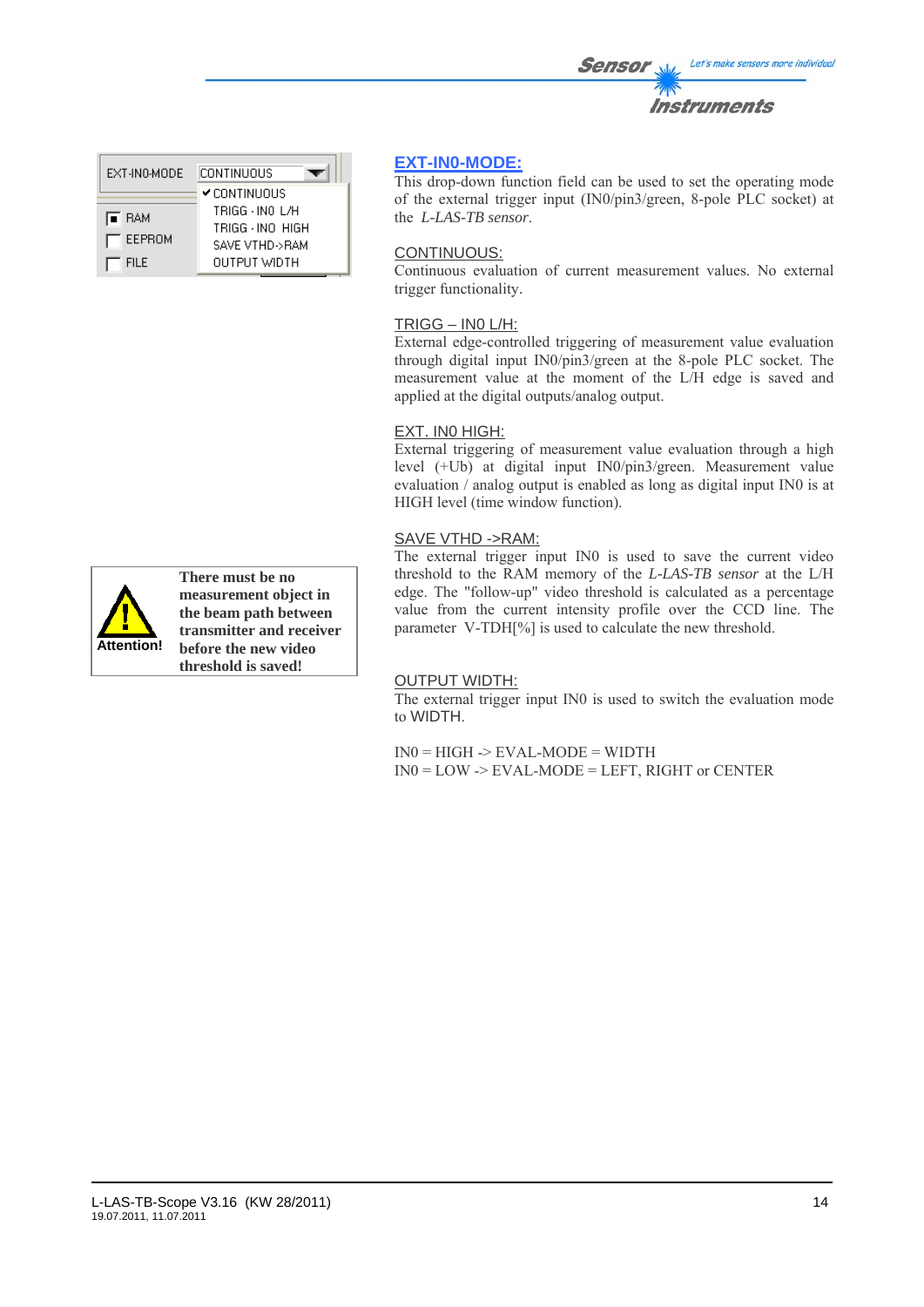| PARA1 PARA2 REC CALIB                                               |  |  |  |  |
|---------------------------------------------------------------------|--|--|--|--|
| DATA-RECORDER                                                       |  |  |  |  |
| RS-232-MODE STATIC (REC)                                            |  |  |  |  |
| TIME-INTERVAL [0.1  3600] sec = 1.0                                 |  |  |  |  |
| $\frac{4}{3}$ 100<br>SAMPLES [MAX 32000]                            |  |  |  |  |
| DAYS:<br>HOURS:<br>SEC:<br>MIN:<br>$\Omega$<br>$\overline{0}$<br>40 |  |  |  |  |
| START DATE:<br>START TIME:<br>09-03-2010                            |  |  |  |  |
| $\vert x \vert$<br>SAMPLE:<br>n                                     |  |  |  |  |
| c:\Programme\RECORD.DAT                                             |  |  |  |  |

PARA2 **REC CALIB** PARA1

A click on the REC button opens the DATA-RECORDER window on the user interface. Please also cf. chapter 5: Data recorder function.

Sensor

| RS-232-MODE ISTATIC (REC) |  | <b>RS-23</b> |
|---------------------------|--|--------------|
|                           |  |              |



Instruments

Let's make sensors more individual

Drop-down function field for setting the serial data request at the *L-LAS-TB sensor*.

# STATIC (REC):

The sensor does not automatically send measurement data through the RS-232 interface. Every individual data transfer is started by the PC/PLC with command no. 18. Upon this request the sensor sends a single data frame (36 bytes) to the PC/PLC. EXT-IN0 L/H (REC):

A single data frame (36 bytes) is sent to the PC/PLC at every LOW/HIGH edge at digital input IN0/pin3/green.

EXT-IN0 L/H (3-Byte): cf. chapter 5.2 CONTINUOUS (3-Byte): cf. chapter 5.2



| MPLES [MAX 320<br>INE |  |
|-----------------------|--|
|                       |  |





SAMPLE:

# **TIME-INTERVAL [sec]:**

This numeric input field can be used to set a time interval in seconds (0.1s – 3600s). When this time interval is over, the PC software automatically requests measurement data from the sensor.

# **SAMPLES [MAX 32000]:**

Numeric input field for presetting the maximum number of measurement values that should be saved. The value range is 10 to 32000.



# **FILE button**

A click on the FILE button opens a new dialog window for entering the file name and setting the directory for the output file. The currently selected directory and the file name of the output file are shown in a text display beside the FILE button.

d:\Programme\RECORD.DAT

Automatic recording can be started by pressing the START button. If recording should be stopped before the maximum number defined by SAMPLES is reached, this can be done by clicking on the STOP button.

Numeric display field showing the current number of read measurement values.

 $\overline{0}$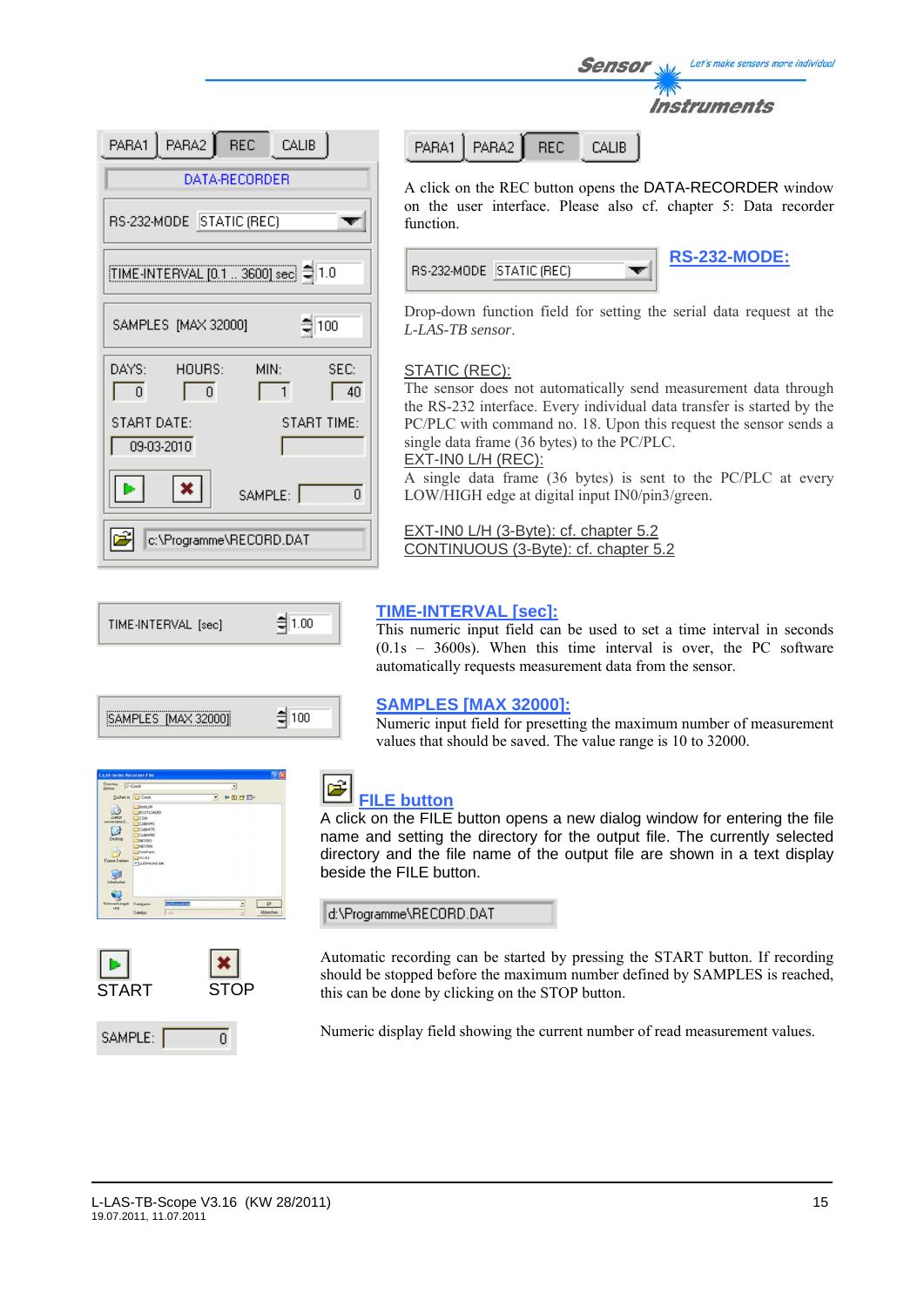| l≣ RAM<br>EEPROM | SEND |  |  |
|------------------|------|--|--|
| <b>FILE</b>      |      |  |  |



# **PARAMETER TRANSFER:**

This group of function buttons is used for transferring parameters between the PC and the *L-LAS-TB control unit* through the serial RS232 interface.

# SEND:

When the SEND button is clicked, the parameters currently set on the user interface are transferred to the *L-LAS-TB control unit*.

The target of data transfer is determined by the selected radio-button (RAM, EEPROM, or FILE).



#### GET:

When the GET button is clicked, the setting parameters are transferred from the *L-LAS-TB control unit* to the PC and are updated on the user interface. The source of data transfer again is determined by the selected radio-button:

#### RAM:

The currently set parameters are written to the volatile RAM memory of the *L-LAS-TB control unit*, or they are read from the RAM and transferred to the PC. Please note: The parameters set in the RAM will be lost when the power supply at the *L-LAS-TB control unit* is turned off.

# EEPROM:

The currently set parameters are written to the non-volatile EEPROM memory of the *L-LAS-TB control unit*, or they are read from the EEPROM and transferred to the PC. Parameters that are saved in the EEPROM will not be lost when the power supply is turned off.

If parameters are read from the EEPROM of the *L-LAS-TB control unit*, these must be written to the RAM of the *L-LAS-TB control unit* by selecting the RAM button and then clicking on SEND. The *L-LAS-TB control unit* then continues to operate with the set RAM parameters.

#### FILE:

When the FILE radio-button is selected, a click on the SEND/GET button opens a new file dialog on the user interface. The current parameters can be written to a freely selectable file on the hard disk of the PC, or parameters can be read from such a file.

|                                    | <b>L-LAS-TB-Series Parameter File</b> |         |        |           |  |
|------------------------------------|---------------------------------------|---------|--------|-----------|--|
| Directory<br>History:              | C:\Programme\L-LAS-TB-ScopeV22        |         |        |           |  |
| Suchen in:                         | L-LAS-TB-ScopeV22                     | $\vert$ |        | ←白び囲・     |  |
| cvirte<br>LLASpara<br>LLASparaTB50 |                                       |         |        |           |  |
| Dateiname:                         | LLASpara                              |         |        | QK        |  |
| Dateityp:                          | l <sup>*</sup> .dat                   |         | $\sim$ | Abbrechen |  |

# **FILE dialog window:**

The standard output file for the parameter values has the file name "LLASpara.dat".

The output file can be opened e.g. with the standard Windows "Editor" program.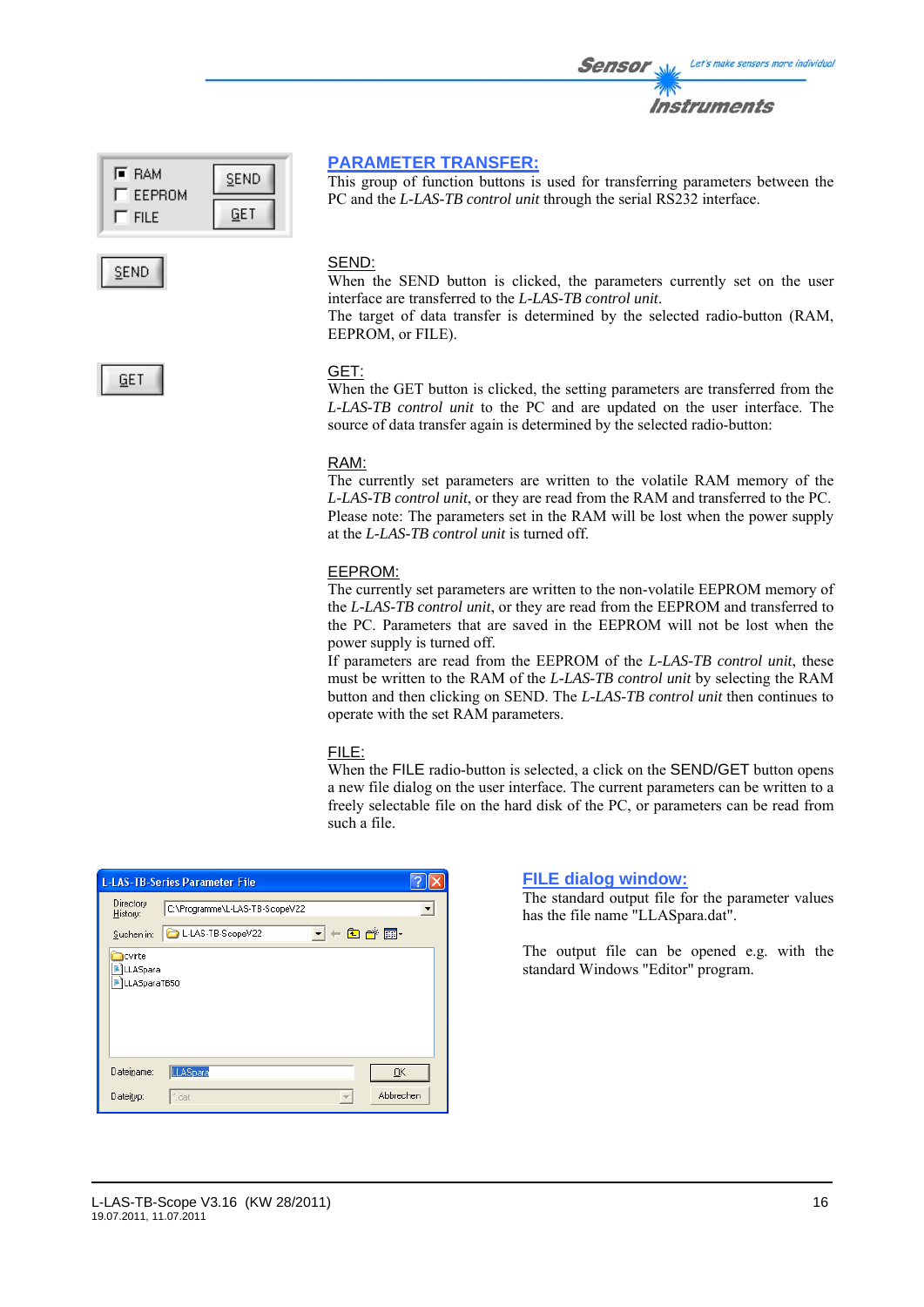# 3.2 Numeric and graphic display elements:



#### **VIDEO button:**

After a click on the VIDEO button, the intensity profile measured at the CCD receiver is transferred to the PC and is shown as a red curve in the graphic display window.



The y-axis shows the analog signals of the individual pixels. The analog values (video signals) of the CCD line are converted by means of an AD converter with 10-bit resolution, which results in a y-axis value range of 0 ... 1023.

The currently set video threshold (V-THD) is shown as a green horizontal line in the graphic display. The edge values (pixels) are derived from the intersection points of the intensity profile (red line) with the video threshold (green line).

The x-axis shows a virtual representation of the individual pixels of the CCD line (for example: Pixel 1 .. 2048).

Because of the limited data transfer rate of the serial interface (19200 Baud/s) the graphic display window can only be updated every second.

Beneath the graphic display window there is another display element that shows the currently detected shadowed areas and the illuminated areas of the CCD line. Furthermore the currently detected edge position is indicated in this display element by way of a black circular cursor. A green horizontal bar represents the width of the tolerance band that is currently set around the teach value.





Numeric display field that shows the current left edge position.



# E-RIGHT:

Numeric display field that shows the current right edge position.



# M-VALUE:

Numeric display field that shows the current measurement value (depending on the set evaluation mode).

The left numeric display field shows the current measurement value in pixels, whereas the right display field shows the measurement value converted into millimeters.

Besides, the upper and lower tolerance limits are displayed.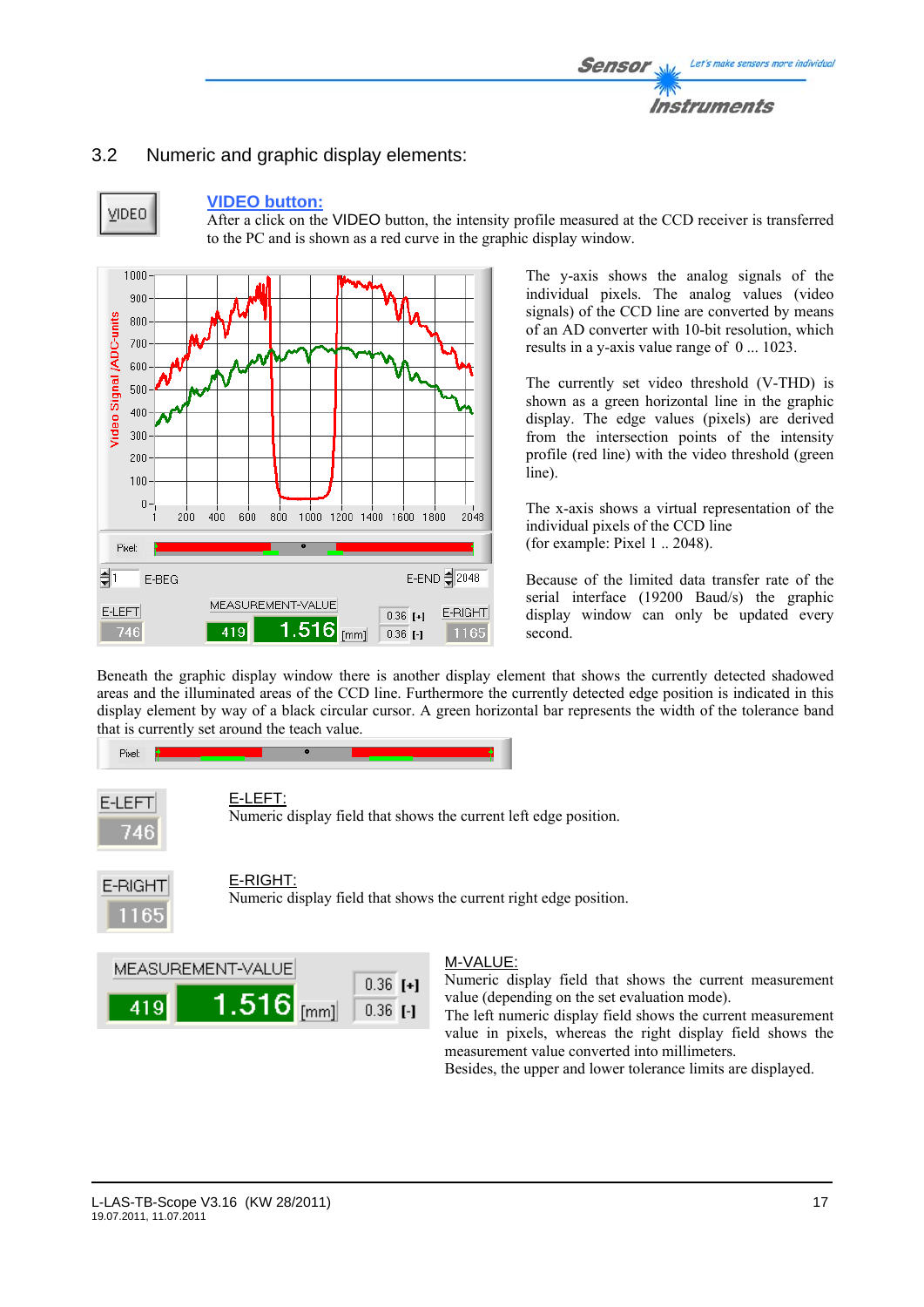



# **RUN button:**

After a click on the RUN button, the current measurement data will be transferred from the *L-LAS-TB sensor* to the PC via the serial interface.



After a click on the RUN button the current measurement value is shown in the graphic display window in "scroll mode". In the form of a red curve the measurement values pass through the graphic display window from the right to the left.

The division of the y-axis corresponds with the pixels of the CCD line, or with the virtual number of sub-pixels of the line. In the graphic display the current measurement value (M-VALUE=717) is shown at the right end at the x-value of 100.

The current setpoint value (TEACH value) is shown as a broken horizontal line.

In addition, the current tolerance window is represented by two horizontal green lines that are applied symmetrically around the setpoint value.

In "RUN mode" the length of the data frame is limited to 18 words (36 bytes), which allows faster updating of the numeric and graphic display elements.

Compared to "DATA mode", data transfer through the serial RS232 interface therefore does not take so much time (in DATA mode the intensity information for every pixel must be transferred).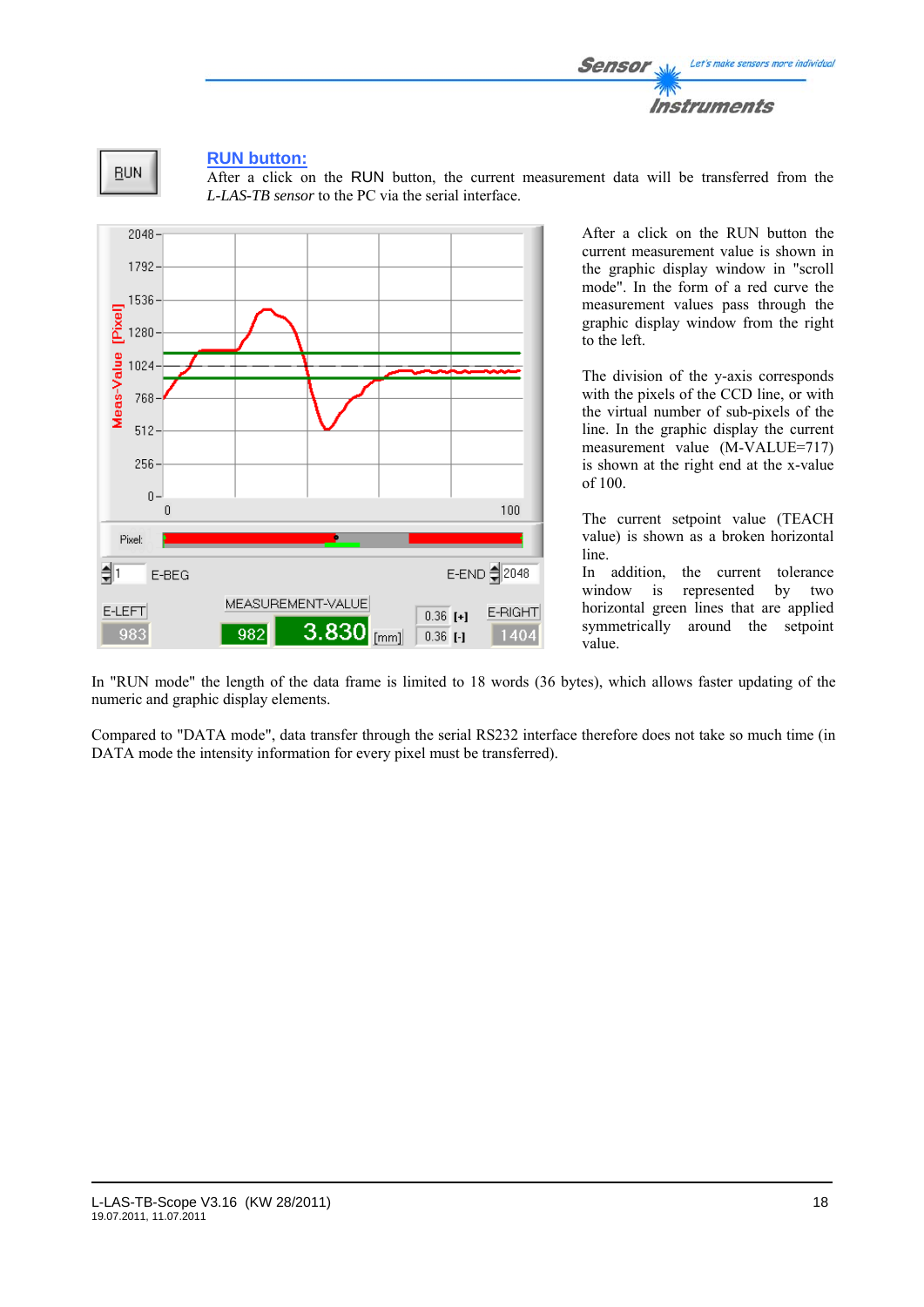# 3.3 Serial RS232 data transfer:

# **RS232 COMMUNICATION:**

- Standard RS232 serial interface without hardware-handshake.
- 3-line-connection: GND, TXD, RXD.
- Speed: 19200 baud, 8 data bits, no parity bit, 1 stop bit in binary mode, MSB first.



**The stable function of the RS232 interface (status message after program start) is a basic prerequisite for data transfer between the PC and the** *L-LAS-TB control unit***. Due to the low data transfer rate of the serial RS232 interface (19200 bit/s) only slow changes of the analog values can be observed in the graphic display at the PC. In order to guarantee the maximum switching frequency of the** *L-LAS-TB control unit* **it is therefore necessary to stop the data exchange during the normal monitoring process (click on the STOP button).** 

| LL-LAS-TB-100-CL V3.14 16/Jun/11<br>ILICONNECTI L<br>COM: |  |
|-----------------------------------------------------------|--|
|-----------------------------------------------------------|--|

# **CONNECT:**

When the software is started, it attempts to establish a connection to the *L-LAS-TB control unit* through the standard COM1 interface. If connection could be established successfully, the current firmware version is displayed in the status line.

| Timeout-RS-232      |
|---------------------|
|                     |
|                     |
|                     |
| Invalid port number |
|                     |
|                     |
| Cannot open port    |

The serial connection between the PC and the *L-LAS-TB control unit* could not be established, or the connection is faulty.

**In this case it should first be checked whether the** *L-LAS-TB control unit* **is connected to the power supply, and whether the serial interface cable is correctly connected to PC and control unit.** 

If the number of the serial interface that is assigned at the PC should not be known, interfaces COM1 to COM9 can be selected by using the CONNECT drop-down list.

If there is an "Invalid port number" status message, the selected interface, e.g. COM2, is not available at your PC.

If there is a "Cannot open port" status message, the selected interface, e.g. COM2, may already be used by another device.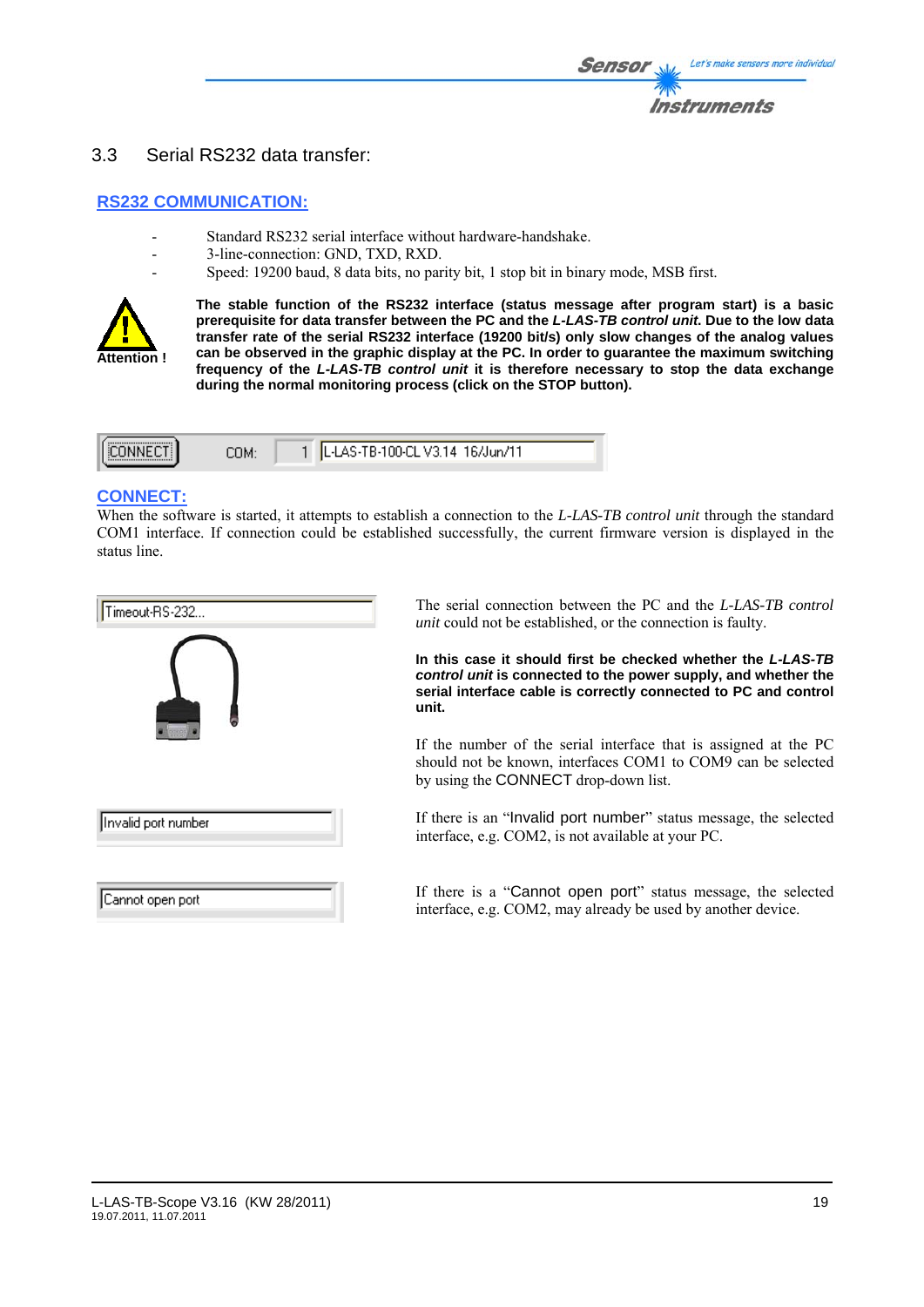| <b>Sensor</b> | Let's make sensors more individual |
|---------------|------------------------------------|
| <b>TANY</b>   |                                    |
|               | <b>Instruments</b>                 |

|                                                        | <b>CONNECTION SETTINGS</b> |                  |                      |
|--------------------------------------------------------|----------------------------|------------------|----------------------|
| SELECT COM PORT [1256]                                 |                            |                  | 制<br>1               |
| <b>CHANGE Baudrate</b>                                 |                            | BAUDRATE   19200 |                      |
|                                                        | TRY TO CONNECT             |                  |                      |
| L-LAS-TB-16-CL V3.12 02/Sep/10                         |                            |                  |                      |
| ACCEPT COM SETTINGS                                    |                            |                  | <b>DISCARD</b>       |
| CONNECT                                                | COM:                       | 1 <sup>1</sup>   | L-LAS-TB-16-CL V3.12 |
| SELECT COM PORT [1256]                                 |                            | 릒                | 1                    |
|                                                        | TRY TO CONNECT             |                  |                      |
| L-LAS-TB-100-CL V3.14 16/Jun/11<br>ACCEPT COM SETTINGS |                            |                  |                      |
| DISCARD<br>BAUDRATE   19200                            |                            |                  |                      |
| CHANGE Baudrate                                        |                            |                  | Attentio             |
| Baudrate-change OK!                                    |                            |                  |                      |



**CONNECT** 

# **CONNECT-Taste:**

A click on the CONNECT button opens a popup window where various settings for the serial interface can be made.

Setting of the current COM port number. Possible value range: 1...256.

After a click on this button the software tries to establish a connection with the sensor hardware by way of the currently set baud rate and the currently set COM port.

If connection could be successfully established, a firmware status message is displayed in the status line.

A click on the ACCEPT COM SETTINGS button saves the current settings in the L-LAS-TB-Scope PC software. The popup window will then be closed.

A click on the DISCARD button closes the CONNECT popup window without saving any new values. The settings for baud rate and COM port number are reset to the previous values

Baud rate setting at the sensor: Possible setting values are 9600Baud, 19200Baud, 38400Baud, 57600Baud or 115200 Baud.

**Attention !** The baud rate will only be changed at the sensor hardware when the CHANGE Baudrate button is pressed. When the baud rate change at the sensor was successful, a corresponding status message will be displayed.

> The baud rate change is performed in the volatile RAM memory of the sensor. If the baud rate should be permanently stored, it must be written to the sensor's EEPROM memory. To do this, select EE and press the SEND button.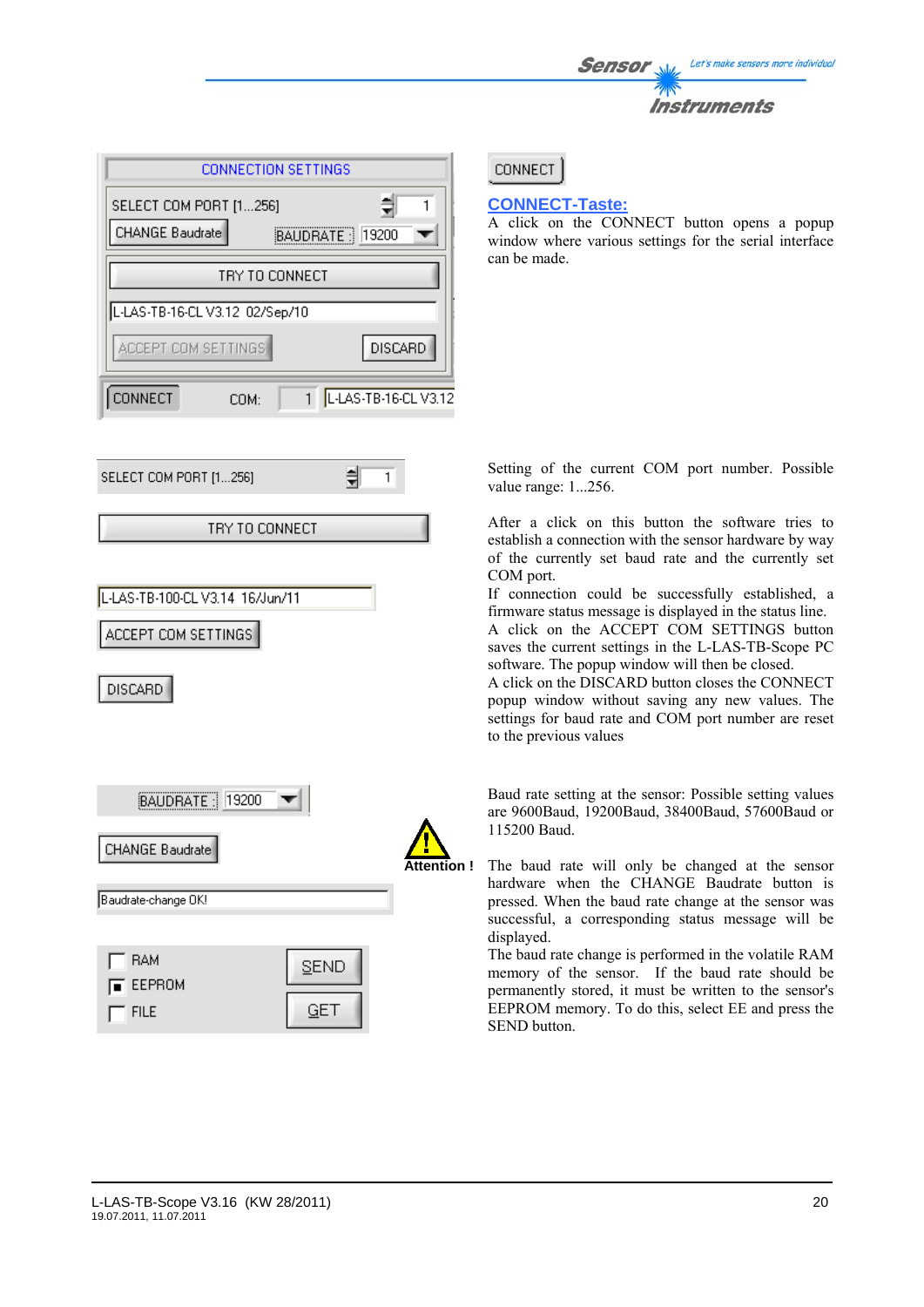# 3.4 *L-LAS-TB-Scope* as an aid for sensor adjustment:

# **VIDEO**

# **VIDEO:**

After a click on the VIDEO button, the fine adjustment between the *L-LAS transmitter unit and the receiver* can be observed in the graphic display window. Because of the limited data transfer rate of the RS232 interface the display window can only be updated every second.

# **STOP**

 $0 -$ 

# **STOP:**

A mouse-click on the STOP button stops the data transfer between the *L-LAS-TB control unit* and the PC.



# Optimal adjustment:

In the graphic display window the intensity profile is shown as a red curve. The numerical values 1 ... 1024 on the x-axis represent the individual pixels of the CCD line. The analog values of the CCD line are converted by way of an AD converter with 10-bit resolution, which results in a y-axis value range of  $0 \dots 1023$ .

As can be seen in the picture on the left, the CCD pixels 1 to 1024 are uniformly illuminated by the transmitter beam.



 $1024$ 

# Wrong adjustment - right:

The transmitter beam no longer sufficiently illuminates the pixels at the right end of the CCD line. The red curve (intensity profile) in this part clearly is under the video threshold. The alignment of the laser transmitter unit or the CCD receiver unit must be readjusted in such a way that the pixels at the right end are illuminated again.



 $500$ såo 700  $800$  $900$ 

 $300$ 

# Wrong adjustment - left:

The transmitter beam no longer sufficiently illuminates the pixels at the left end of the CCD line. The alignment of the laser transmitter unit or the CCD receiver unit must be readjusted in such a way that the pixels at the left end are illuminated again.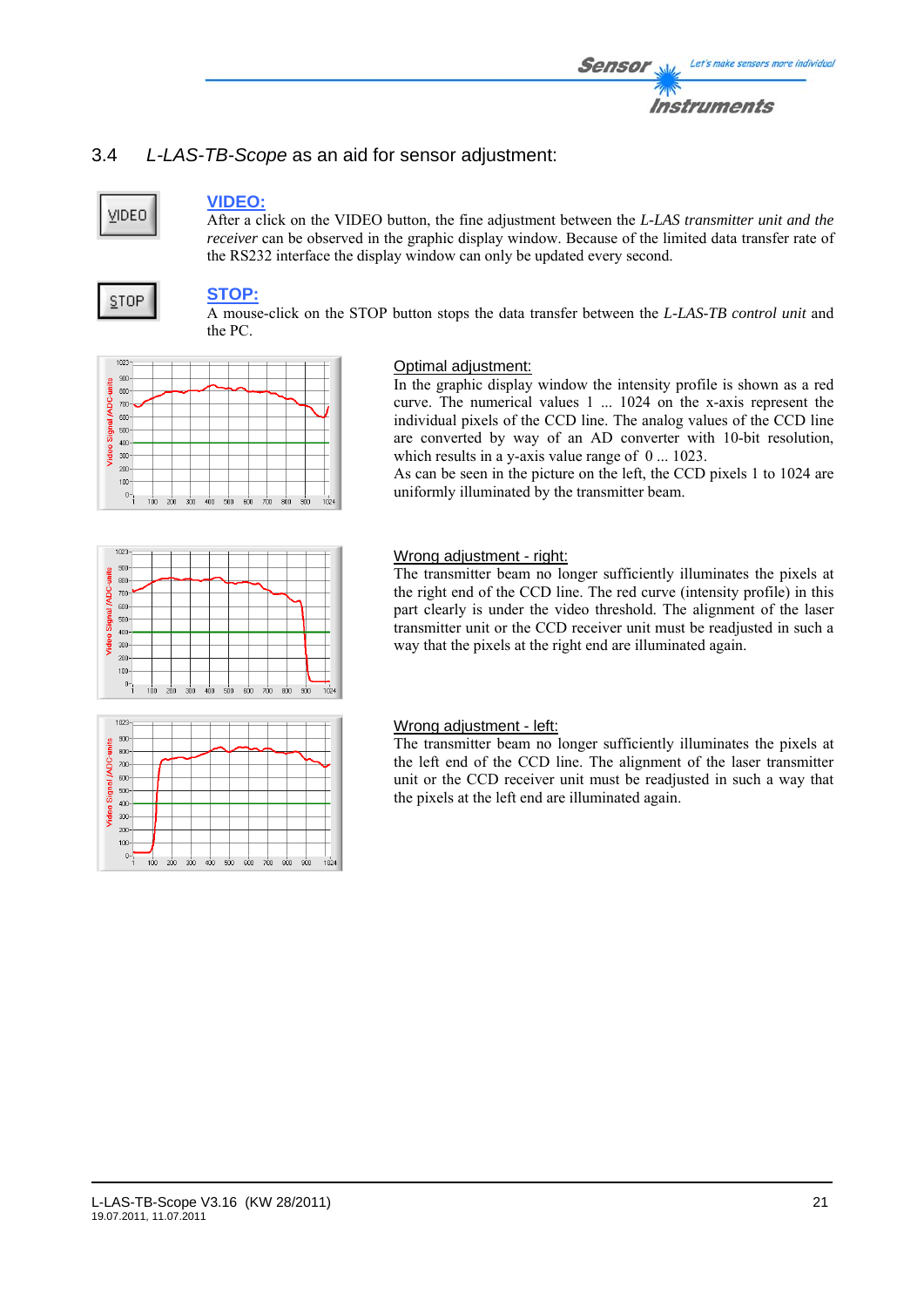

# 3.5 *L-LAS-TB-Scope* as an aid for transmitter power adjustment:



VIDEO

# **POWER:**

In this field the laser power at the laser transmitter unit of the *L-LAS-TB sensor* can be set by using the slider or by entering a numerical value in the respective input field.



The laser power at the transmitter unit of the *L-LAS-TB sensor* is only updated when the SEND button is pressed.



# **VIDEO:**

After a click on the VIDEO button, the current intensity profile is transferred from the *L-LAS-TB sensor* to the PC and is shown in the graphic display window. When the VIDEO function is active, the sensor's laser power can be changed (press the SEND button), and the effect of such a change can be observed in the intensity profile.







# Optimal adjustment:

In the graphic display window the intensity profile is shown as a red curve. Through the complete CCD line the intensity characteristic lies above the video threshold (green line).

In the shadowed area the intensity characteristic is at low ADC values  $(offset < 120)$ .

In the shadowed areas the intensity characteristic does not show any sporadic "spikes".

# Transmitter power too high:

The transmitter beam overloads individual pixels of the CCD line. There are sporadic short upward "spikes" in the shadowed areas.

#### **If such "spikes" intersect with the green horizontal video threshold, there will be incorrect measurements!**

#### Remedy:

Reduce the laser power in steps, until such "spikes" in the shadowed area do not occur any more.

#### Transmitter power too low:

The intensity profile of the CCD line completely lies under the video threshold (green horizontal line).

The *L-LAS-TB sensor* does not detect any edges (bright/dark transitions, i.e. intersections between red curve and green video threshold) in the image of the beam.

#### Remedy:

Increase the laser power in steps, at the same time observing the intensity characteristic, until the red curve (intensity profile) from pixel 1 to pixel 1024 lies above the video threshold.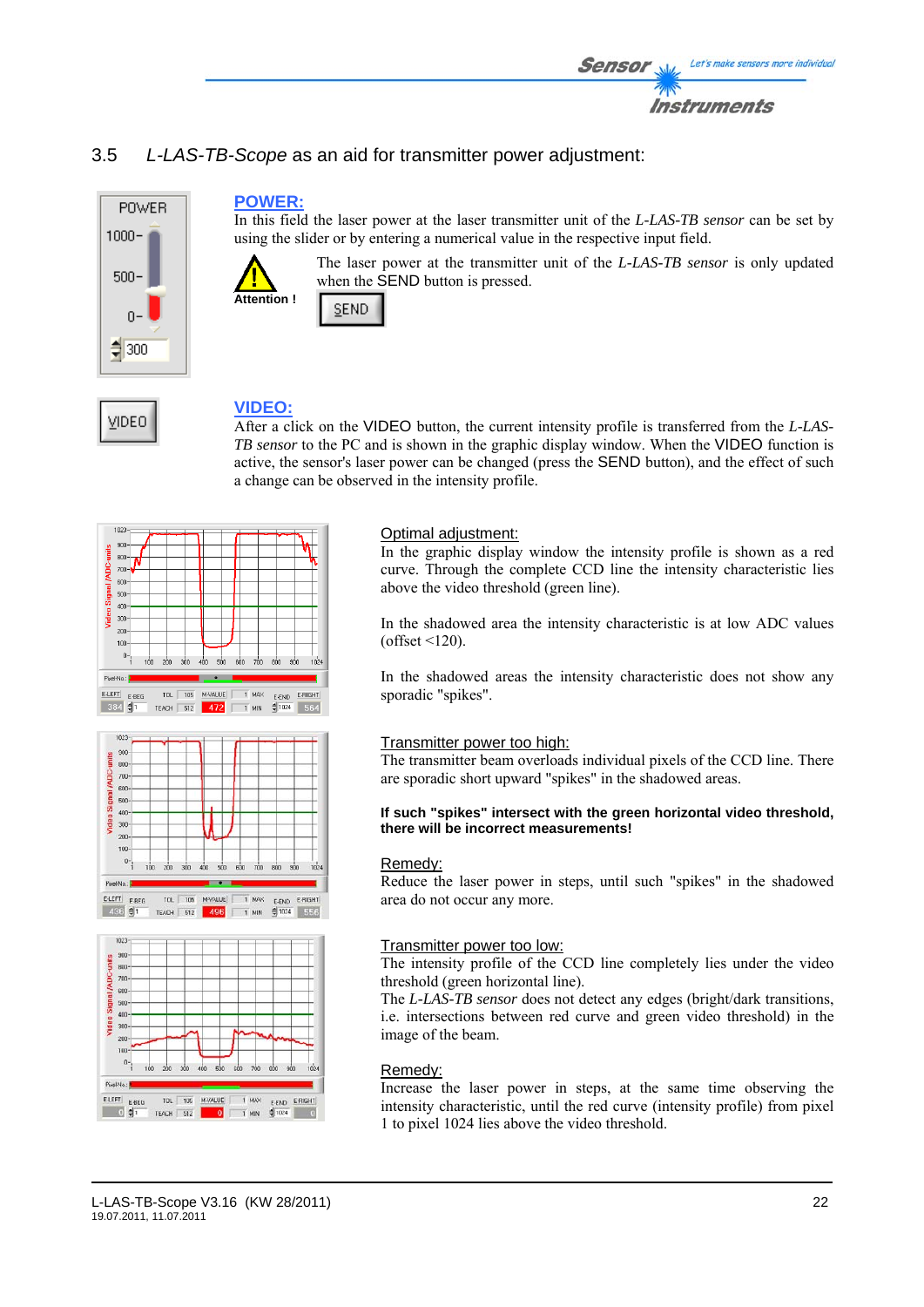# **4 Evaluation modes**

# 4.1 LEFT-EDGE



The first detected edge in the intensity profile of the CCD line is evaluated.

The criterion for edge detection is the transition between illuminated and shadowed areas in the intensity characteristic of the CCD line.

The one pixel of the CCD line at which this bright/dark transition takes place can be determined from the intersection between the video threshold (green horizontal line) and the intensity characteristic (red curve).

In the example picture on the left, the first bright/dark transition is detected at pixel no. 488.

The current measurement value M-VALUE  $=$  E-LEFT is shown in the red numeric display element.

# 4.2 RIGHT-EDGE

EVAL-MODE **R-EDGE**  **R-EDGE:**

The second detected edge in the intensity profile of the CCD line is evaluated.



▼

The one pixel of the CCD line at which the second bright/dark transition takes place can be determined from the intersection between the video threshold (green horizontal line) and the intensity characteristic (red curve).

In the example picture on the left, the second bright/dark transition is detected at pixel no. 668.

The black dot-shaped curser beneath the graphic display window represents the current right edge (R-EDGE) of the shadowed area.

The current measurement value  $M-VALUE = E-$ RIGHT is shown in the red numeric display element.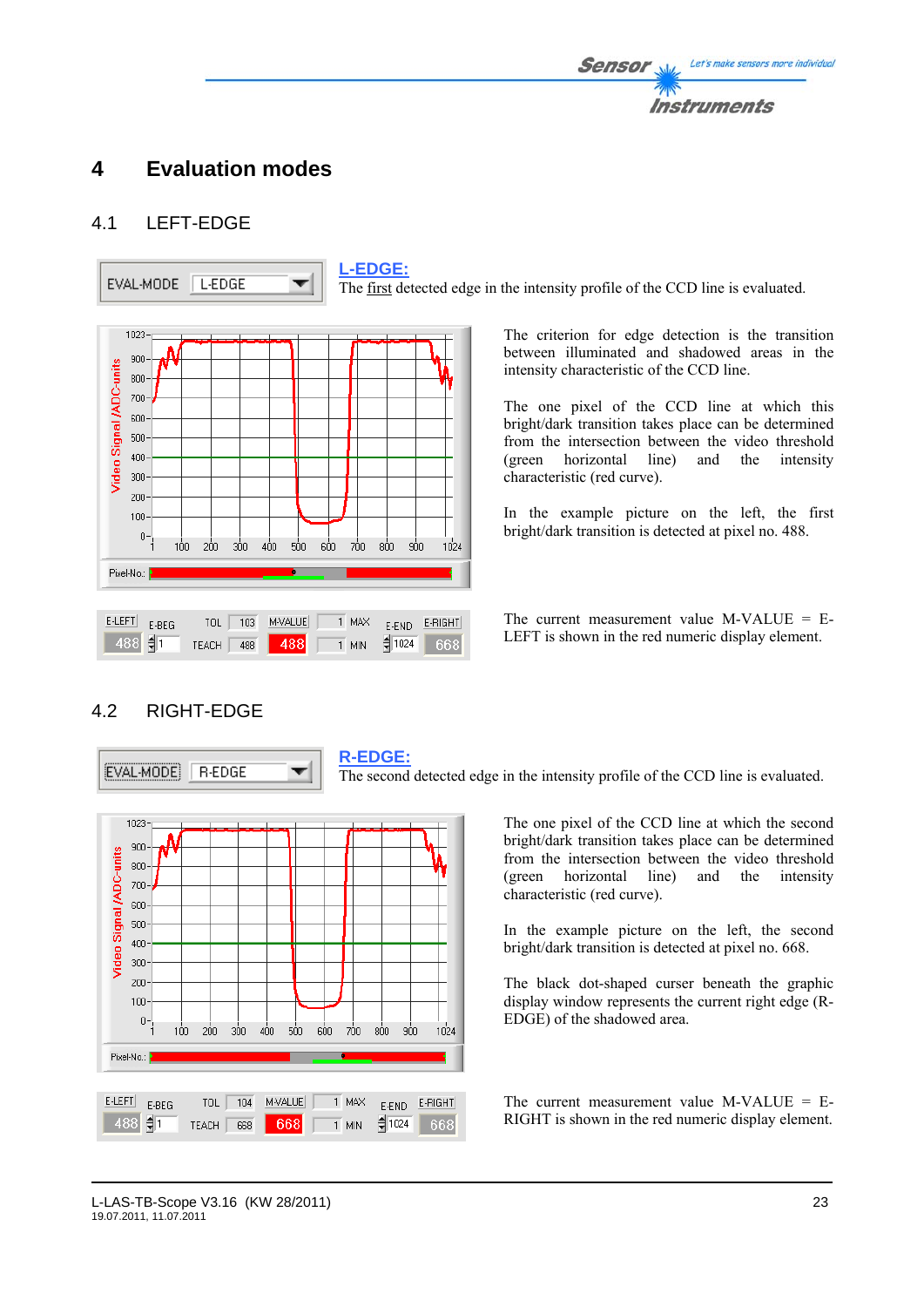

# 4.3 WIDTH



### **WIDTH:**

The difference between the second edge and the first edge in the intensity profile of the CCD line is evaluated.



The two pixels where the bright/dark transition occurs can be determined from the two intersections between the video threshold (green horizontal line) and the intensity characteristic (red curve).

In the example picture on the left, the second bright/dark transition is detected at pixel no. 668, and the first bright/dark transition at pixel no. 488.

The difference is calculated as follows:

 $WIDTH = E$   $RIGHT - E$   $LEFT$ 

The current measurement value M-VALUE = WIDTH is shown in the red numeric display element.

# 4.4 CENTER



#### **CENTER:**

The mean value of the first and the second edge is used as measurement value:  $CENTER = (R-EDGE+L-EDGE)/2$ 

> The two pixels where the bright/dark transition occurs can be determined from the two intersections between the video threshold (green horizontal line) and the intensity characteristic (red curve).

> In the example picture on the left, the second bright/dark transition is detected at pixel no. 668, and the first bright/dark transition at pixel no. 488.

The mean value is calculated as follows:

$$
CENTER = \frac{(E_RIGHT + E_LLEFT)}{2}
$$

The current measurement value M-VALUE = CENTER is shown in the red numeric display element.

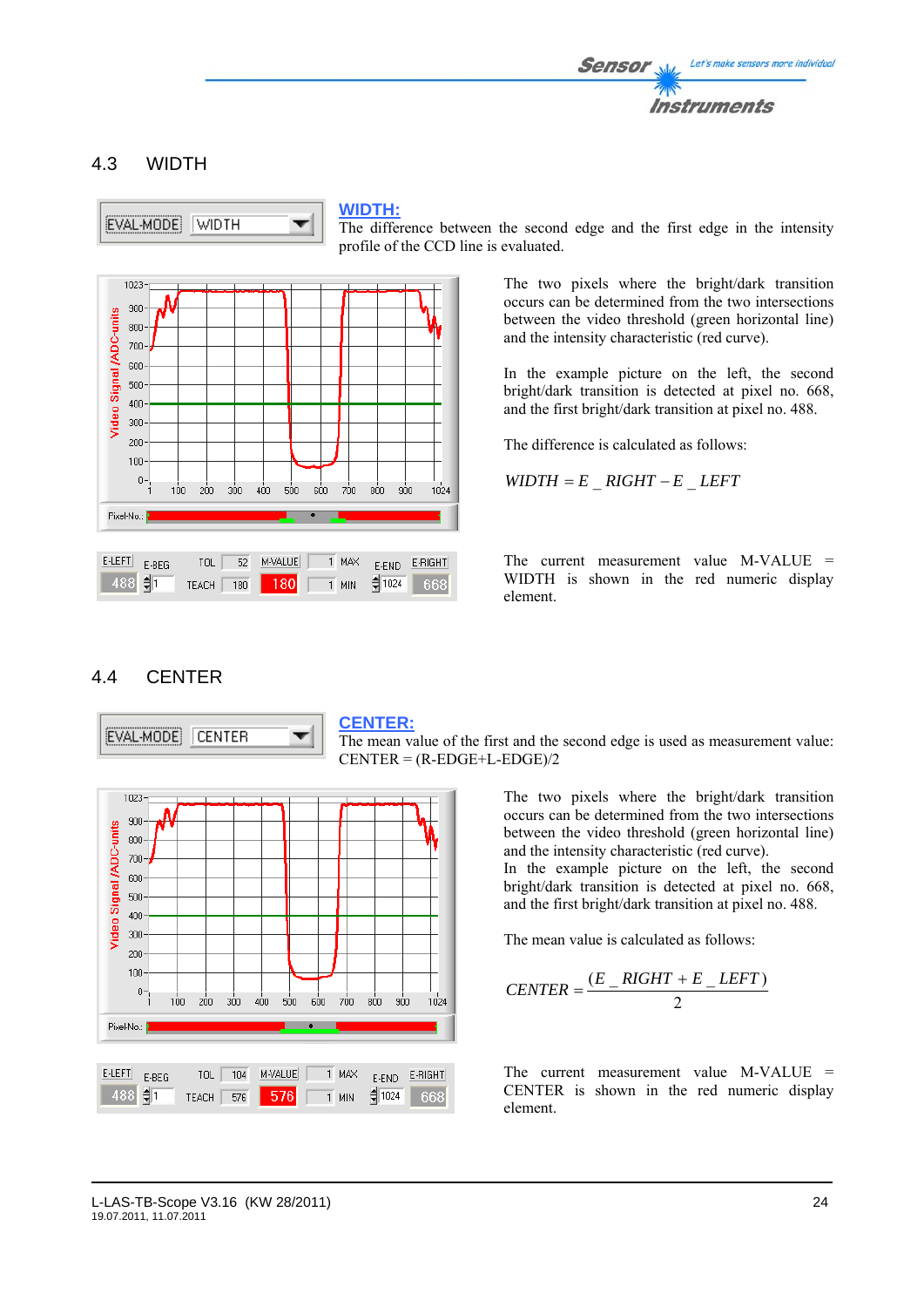

# **5 Function of the data recorder**

| <b>APPEND TO DATA-FILE</b>          |                                             |  |  |  |  |  |
|-------------------------------------|---------------------------------------------|--|--|--|--|--|
| RS-232-MODE STATIC (REC)            |                                             |  |  |  |  |  |
| TIME-INTERVAL [0.1  3600] sec @ 1.0 |                                             |  |  |  |  |  |
| SAMPLES [MAX 32000]                 | ≑ ∏00                                       |  |  |  |  |  |
| DAYS:<br>HOURS:<br>$\Omega$<br>Ū.   | MIN:<br>SEC:<br>$\overline{12}$<br>$\Omega$ |  |  |  |  |  |
| START DATE:<br>09-03-2010           | START TIME:<br>10:38:45                     |  |  |  |  |  |
| $\boldsymbol{\mathsf{x}}$           | 12<br>SAMPLE:                               |  |  |  |  |  |
| c:\Programme\RECORD.DAT             |                                             |  |  |  |  |  |

$$
TIME\text{-}INTERVAL \text{ [sec]} \qquad \qquad \frac{1}{2} \boxed{1.00}
$$



PARA1 PARA2 **REC** CALIB

A click on the REC button opens the DATA-RECORDER window on the user interface.

| , RS-232-MODE     STATIC (REC) |  | <b>RS-232-MODE:</b> |
|--------------------------------|--|---------------------|
|--------------------------------|--|---------------------|

Drop-down function field for setting the data request at the *L-LAS-Sensor* hardware.

# STATIC(REC):

The sensor does not automatically send measurement data through the RS-232 interface. Every individual data transfer is started by the PC/PLC with command no. 18. Upon this request the sensor sends a single data frame (36 bytes) to the PC/PLC.

# TRIG-IN0 L/H (REC):

A single data frame (36 bytes) is sent to the PC/PLC at every LOW/HIGH edge at digital input IN0/pin3/green.

# TRIG-IN0 L/H (3-BYTE), CONTINUOUS (3-BYTE):

**Cannot be used with the data recorder!** 

High-speed 3-BYTE data transfer -> see chapter 5.2.

# **TIME-INTERVAL [sec]:**

This numeric input field can be used to set a time interval in seconds. When this time interval is over, the PC software automatically requests measurement data from the sensor (command 18). The PC/PLC waits until the complete data frame (36 bytes) from the sensor has arrived in the input buffer of the serial interface of the PC. Then the PC saves the new measurement data in an output file on the hard disk. Minimum value: 0.1 [sec]. When the TIME-INTERVAL [sec] is over, the PC/PLC initiates a new transfer.

# **SAMPLES [MAX 32000]:**

Numeric input field for presetting the maximum number of measurement values that should be saved. The value range is 10 to 32000.

Numeric display fields providing information about the start date and start time. These displays are updated when the START button is pressed.

Numeric display elements showing the time interval in seconds that has passed since the recorder function was started.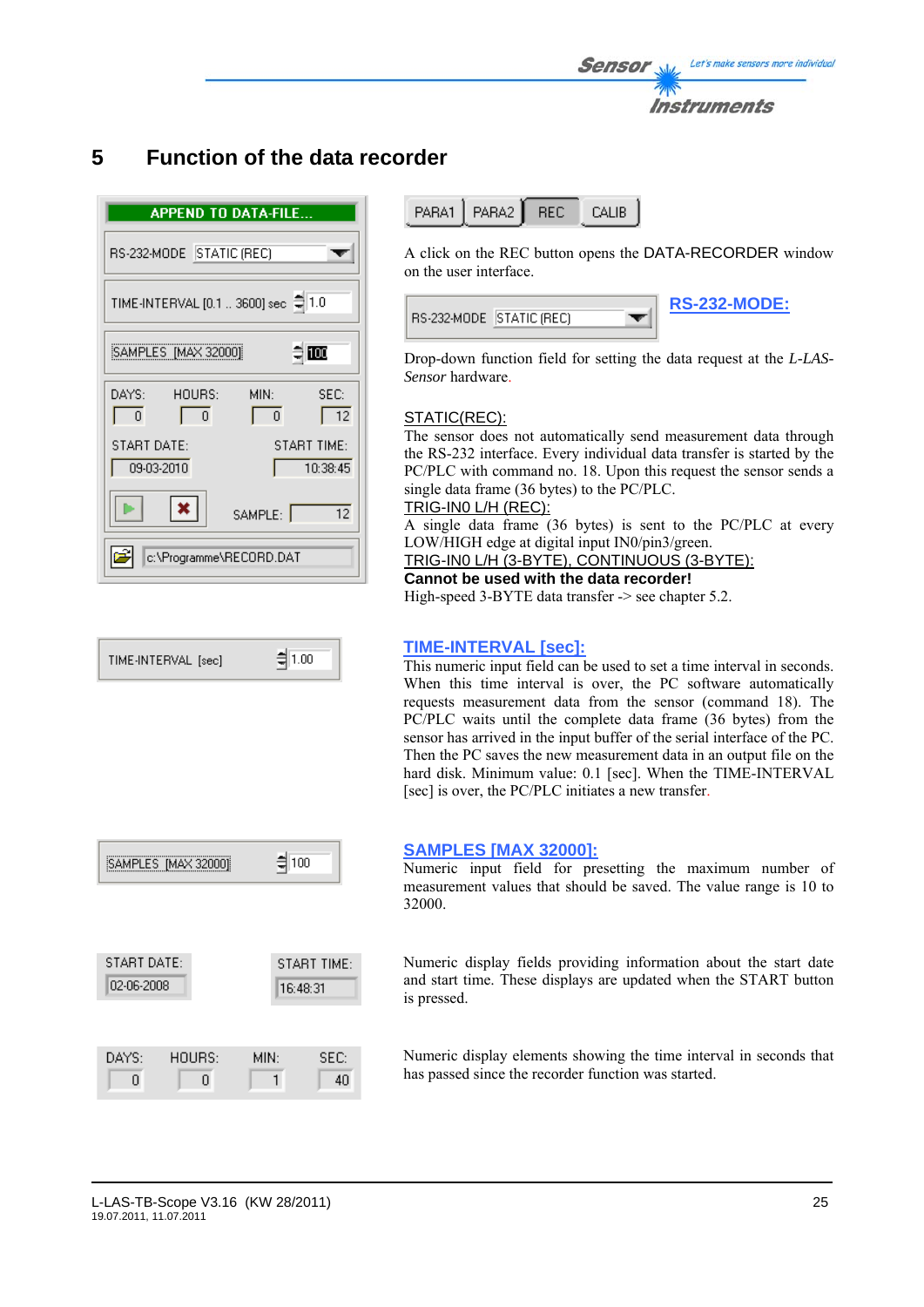

START STOP

# FILE button

A click on the FILE button opens a new dialog window for entering the file name and for setting the directory for the output file.

Sensol

Let's make sensors more individual

Instruments

The currently selected directory and the file name of the output file are shown in a text display beside the FILE button.

d:\Programme\RECORD.DAT

Automatic recording can be started by pressing the START button. If recording should be stopped before the maximum number defined by SAMPLES is reached, this can be done by clicking on the STOP button.

# 5.1 Data format of the output file

The output file of the data recorder consists of 7 header lines, followed by the actual measurement data. The measurement data are written to the output file line-by-line. Each line comprises 5 columns that are separated from each other by a TAB control character.

The output file can be opened with a simple text editor or a spreadsheet program (e.g. Microsoft EXCEL).

| RECORD.DAT - Editor<br>$ \ \Box\ $<br>Bearbeiten Format Ansicht ?<br>Datei                                                                                                                                                                                                                                                                                                                                                                                                                                                                                                                                                                                                                                                                                                                                                                                                                                                                                                                                                                                                                                                                                                                                                                                                                                                                                                                                  | 1. column = Measurement value (pixel) M-VALUE<br>2. column = Measurement value (pixel) E-LEFT<br>3. column = Measurement value (pixel) E-RIGHT |
|-------------------------------------------------------------------------------------------------------------------------------------------------------------------------------------------------------------------------------------------------------------------------------------------------------------------------------------------------------------------------------------------------------------------------------------------------------------------------------------------------------------------------------------------------------------------------------------------------------------------------------------------------------------------------------------------------------------------------------------------------------------------------------------------------------------------------------------------------------------------------------------------------------------------------------------------------------------------------------------------------------------------------------------------------------------------------------------------------------------------------------------------------------------------------------------------------------------------------------------------------------------------------------------------------------------------------------------------------------------------------------------------------------------|------------------------------------------------------------------------------------------------------------------------------------------------|
| $02 - 06 - 2008$<br>Date:<br>۸<br>Time:<br>16:48:31<br>Time-Increment[s]:<br>1<br>Number of Samples:<br>100<br>Offset-Value [µm]:<br>55000<br>Slope-Value [µm/pixel]: 2.699951<br>E-RIGHT M-VALUE EDGES<br>E-LEFT<br>M-VAL [um]<br>1618<br>2636<br>2127<br>55213<br>4<br>1618<br>2638<br>2128<br>55215<br>4<br>1618<br>2638<br>2128<br>55215<br>1618<br>55215<br>2638<br>2128<br>1618<br>2638<br>2128<br>55215<br>1616<br>2127<br>55213<br>2638<br>1618<br>2128<br>55215<br>2638<br>1618<br>2127<br>2638<br>55213<br>1618<br>55215<br>2638<br>2128<br>1618<br>2638<br>2128<br>55215<br>1618<br>2638<br>2128<br>55215<br>1618<br>2638<br>2128<br>55215<br>1618<br>55215<br>2638<br>2128<br>1618<br>2636<br>2127<br>55213<br>1842<br>2838<br>2340<br>55788<br>1622<br>2642<br>2131<br>55224<br>1356<br>2404<br>1880<br>54546<br>1458<br>2494<br>1974<br>54800<br>1480<br>2514<br>1997<br>54862<br>1480<br>2514<br>1997<br>54862<br>1480<br>2514<br>1997<br>54862<br>1480<br>2514<br>1997<br>54862<br>1480<br>2514<br>1997<br>54862<br>1480<br>2514<br>1997<br>54862<br>1480<br>1997<br>2514<br>54862<br>1480<br>2514<br>1997<br>54862<br>1480<br>2516<br>1997<br>54862<br>1480<br>2514<br>1997<br>54862<br>1480<br>2514<br>1997<br>54862<br>2514<br>1480<br>1997<br>54862<br>1480<br>2514<br>1997<br>54862<br>1480<br>2514<br>1997<br>54862<br>1480<br>2516<br>1998<br>54865<br>1480<br>2516<br>1998<br>54865 | 4. column = Number of EDGES<br>5. column = Measurement value (micrometer) M-VAL [µm]                                                           |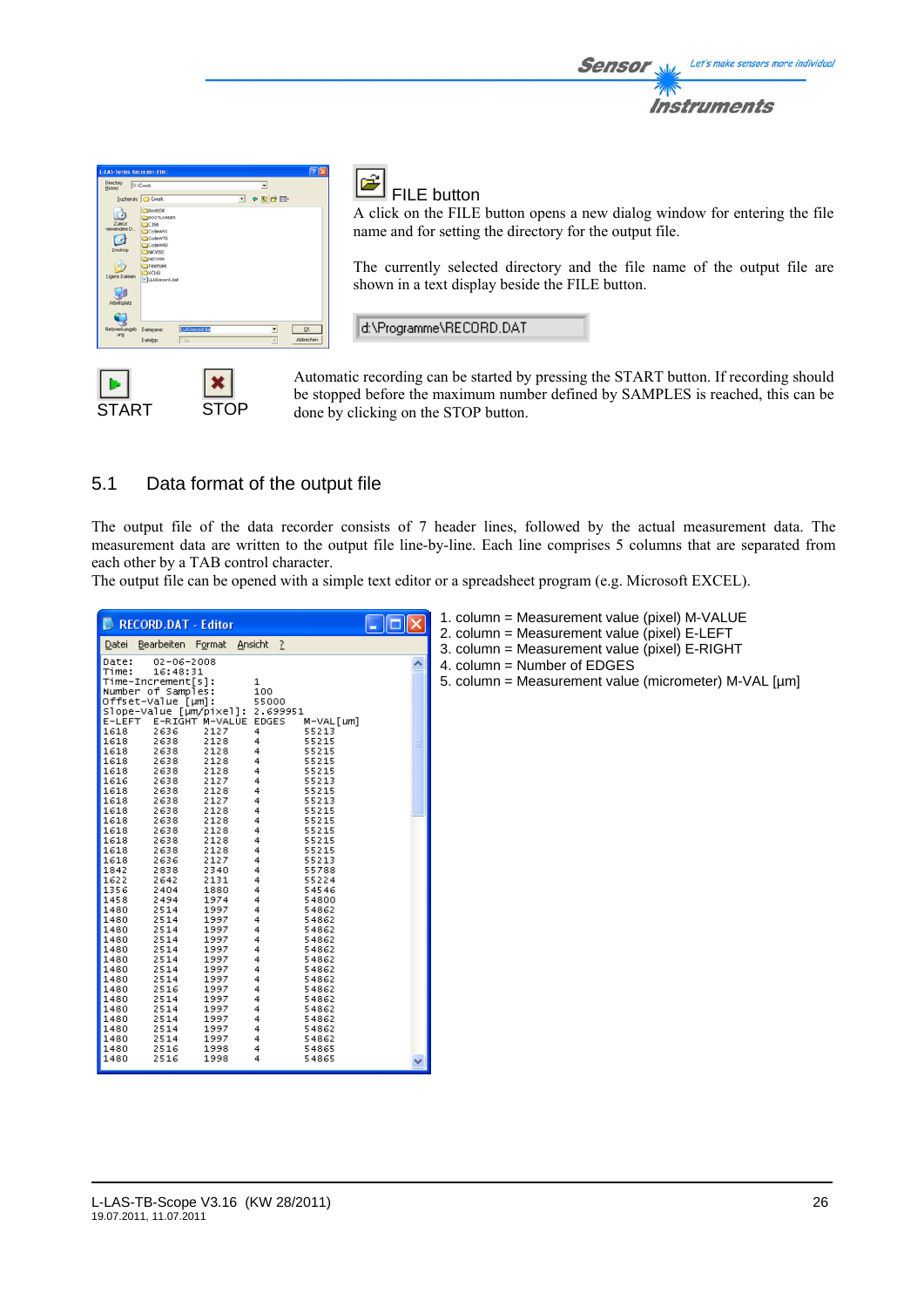# 5.2 3-Byte RS232 data transfer

Fast data transfer of digital values (pixel values) from the *L-LAS-TB sensor* to the PLC can be realised by way of two RS-232-MODE (3-byte) operating modes. With a baud rate of 19200 kBit/s the transfer of a 3-byte data frame takes approx. 1.0ms, with 115.2 kBit/s data exchanged takes approx. 0.2ms.

| RS-232-MODE STATIC (REC) |                      |
|--------------------------|----------------------|
|                          | ✔ STATIC (REC)       |
|                          | EXT-IN0-L/H (REC)    |
| TIME-INTERVA             | EXT-IN0-L/H (3-Byte) |
|                          | CONTINUOUS (3-Byte)  |

# **3-byte data transfer:**

EXT-IN0-L/H (3-Byte): 3-byte data transfer is triggered by a low/high or high/low edge (hardware specific) at IN0/pin3/green/ at the 8-pole PLC connector. CONTINUOUS (3-Byte): Continuous 3-byte data transfer during the main program run.

# Setting of the RS-232 interface:

- Standard RS-232 serial interface, no hardware handshake

- 3-wire-connection: GND, TXD, RXD
- Speed: 9600 baud, 19200 baud, 38400 baud, 57600 baud or 115200 baud
- 8 data-bits, NO parity-bit, 1 stop-bit, binary-mode.

# Transmission format of 3-byte data transfer:

| START |  | 6-Bit (D5D0) | STOP STAR T |  | 6-B it (D11  D6) STOP START |  |  | 6-Bit(S 1, S 0, D 15  D12) STOP |  |
|-------|--|--------------|-------------|--|-----------------------------|--|--|---------------------------------|--|
|       |  |              |             |  |                             |  |  |                                 |  |

| L-BYTE | $\bf{0}$ | $\bf{0}$     | D <sub>5</sub> | D4           | D <sub>3</sub> | D <sub>2</sub> | D <sub>1</sub> | D <sub>0</sub> |
|--------|----------|--------------|----------------|--------------|----------------|----------------|----------------|----------------|
| M-BYTE | $\bf{0}$ | 1            | D11            | $D$ 10       | D9             | D8             | D7             | D <sub>6</sub> |
|        |          |              |                |              |                |                |                |                |
| H-BYTE | 1        | $\mathbf{0}$ | S1             | $\mathbf{S}$ | D15            | D14            | $D$ 13         | D12            |

#### **Extraction of the digital value (D0 – D15):**

The first two bits are used for recognising the LOW-byte (0|0), Middle-byte  $(0|1)$  and High-byte  $(1|1)$ . The High-byte also transfers two status bits (S1|S0).

# **Digital value DW = D0 ... D15**

| DI <sub>5</sub> | D14 | D13 | D12 | D11 | D <sub>10</sub> | D <sub>9</sub> | D <sub>8</sub> | D7 | D <sub>6</sub> | D <sub>5</sub> | D <sub>4</sub> | D <sub>3</sub> | D <sub>2</sub> | D <sub>1</sub> | D <sub>0</sub> |
|-----------------|-----|-----|-----|-----|-----------------|----------------|----------------|----|----------------|----------------|----------------|----------------|----------------|----------------|----------------|
|                 |     |     |     |     |                 |                |                |    |                |                |                |                |                |                |                |
|                 |     |     |     |     |                 |                |                |    |                |                |                |                |                |                |                |

# Conversion of digital value into mm – value:

**CCD-CALIBRATION** 

-------- L-LAS-TB-16-CL --------1024 subpixel - pixel-pitch = 15.875µm working range = 16.2 mm resolution = +/-16  $\mu$ m

The millimetre value can be determined from the digital value and the pixel pitch. The pixel pitch is sensor-specific.

Example: *L-LAS-TB-16-CL* with 15.875µm pixel pitch: **Measurement value [mm] = DW \* 0.015875mm**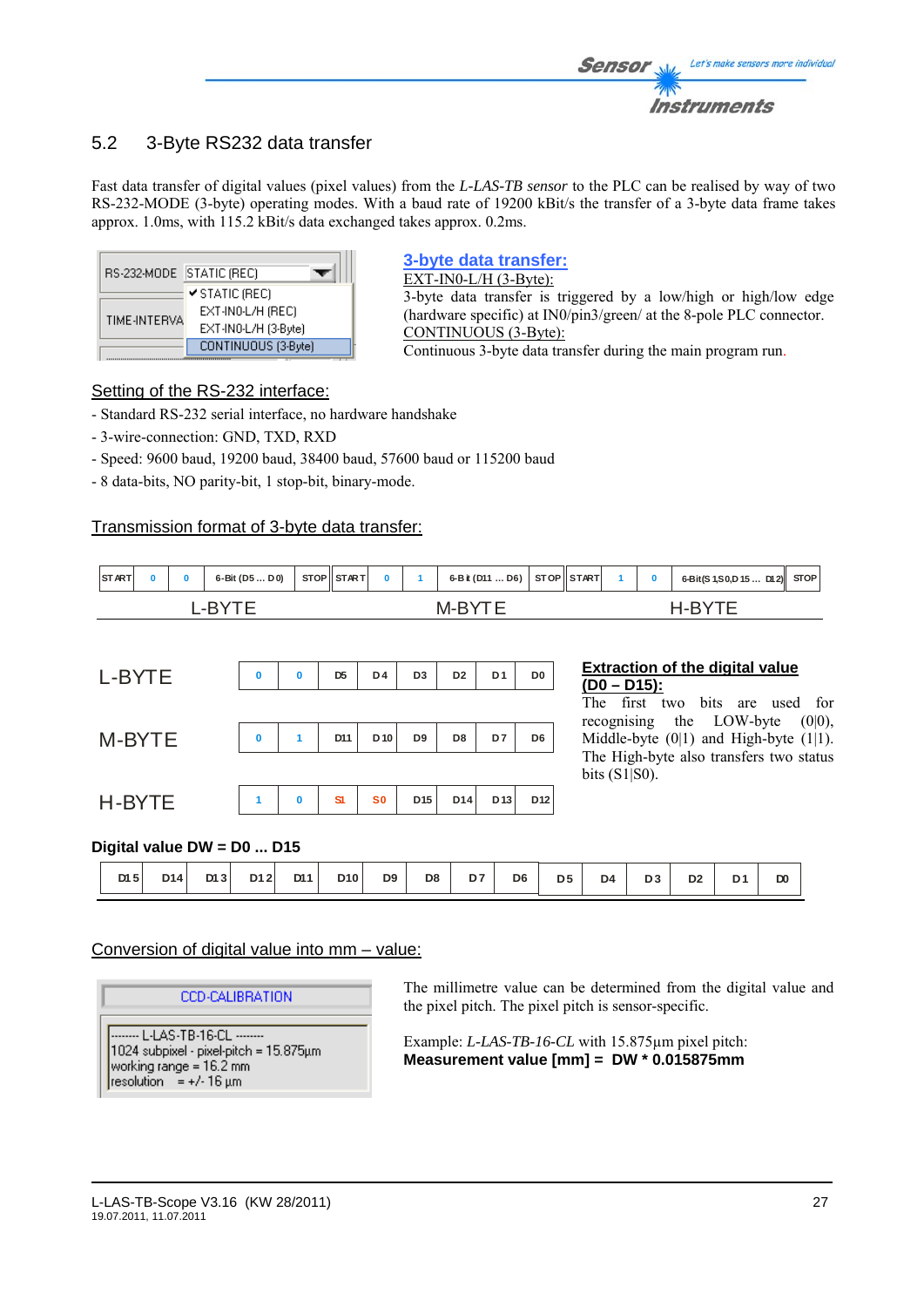

# Examples for the extraction of the digital value:

Output of a typical hyperterminal program – The object is placed at two different positions in the operating range:

| do HTerm 0.8.1beta - [hterm.cfg]                                                                                                               |                                                                                                                                                                                          |          |                |                |   |                                                            |   |   |           |         |          |
|------------------------------------------------------------------------------------------------------------------------------------------------|------------------------------------------------------------------------------------------------------------------------------------------------------------------------------------------|----------|----------------|----------------|---|------------------------------------------------------------|---|---|-----------|---------|----------|
| File Options View Help                                                                                                                         |                                                                                                                                                                                          |          |                |                |   |                                                            |   |   |           |         |          |
| $\checkmark$<br>$\checkmark$<br>COM1<br>$\checkmark$<br><b>Baud</b> 19200<br>Data 8<br>Parity None<br>R<br>Stop 1<br><b>Disconnect</b><br>Port |                                                                                                                                                                                          |          |                |                |   |                                                            |   |   |           |         |          |
| $0 \leq$<br>5<br>$\mathbf{0}$<br>Newline at None<br>Rx<br>24<br>Reset<br>: Count<br>Reset<br>Reset<br><b>T</b> x                               |                                                                                                                                                                                          |          |                |                |   |                                                            |   |   |           |         |          |
|                                                                                                                                                | Newline every<br>$\ddot{\ddot{\ }}$<br>Ascii Hex Dec DBin :<br>$\overline{0}$<br>3<br>Save output $\ \star\ $<br>$\frac{1}{2}$<br>Clear at<br>Clear received<br>Autoscroll<br>characters |          |                |                |   |                                                            |   |   |           |         |          |
| <b>Received Data</b>                                                                                                                           |                                                                                                                                                                                          |          |                |                |   |                                                            |   |   |           |         |          |
| 1                                                                                                                                              | $\overline{c}$                                                                                                                                                                           | 3        | $\overline{a}$ | 5              | 6 | 7                                                          | 8 | 9 | 10        | 11      |          |
|                                                                                                                                                | $\mathbb{R}$                                                                                                                                                                             | $\Box$   |                |                |   |                                                            |   |   |           |         |          |
| 00                                                                                                                                             | 40                                                                                                                                                                                       | 80       |                |                |   |                                                            |   |   |           |         |          |
| 000                                                                                                                                            | 064                                                                                                                                                                                      | 128      |                |                |   | Digita I-Word DW = Pixel-Value = $0$ (Se nsor uncovered)   |   |   |           |         |          |
| annonana alananan                                                                                                                              |                                                                                                                                                                                          | 10000000 |                |                |   |                                                            |   |   |           |         |          |
|                                                                                                                                                | H                                                                                                                                                                                        | $\Box$   |                |                |   |                                                            |   |   |           |         |          |
| 08                                                                                                                                             | 48                                                                                                                                                                                       | 80       |                |                |   | Digital-Word DW = Pixel-Value = $520$ (position 1)         |   |   |           |         |          |
| 008                                                                                                                                            | 072                                                                                                                                                                                      | 128      |                |                |   | $0+0+8+0+0$ + $0+0+0+0+512+0$ + $0+0+0+0$ = 520            |   |   |           |         |          |
| 00001000                                                                                                                                       | 01001000                                                                                                                                                                                 | 10000000 |                |                |   |                                                            |   |   |           |         |          |
| $\star$                                                                                                                                        | F.                                                                                                                                                                                       | $\Box$   |                |                |   |                                                            |   |   |           |         |          |
| 2A                                                                                                                                             | 45                                                                                                                                                                                       | 80       |                |                |   | Digital-Word DW = Pixel-Value = $362$ (position 2)         |   |   |           |         |          |
| 042                                                                                                                                            | 069                                                                                                                                                                                      | 128      |                |                |   | $0+2+0+8+0+32 + 64+0+256+0+0+0 +$                          |   |   | $0+0+0+0$ | $= 362$ |          |
| 00101010 01000101                                                                                                                              |                                                                                                                                                                                          | 10000000 |                |                |   |                                                            |   |   |           |         |          |
| $\geq$                                                                                                                                         | $\mathbf 0$                                                                                                                                                                              | $\Box$   |                |                |   |                                                            |   |   |           |         |          |
| 3E                                                                                                                                             | 4F                                                                                                                                                                                       | 80       |                |                |   | Digital-Word DW = Pixel-Value = 1022 (Sensor full covered) |   |   |           |         |          |
| 062                                                                                                                                            | 079                                                                                                                                                                                      | 128      |                |                |   | $0+2+4+8+16+32 + 64+128+256+512+0+0 +$                     |   |   | $0+0+0+0$ |         | $= 102P$ |
| 00111110 01001111 10000000                                                                                                                     |                                                                                                                                                                                          |          |                |                |   |                                                            |   |   |           |         |          |
|                                                                                                                                                |                                                                                                                                                                                          |          |                |                |   |                                                            |   |   |           |         |          |
| Selection (-)                                                                                                                                  |                                                                                                                                                                                          |          |                |                |   |                                                            |   |   |           |         |          |
|                                                                                                                                                |                                                                                                                                                                                          |          |                | History -/0/10 |   | Connect to COM1 (b:19200 d:8 s:1 p:None)                   |   |   |           |         |          |
|                                                                                                                                                |                                                                                                                                                                                          |          |                |                |   |                                                            |   |   |           |         |          |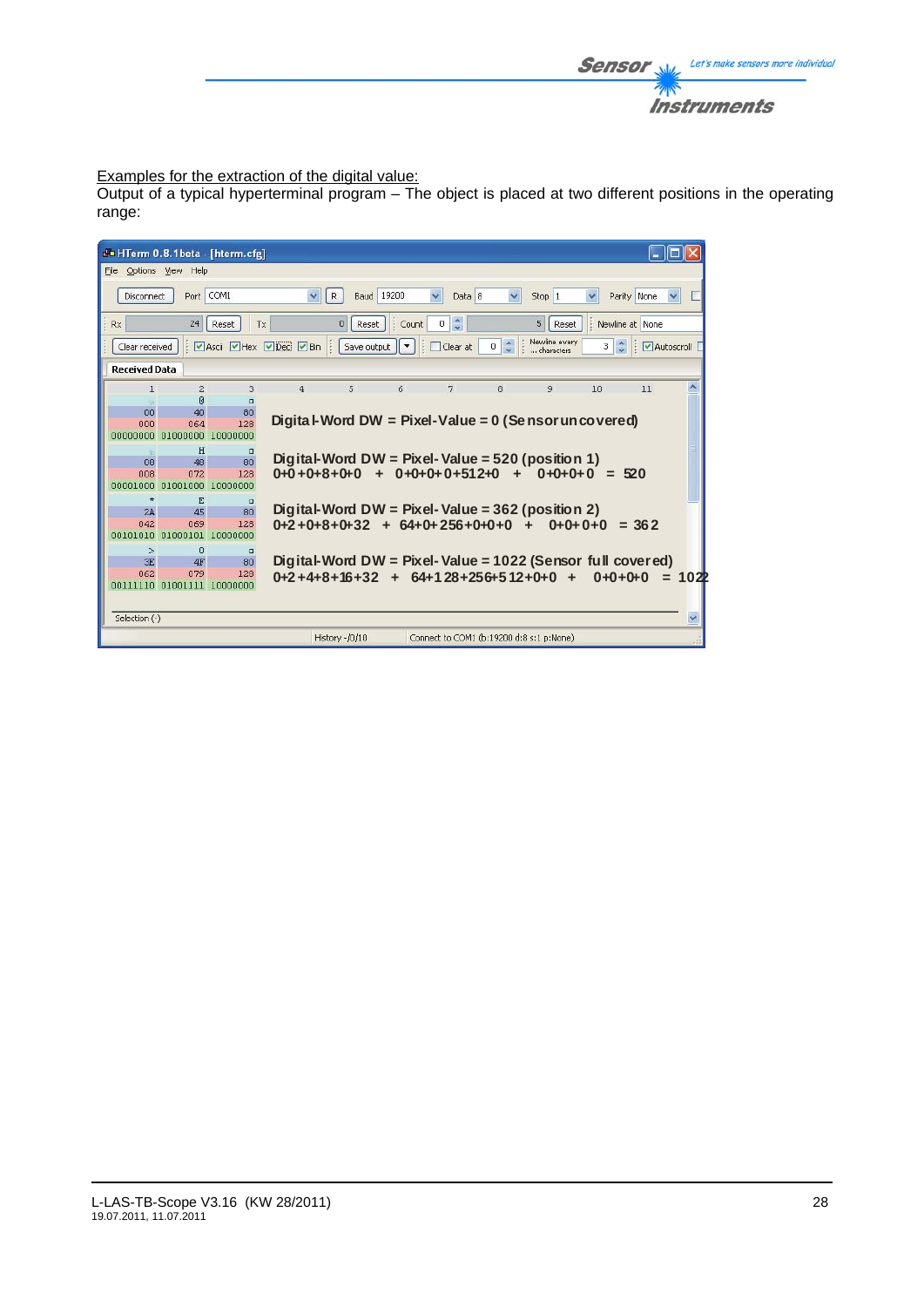# **6 Two-point calibration**

| CCD-CALIBRATION                                                                                 |                                                             |  |  |  |  |  |  |  |  |
|-------------------------------------------------------------------------------------------------|-------------------------------------------------------------|--|--|--|--|--|--|--|--|
| 1024 subpixel - pixel-pitch = 15.875μm<br>working range = 16.2 mm<br>$resolution = +/-16 \mu m$ |                                                             |  |  |  |  |  |  |  |  |
|                                                                                                 | <b>DIGITAL-COMPARATION-MODE</b><br>ANALOG-PIGITAL CONV MODE |  |  |  |  |  |  |  |  |
| <b>FIDIAMETER 1</b><br>PIXEL_1:<br>10000<br>Π<br>$[\mu m]$<br>Account                           |                                                             |  |  |  |  |  |  |  |  |
| <b>F</b> DIAMETER 2<br>$\xi$ 20000                                                              | PIXEL 2:<br>Т                                               |  |  |  |  |  |  |  |  |
| SLOPE-VALUE A [µm/pixel]<br>CALC<br>15.875<br>0.000                                             |                                                             |  |  |  |  |  |  |  |  |
| INTERSECTION B [µm]<br>Ω<br>n                                                                   | SAVE<br>EXIT!                                               |  |  |  |  |  |  |  |  |

| PARA1   PARA2   REC   CALIB |  |
|-----------------------------|--|
|                             |  |

# **CCD-CALIBRATION:**

A click on the CALIB button opens the CCD-CALIBRATION window. This CCD-CALIBRATION window allows two-point calibration at the sensor. The purpose of two-point calibration is to provide and output a highly accurate width measurement value in micrometers at the sensor in evaluation mode EVALMODE=WIDTH.



The problem with width measurement is that depending on the set video threshold and the set transmitter power, the measurement value for the width information will be calculated differently. This is caused by the constantly rising analog characteristic (slope) of the video signal in the transition area between object shading and direct laser light impingement on the pixels of the CCD line. The object width is calculated indirectly from the two intersection points of the video signal characteristic (red curve) with the green horizontal video threshold.



High video threshold, the object appears wider in the "shadow zone". Measured value = 180 pixel. The measured value in  $\mu$ m is calculated from this by multiplying the number of pixels with the respective pixel pitch.

```
M-VALUE = 180 pixel x 15.875µm = 2.86 mm
```


Low video threshold, the object appears somewhat narrower in the "shadow zone". Measured value = 188 pixel.

The measured value in  $\mu$ m is calculated from this by multiplying the number of pixels with the respective pixel pitch.

#### M-VALUE = 188 pixel x 15.875µm = 2.98mm

**In order to compensate this problem, two-point calibration can be performed with a fixed transmitter power (POWER) and a fixed video threshold (V-THD).**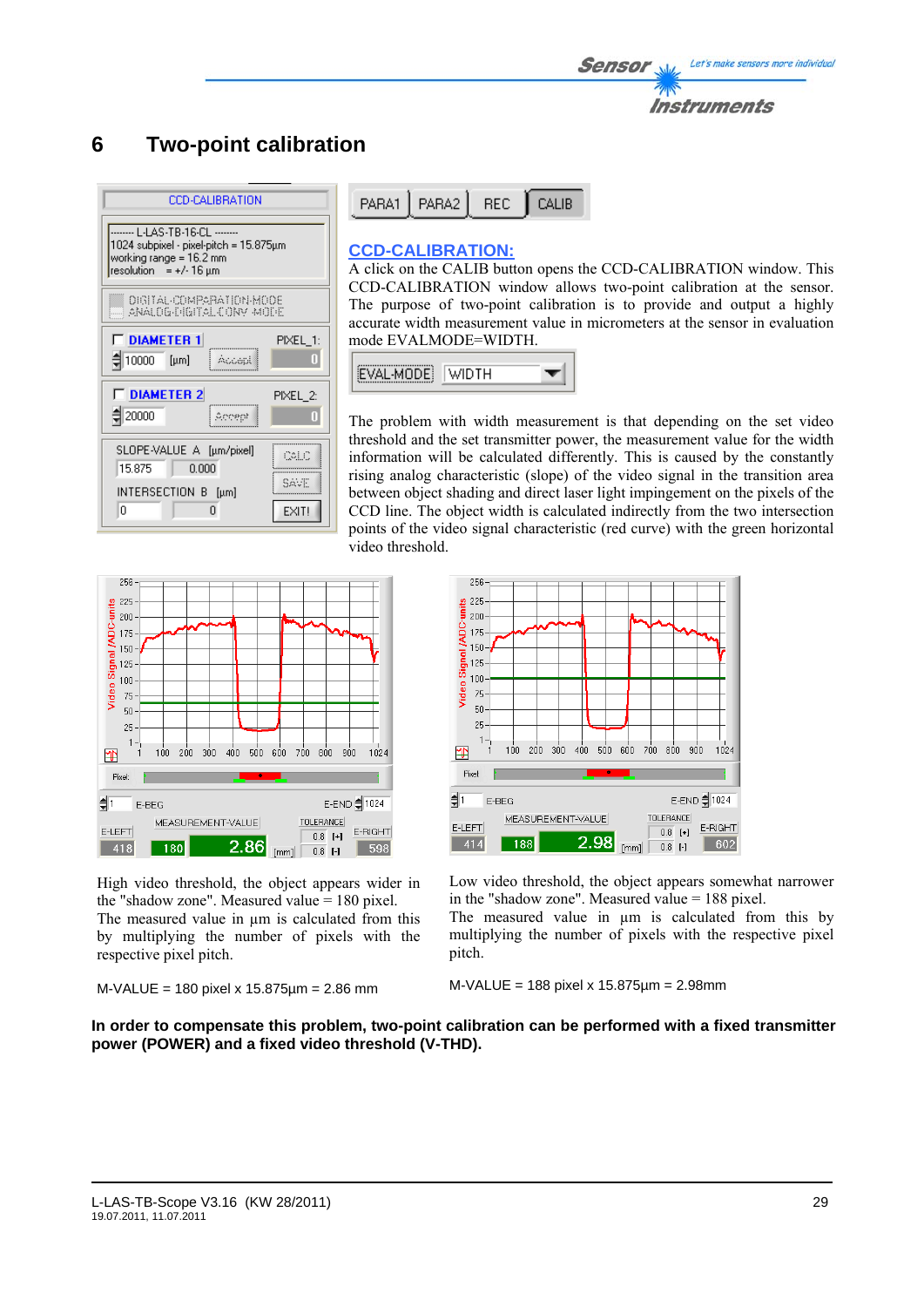



| ⊺⊽∃ | <b>IAMFTFR 1</b> |         |  |
|-----|------------------|---------|--|
|     | uml              | Accept. |  |

e.g. object of 2.5mm diameter results in 160 pixels covering

| <b>DIAMETER 2</b><br>⊽ |         | PIXEL 25 |
|------------------------|---------|----------|
| חחו                    | Accept. |          |

e.g. object of 7.1mm diameter results in 448 pixels covering



In two-point calibration, a mean straight line through two points is calculated on the basis of two known objects (dimensions in µm are known) of different width.

The most important parameters of this mean straight line are its slope (SLOPE-VALUE A) and, if applicable, the Y-axis section B.

The slope A indicates the change in micrometers per change of pixel. The Y-axis section B (INTERSECTION-VALUE B) defines the zero-point offset.

# DIAMETER1

When the ON/OFF checkmark is activated, the object with the smaller diameter should be placed in the center of the operating range. The smaller object for example should cover 20-40% of the maximum operating range.

The known diameter value in micrometers must then be entered in the numerical input field.

# Accept

A click on the Accept Object 1 button saves the first value pair (DIAMETER-1, PIXEL\_1).

# DIAMETER2:

When the ON/OFF checkmark is activated, the object with the bigger diameter should be placed in the center of the operating range. The bigger measuring object for example should cover 60- 80% of the maximum operating range.

The known diameter value in micrometers must then be entered in the numerical input field.

# Accept

A click on the Accept Object 2 button saves the second value pair (DIAMETER-2, PIXEL\_2).

> When calibration is started, the actions of the RUN button on the user interface are performed automatically. In the graphic display section under the large "scroll graph" the centered placing of the objects in the operating range of the sensor can be checked. The area with the grey background (shadow area) represents the position of the object. The pixels that are hit by the laser beam are represented as red areas.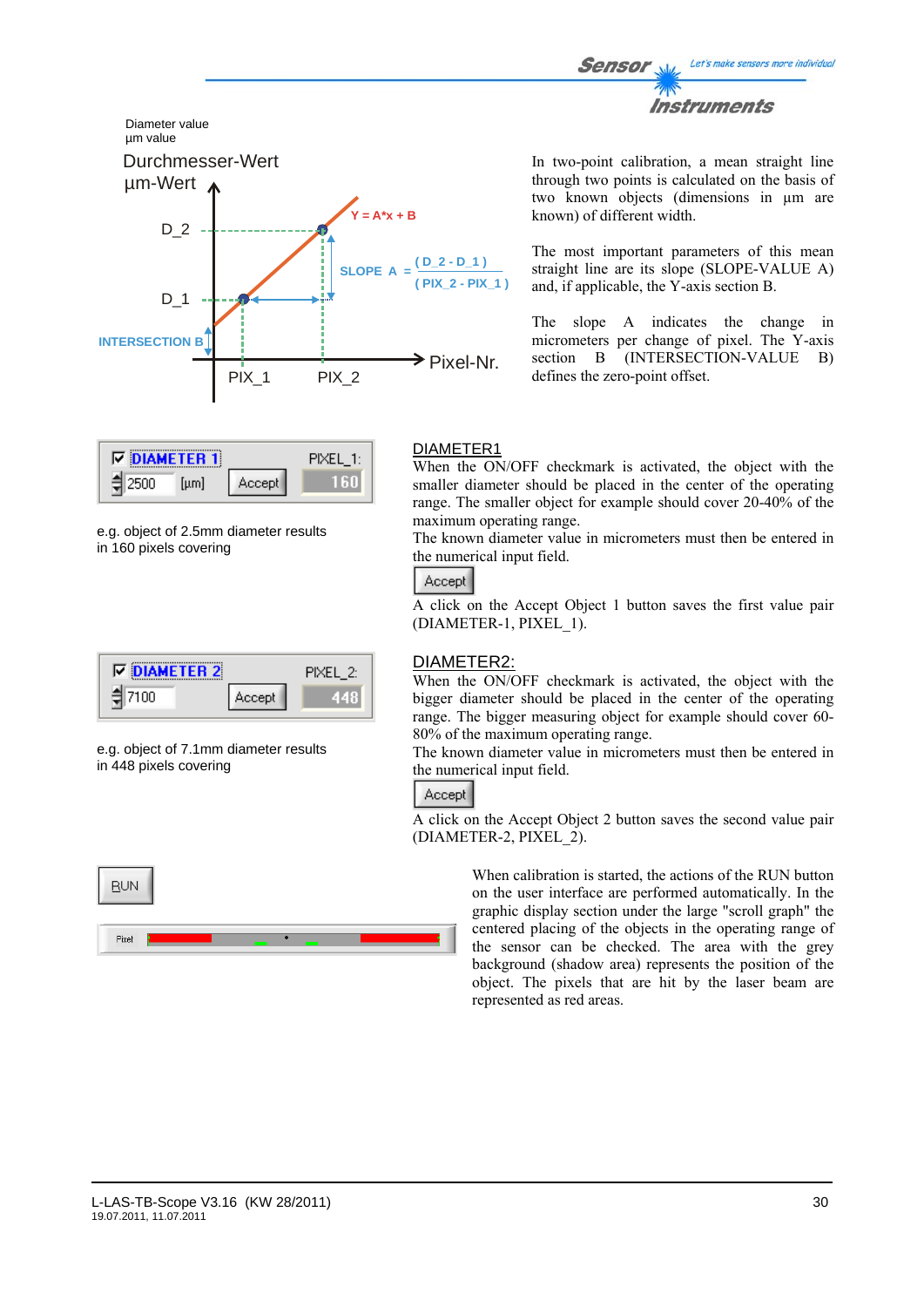|        | SLOPE-VALUE A [µm/pixel] | COLO        |
|--------|--------------------------|-------------|
| 15.875 | 15.972                   |             |
|        | INTERSECTION B [µm]      | <b>SAVE</b> |
| n      | -56                      | EXIT!       |



EXIT!

| <b>BAM</b><br><b>EEPROM</b> | <b>SEND</b> | Attention ! |
|-----------------------------|-------------|-------------|
| <b>FILE</b>                 |             |             |

EXIT!



After a click on the CALC button, the slope and the Y-axis section are calculated anew from the two known point pairs of the objects.

The newly calculated values for the slope (SLOPE-VALUE A) and for the offset (INTERSECTION B) are shown in the display fields with gray background.

The previously set values are shown in the numerical input fields with white background.

# SAVE

If the newly calculated values make sense, they can be saved to the RAM memory of the control unit in the sensor by clicking on the SAVE NEW VALUES button.

# EXIT!

If the last calibration should be discarded, this can be done by clicking on the EXIT! button.

**The last calculated calibration values are only saved to the NON-VOLATILE EEPROM memory of the control unit when EEPROM is selected as the target and the SEND button is then pressed!** 



# Manual entering of calibration data:



| <b>E</b> RAM<br>— EEPROM | SEND |
|--------------------------|------|
| <b>FILE</b>              | GH.  |

The calibration data also can be modified manually at the control unit of the sensor.

When the PARA II pop-up window has been opened, the numerical values can at any time be changed manually in the corresponding numerical input fields, without having to go through the calibration procedure.

The newly entered calibration values must first be activated at the control unit by clicking on the SEND button.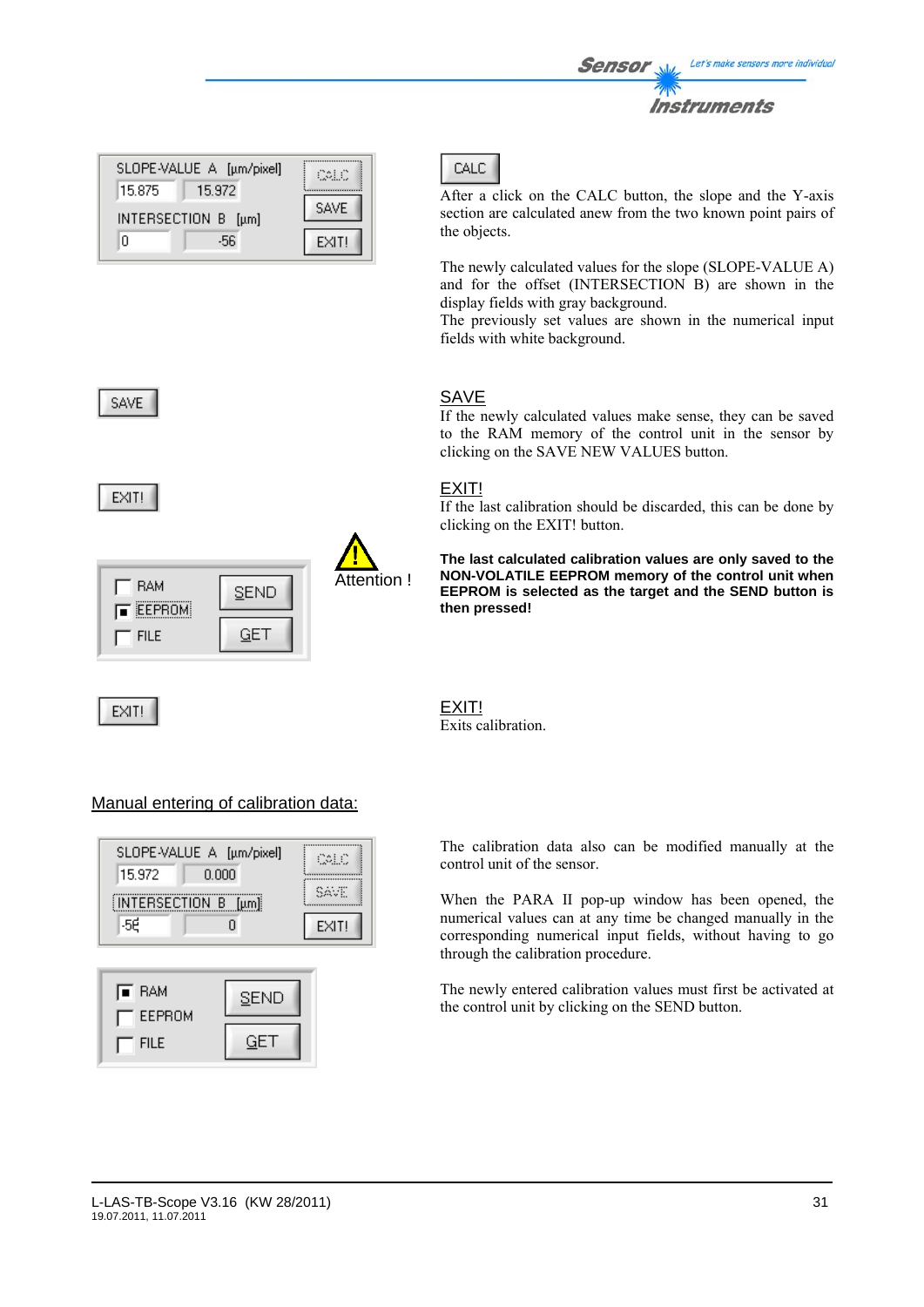

# **7 Annex**

# 7.1 Laser warning



# 7.2 Function of the Teach/Reset button

The housing of the *L-LAS-TB sensor* features a pushbutton with two functions:



OK

 **t > 1.5s 3x blinking**

When the button is pressed for a short time  $(t < 750 \text{ms})$ , the current maximum and minimum values are reset.

A hardware/software RESET is not performed!

When the button is pressed for a longer time  $(t > 1.5s)$ , the current edge coverings are stored as teach value in the RAM memory. When the teach process has been performed successfully, the green LED blinks three times.

# **(CL) Compact-Line types:**

These types have no teach/reset button at the housing. The teach/reset functionality can be performed through digital input IN1/yel/pin4.

Reset: LED/yellow blinks shortly 1x Teach: LED/yellow blinks shortly 3x

-

 $\widehat{\mathbf{C}}$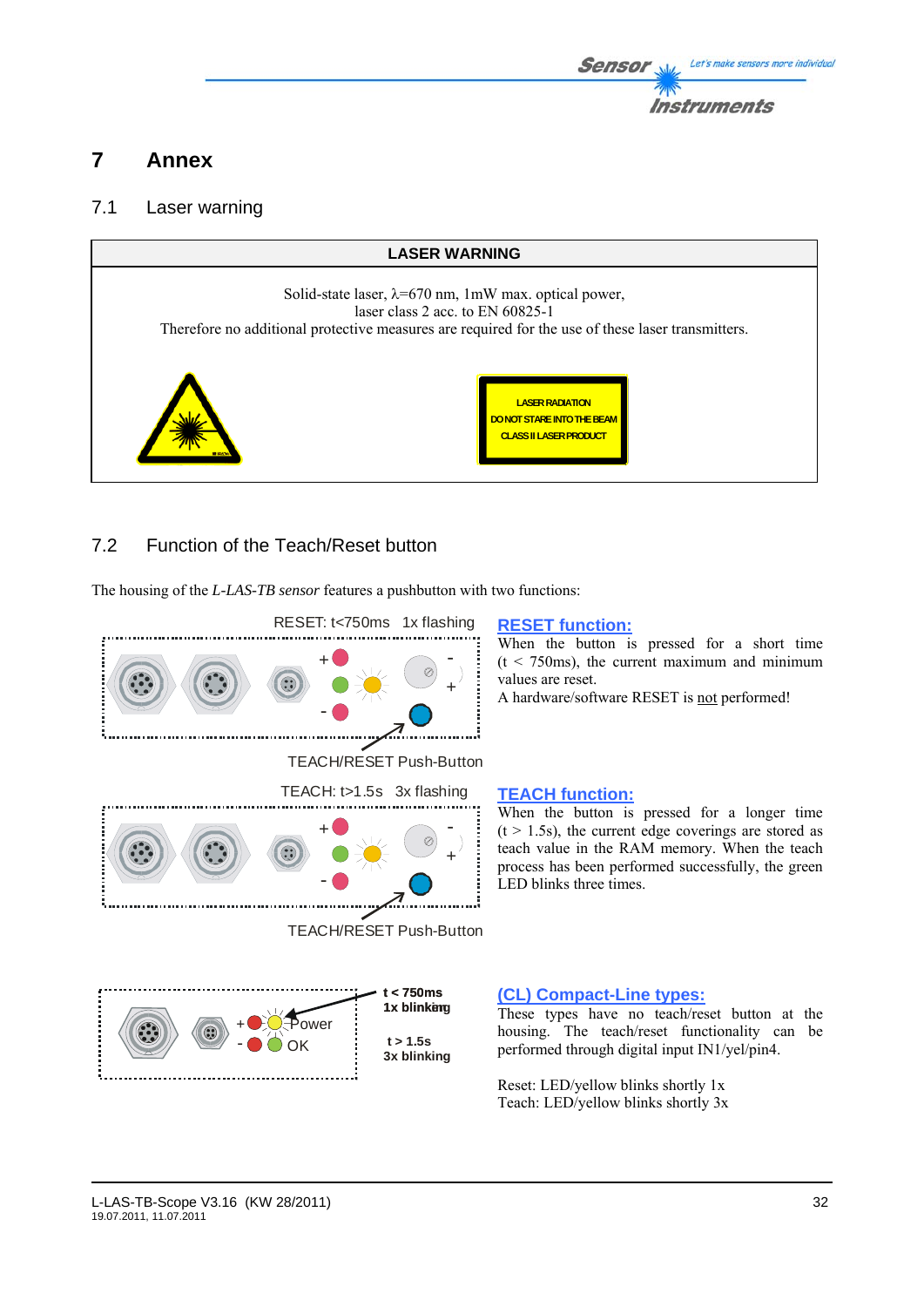

# 7.3 Function of the Tolerance potentiometer:

The housing of the *L-LAS-TB sensor* features a potentiometer for setting the tolerance band width.



# 7.4 Function of digital inputs IN0 and IN1

The *L-LAS-TB sensor* has two digital inputs IN0 and IN1 that can be contacted through the 8-pole female connector (type Binder 712).



# **DIGITAL INPUT IN0 (pin3/green) EXT-TRIGGER:**



#### L-LAS-TB-Scope V3.16 (KW 28/2011) 33 19.07.2011, 11.07.2011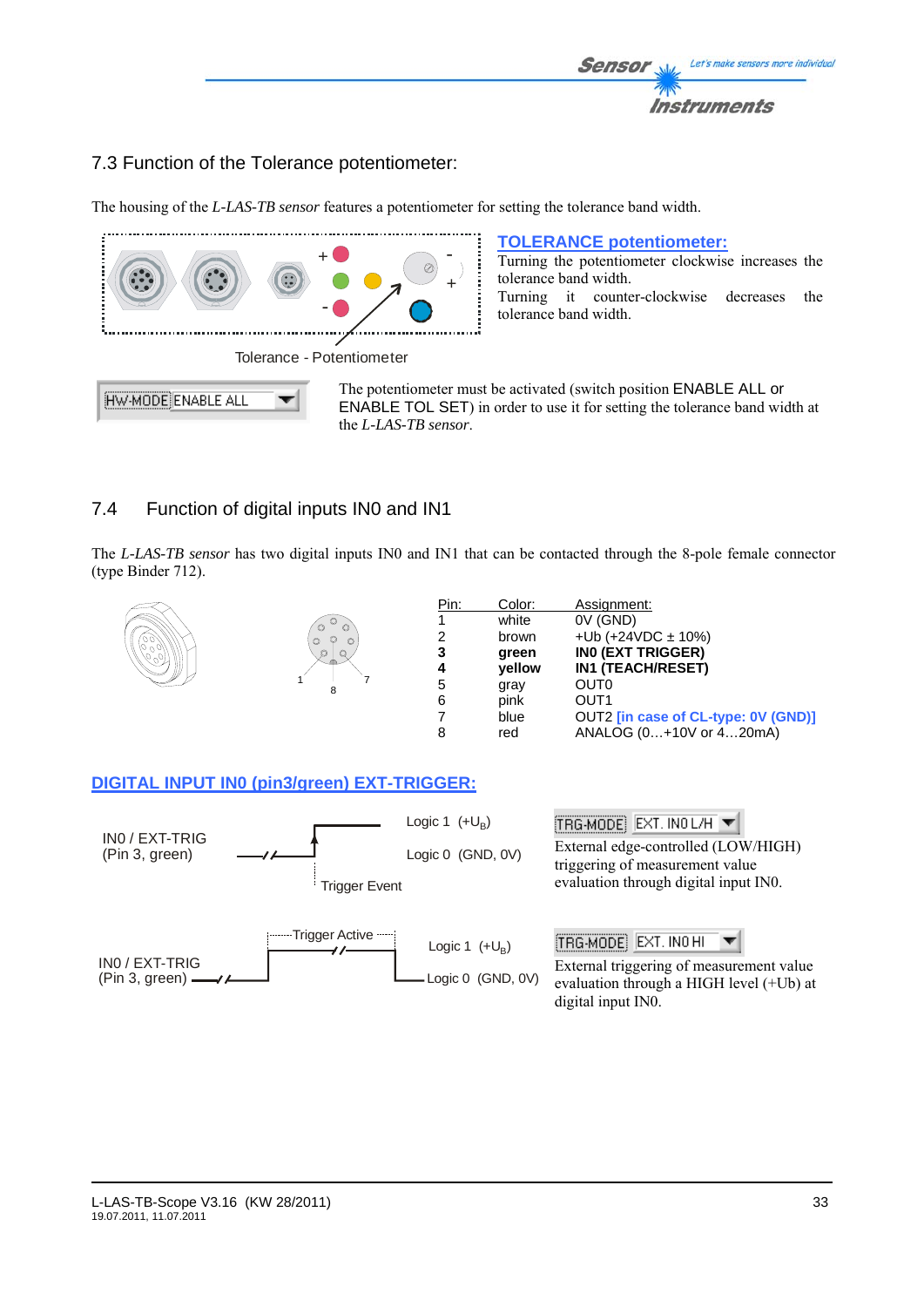# **DIGITAL INPUT IN1 (pin4/yellow) TEACH/RESET:**

#### RESET function:

When a HIGH pulse of less than **750 ms** duration is applied, the RESET function is performed at the *L-LAS-TB sensor*. This resets the current maximum and minimum values (drag pointer). A hardware/software RESET is not performed! When a RESET pulse is detected, the yellow LED flashes shortly one time.



#### TEACH function:

When a HIGH pulse of more than **1.5s** duration is applied, the TEACH function is performed at the *L-LAS-TB sensor*. When a TEACH pulse is detected, the green LED at the housing flashes shortly three times.

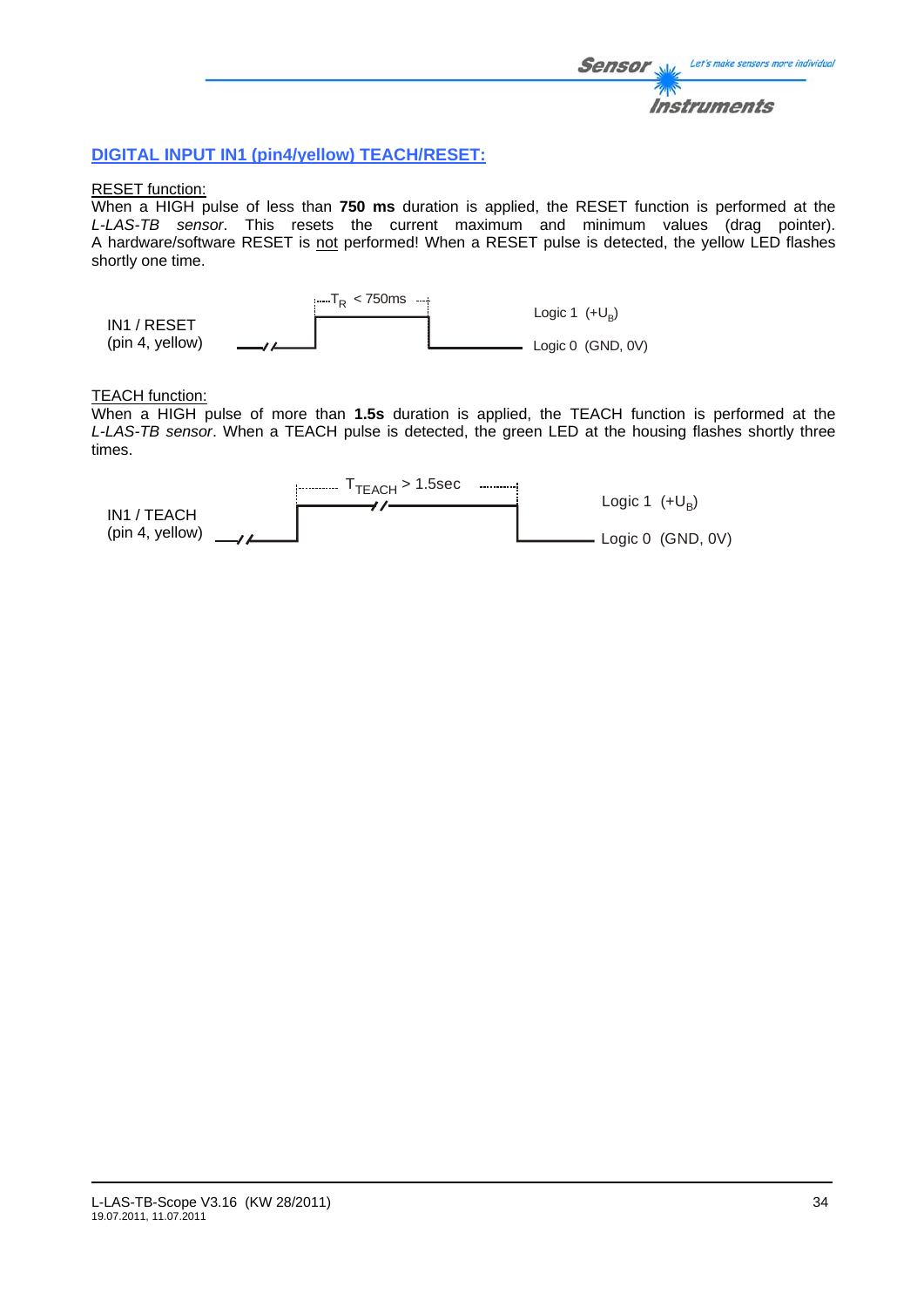

# 7.5 Connector assignment



At the housing of the *L-LAS-TB* sensor there is a female connector for power supply connection (8-pol. type Binder 712) and a second female connector for connecting a serial RS232 connecting cable (4-pol. type Binder 707).

*L-LAS-TB Compact-Line* types (*L-LAS-TB-…-CL*)

T<sub>x</sub>D

# **RS232 connection to the PC:**

4-pole M5 female connector type Binder 707



Connecting cable: cab-las4/PC (length 2m, cable jacket: PUR)

#### **Interface to PLC/voltage supply:**

8-pole female connector type Binder 712



Connecting cable: cab-las8/SPS (length 2m, cable jacket: PUR)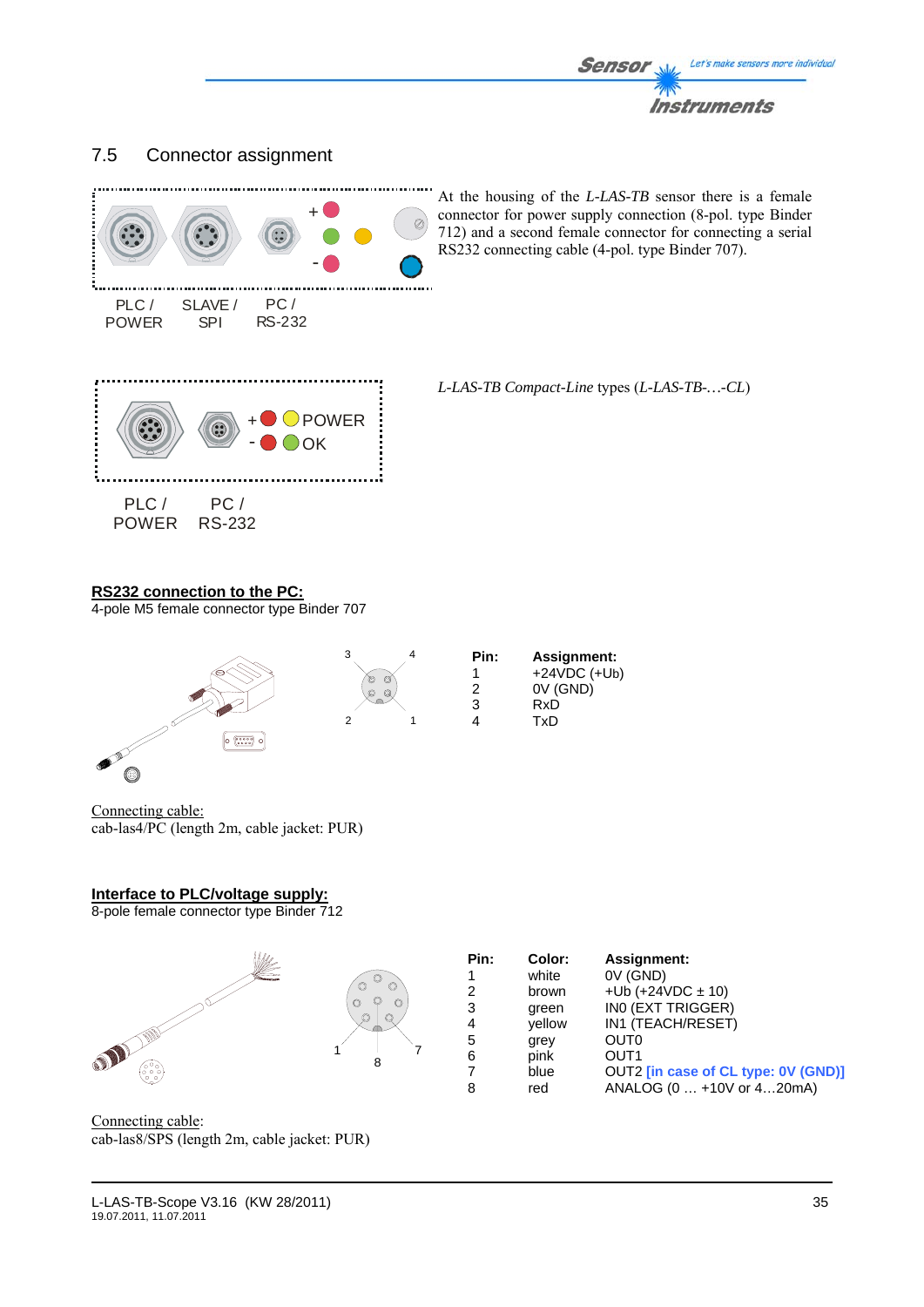# 7.6 RS232 interface protocol

# **RS232 Interface-Protocol PC** ⇔ *L-LAS-TB Sensor Firmware Version 3.1x*

- Standard RS232 serial interface, no hardware handshake

- 3-wire-connection: GND, TXD, RXD

- Speed: 9600 baud, 19200 baud, 38400 baud, 57600 baud or 115200 baud

- 8 data-bits

- NO parity-bit

- 1 stop-bit

- binary-mode.

The control device (PC or PLC) have to send a frame of *18-words (1 word = 2 byte = 16 bit)* to the *L-LAS-TB*  hardware. All words must be transmitted in binary format. The most significant byte must be transmitted first (MSBfirst).

# METHOD:

The microcontroller of the *L-LAS-TB* sensor is permanently reading (polling) the input-buffer of the RS-232 module. If the incoming word =  $0x0055$  ( $0x55$  *hexadecimal* =  $85$  *decimal*), this is interpreted as the synchronisation-event ( **<sync-word>** ). After this, the 2.nd word with the order number ( *<***order-word>** ) is read in by the microcontroller.

The order word (*<***order-word>)**, is followed by a further word, which contents parameter-set number 0 or 1 ( *<***para-set>** ). The para-set-word is followed by 15 further words **<parameter-word>,** which contents the actual parameters.

After reading the complete data-frame (18-words = 36 bytes), the *L-LAS-TB* sensor-hardware executes the order which is coded at the 2.nd word ( <**order-word**> ) of the data-frame (c.f. order-table).



Let's make sensors more individual

Instruments

Sensol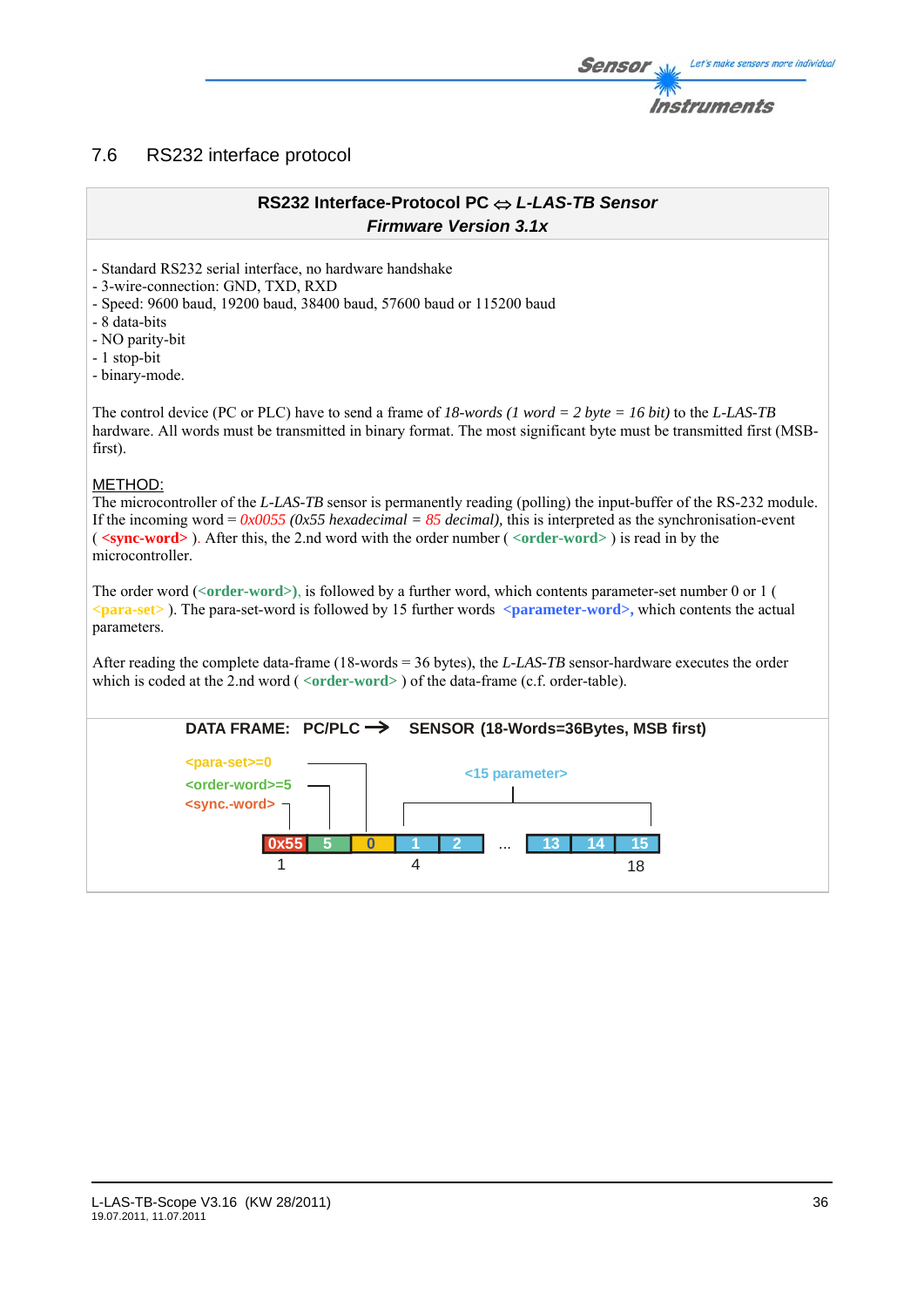**Sensor** Willy Let's make sensors more individual 不 **Instruments** 

| Format of the data-frame: $\leq$ para-set = 0> |                               |                                                                                                                          |
|------------------------------------------------|-------------------------------|--------------------------------------------------------------------------------------------------------------------------|
| Word                                           | <b>Meaning</b>                | <b>Comment</b>                                                                                                           |
| $\mathbf 1$                                    | <sync-word></sync-word>       | hex-code 0x55, binary=0000 0000 0101 0101, dec.=85                                                                       |
| $\overline{2}$                                 | <order-word></order-word>     | Order word (c.f. table below)                                                                                            |
| $\overline{3}$                                 | $\epsilon$ parameter-set> = 0 | $0 =$ parameter-set number 0                                                                                             |
| 4                                              | <b>POWER</b>                  | Laser intensity (0  1000)                                                                                                |
| 5                                              | POWER-MODE                    | Transmitter-mode: $(0 = STATIC)$ , $(1 = DYNAMIC)$ , not used                                                            |
| 6                                              | <b>POLARITY</b>               | Polarity setting for OUT0, OUT1, OUT2 (0=DIRECT, 1=INVERSE)                                                              |
| 7                                              | EVAL-MODE                     | Evaluation mode (0=L-EDGE, 1=R-EDGE, 2=WIDTH, 3=CENTER)                                                                  |
| 8                                              | E-BEGIN                       | Evaluation start -pixel (1. E_END-1)                                                                                     |
| 9                                              | E-END                         | Evaluation end-pixel (E_BEG+1  SUBPIXEL)                                                                                 |
| 10                                             | <b>TEACH-VALUE</b>            | Teach-value (1  SUBPIXEL)                                                                                                |
| 11                                             | <b>TOLERANCE-HIGH VALUE</b>   | Upper-tolerance TOL-HIGH: (0  SUBPIXEL/2)                                                                                |
| 12                                             | TOLERANCE-LOW-VALUE           | Lower-tolerance TOL-LOW: (0  SUBPIXEL/2)                                                                                 |
| 13                                             | AVERAGE                       | Average-setting (1,2,4,8,16,32,64,128 or 256)                                                                            |
| 14                                             | <b>TRIGG-MODE</b>             | Trigger mode (0=CONTINOUS, 1=EXT. IN0 L/H, 2=EXT.IN0<br>HIGH, 3=SAVE VTHD, 4=OUTPUT WIDTH)                               |
| 15                                             | ANALOG-OUT                    | Analog-output-mode:<br>(0=DIRECT 010V, 1=MAXIMA, 2=MINIMA, 3=MAX-MIN)                                                    |
| 16                                             | OPERATION-MODE                | CCD-operation-mode (0=LOW-GAIN / 1=HIGH-GAIN)                                                                            |
| 17                                             | HW-MODE                       | Enable/disable TOL-potentiometer and button at housing<br>(DISABLE-ALL=0, ENABLE-ALL=1, ENABLE-BTN=2, ENABLE<br>$POTI=3$ |
| 18                                             | VIDEO-THD-MODE                | Video-threshold -mode 0=FIX, 1=AUTO                                                                                      |

|                      | Format of the data-frame: $\epsilon$ para-set = 1> |                                                                 |  |
|----------------------|----------------------------------------------------|-----------------------------------------------------------------|--|
| Word.                | <b>Meaning</b>                                     | <b>Comment</b>                                                  |  |
| $\blacktriangleleft$ | $<$ sync-word> = 0x0055                            | hex-code 0x55, binary=0000 0000 0101 0101, dec.=85              |  |
| 2 <sup>2</sup>       | <order-word></order-word>                          | Order-word (c.f. table below)                                   |  |
| 3 <sup>2</sup>       | $\epsilon$ parameter-set> = 1                      | $1 = parameter-set-number 1$                                    |  |
| 4                    | VIDEO-THD-FIX                                      | Video-threshold (0  100) percent of full ADC-range              |  |
| 5                    | VIDEO-THD-AUTO                                     | Video-threshold (0  100) percent of full ADC-range              |  |
| 6                    | RS-232-MODE                                        | Data-recorder-mode: 0 = STAT, 1=EXT-IN0 L/H, 2=EXT-IN0 L/H      |  |
|                      |                                                    | (3-Byte), 3=CONTINOUS (3-Byte)                                  |  |
| 7                    | RS-232-BAUD                                        | Baudrate: 0=9600, 1=19200, 2=38400, 3=57600, 4=115200 baud      |  |
| 8                    | SMOOTH-VIDEO-SIGNAL                                | Smooth video signal over (1,2,4,6,8,12,16,24,32,48 or 64) pixel |  |
| $\boldsymbol{9}$     | ANALOG-ZOOM                                        | Zoom-mode for analog-output (0=DIRECT, 1=ZOOMx1,                |  |
|                      |                                                    | 2=ZOOMx2, 3=ZOOMx4, 4=ZOOMx8, 5=ZOOMx16, 6=WIN-5V,              |  |
|                      |                                                    | 7=WIN-10V)                                                      |  |
| 10                   | Parameter 7                                        | 0, not used                                                     |  |
| 11                   | Parameter 8                                        | 0, not used                                                     |  |
| 12                   | Parameter 9                                        | 0, not used                                                     |  |
| 13                   | Parameter 10                                       | 0, not used                                                     |  |
| 14                   | Parameter 11                                       | 0, not used                                                     |  |
| 15                   | SLOPE VALUE L-WORD                                 | Slope value for calibration (x 1024), low-word                  |  |
| 16                   | SLOPE VALUE H-WORD                                 | Slope value for calibration (x1024), high-word                  |  |
| 17                   | REF-OFFSET L-WORD                                  | Intersection parameter with offset = 32767                      |  |
| 18                   | <b>REF-OFFSET H-WORD</b>                           | Intersection parameter (not used)                               |  |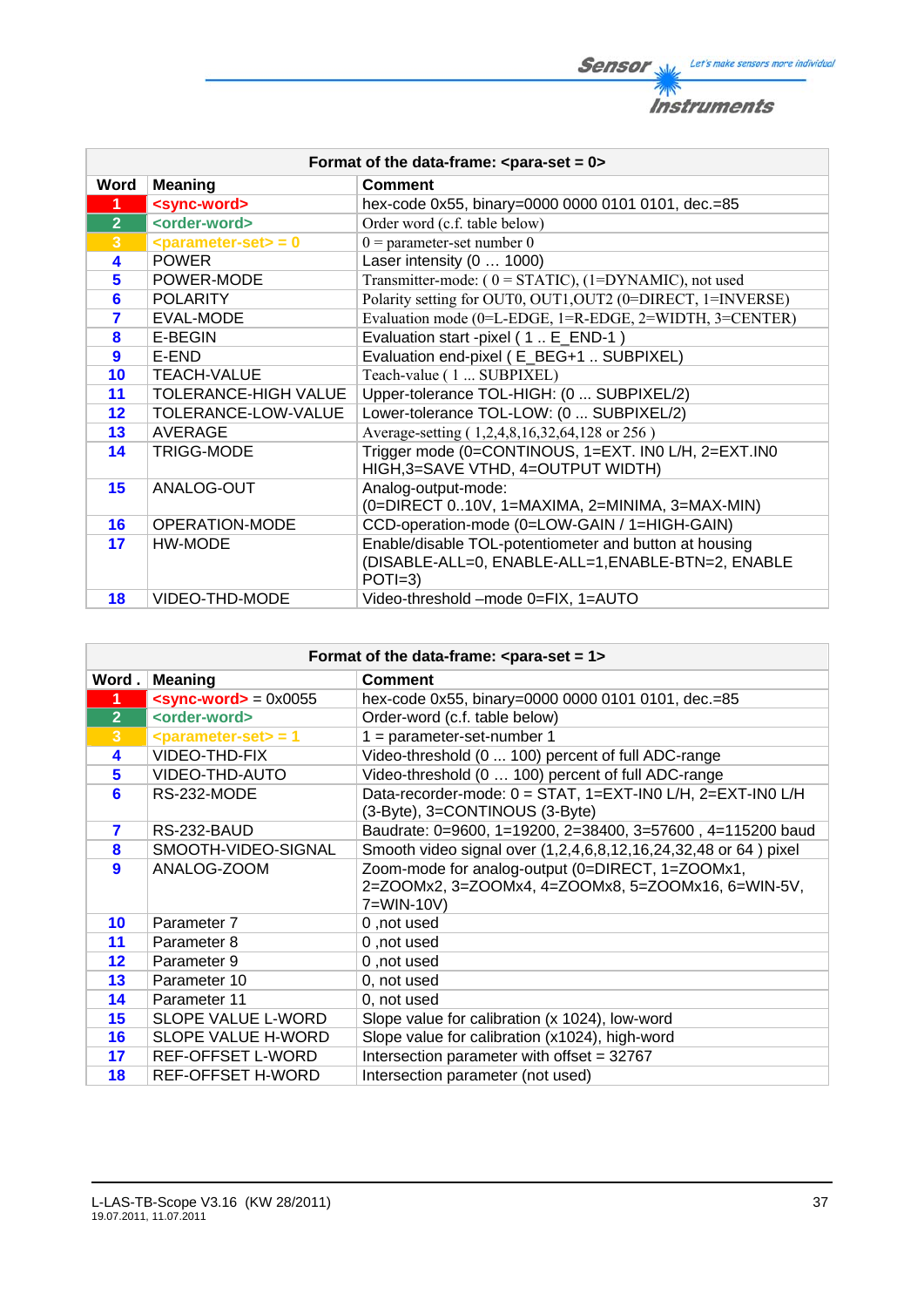|                | Meaning of the 2.nd word of the data-frame: <order-word></order-word> | <b>ORDER-TABLE</b>                         |
|----------------|-----------------------------------------------------------------------|--------------------------------------------|
| value          | <b>Meaning / Action</b>                                               |                                            |
| $\bf{0}$       | <b>NOP</b>                                                            | no operation                               |
| 1              | Send parameter from PC to L-LAS-RAM                                   | 18 words, $PC \Rightarrow$ L-LAS-RAM       |
| $\overline{2}$ | Get parameter from L-LAS-RAM                                          | 18 words, L-LAS-RAM $\Rightarrow$ PC       |
| 3              | Send parameter from PC to EEPROM                                      | 18 words, $PC \Rightarrow$ L-LAS-EEPROM    |
| 4              | Get parameter from EEPROM of L-LAS                                    | 18 words, L-LAS-EEPROM $\Rightarrow$ PC    |
| 5              | Echo check: Get echo of L-LAS                                         | 18 words, first word=0x00AA=170dec         |
| 6              | Activate teach at L-LAS, store in RAM                                 | 18 words $PC \Rightarrow L\text{-LAS-RAM}$ |
| 7              | Get software version info of L-LAS                                    | 72-bytes, L-LAS $\Rightarrow$ PC           |
| 8              | Get measured values out of L-LAS-RAM                                  | 18 words, L-LAS-RAM $\Rightarrow$ PC       |
| 9              | Get video-buffer info from L-LAS                                      | 64 words, L-LAS-RAM $\Rightarrow$ PC       |
| 11             | Reset maximum/minimum values at analog-output                         | 18 words $PC \Rightarrow L\text{-LAS-RAM}$ |
| 13             | Refresh auto-video-threshold to RAM or EEPROM                         | 18 words $PC \Rightarrow L\text{-LAS-RAM}$ |
| 18             | Get measured values from L-LAS-RAM (data-recorder)                    | 18 words $PC \Rightarrow L\text{-LAS-RAM}$ |
| 190            | Change RS232-baud-rate (L-LAS-RAM)                                    | 18 words $PC \Rightarrow L\text{-LAS-RAM}$ |

# **Examples for the data-transfer**:

|                                                                                                                               |                      | Echo check: $\leq$ order-word $>$ = 5 |  |
|-------------------------------------------------------------------------------------------------------------------------------|----------------------|---------------------------------------|--|
| $\left\langle \text{order-word}\right\rangle =5$<br>Echo check: L-LAS sensor sends echo: word=0x00AA=170 to PC                |                      |                                       |  |
| <b>DATA FRAME:</b><br>PC.                                                                                                     | $\rightarrow$ SENSOR | (18-Words=36Bytes, MSB first)         |  |
| <para-set>=0<br/><order-word>=2<br/><math>\le</math>sync.-word&gt; <math>\equiv</math><br/>Ω<br/>0x55</order-word></para-set> | 4                    | 15<br>16<br>17<br>18                  |  |
| SENSOR $\rightarrow$ PC<br><b>DATA FRAME:</b>                                                                                 |                      | (18-Words=36Bytes, MSB first)         |  |
| $ECHO=0xAA=170$<br><sync.-word> ¬</sync.-word>                                                                                | 4                    | 16<br>15<br>17<br>18                  |  |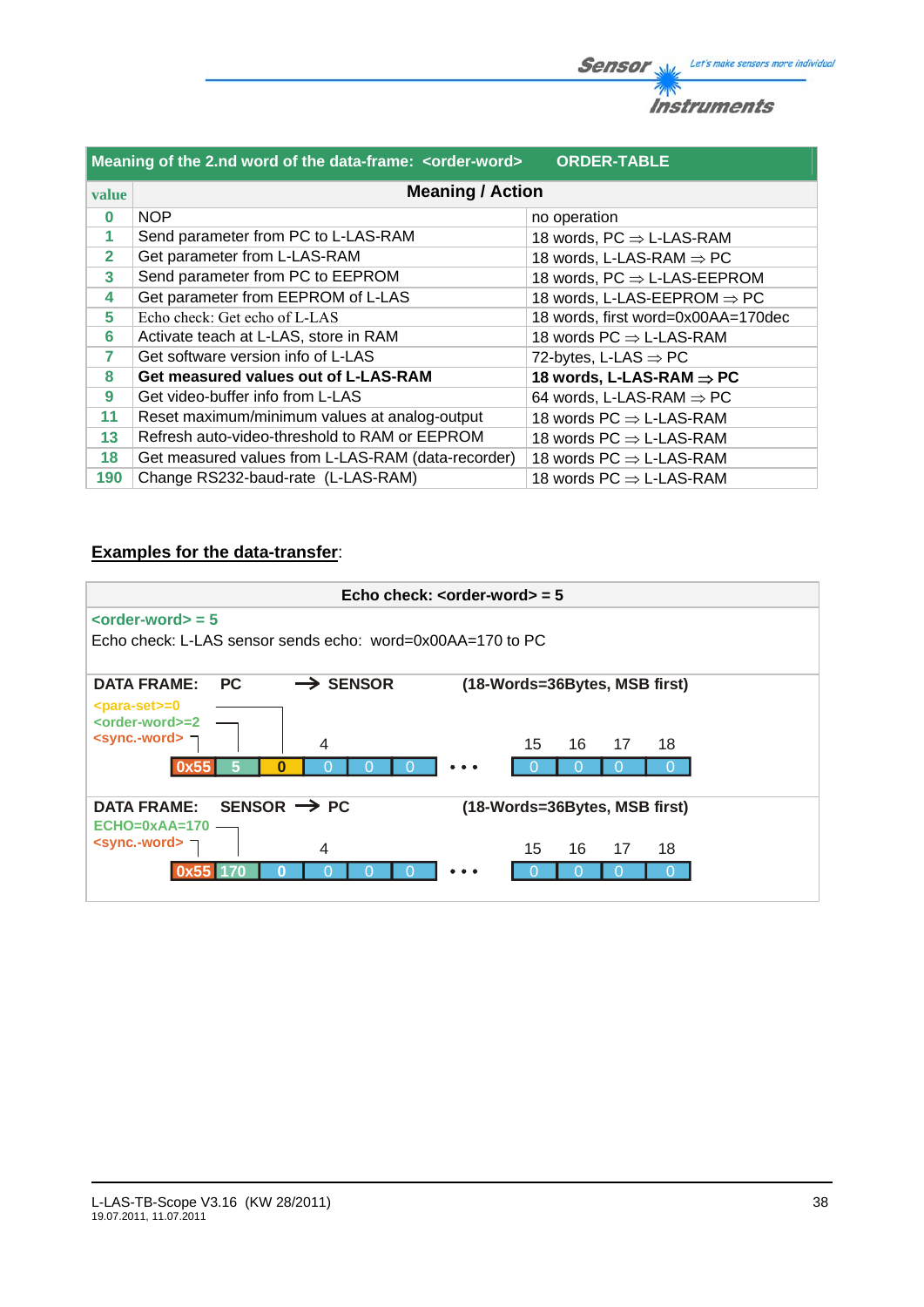



**To activate the full parameter set (set 0 and set 1) at the L-LAS-sensor, both parameter sets (para-set-0 and para-set-1)must be transmitted!** 

Let's make sensors more individual

Sensor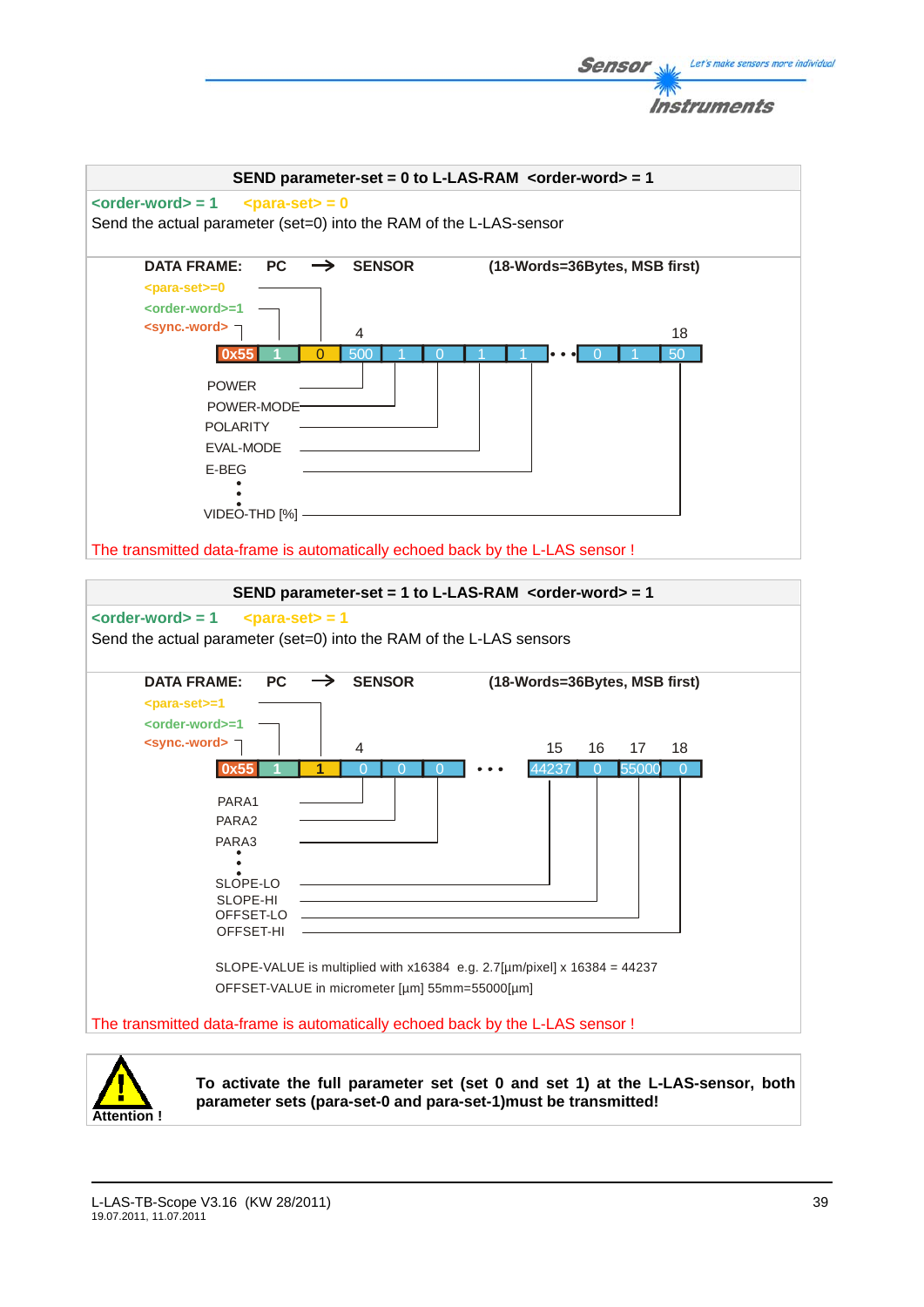



Let's make sensors more individual

**Sensor**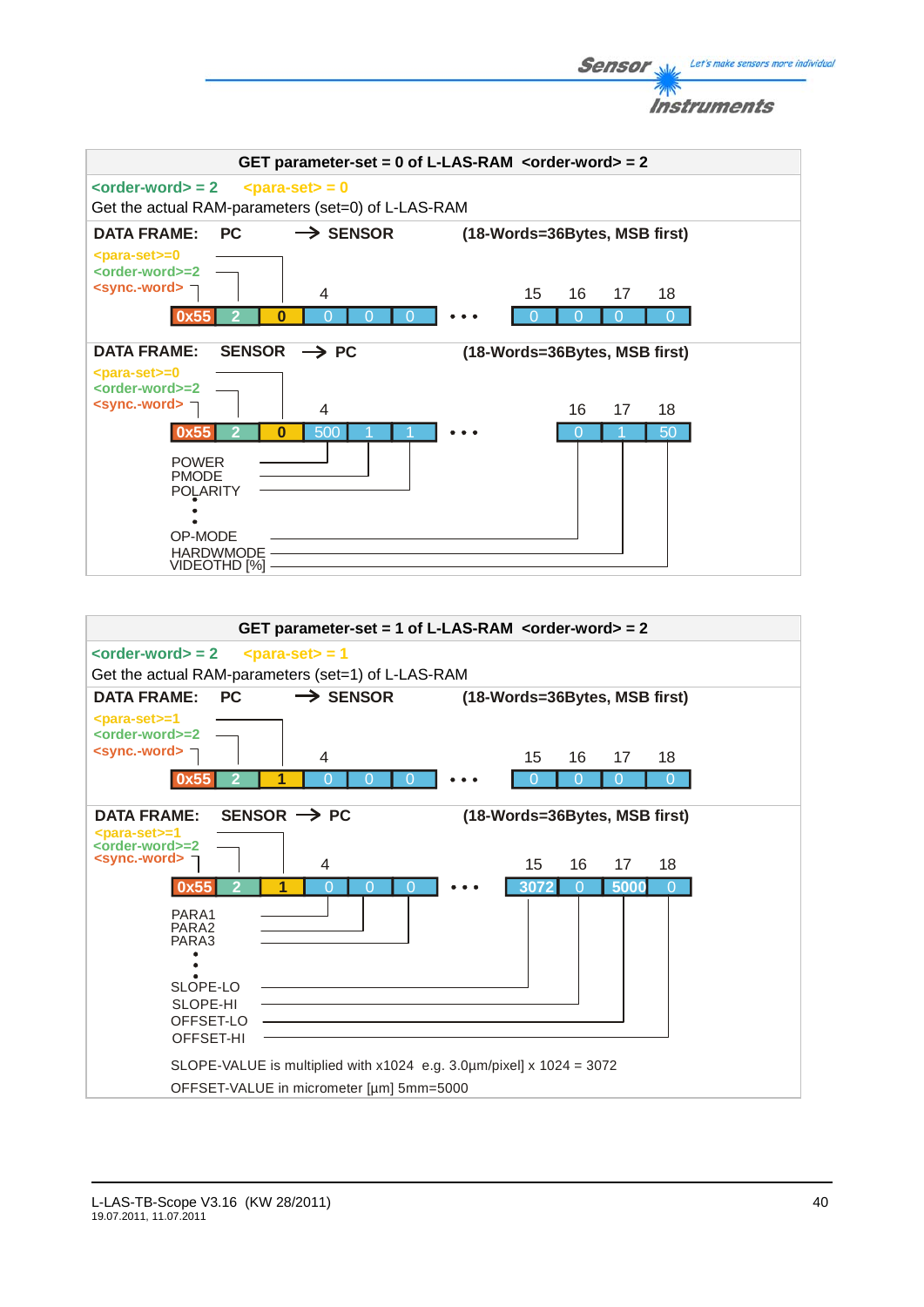**Sensor** Well Let's make sensors more individual Instruments



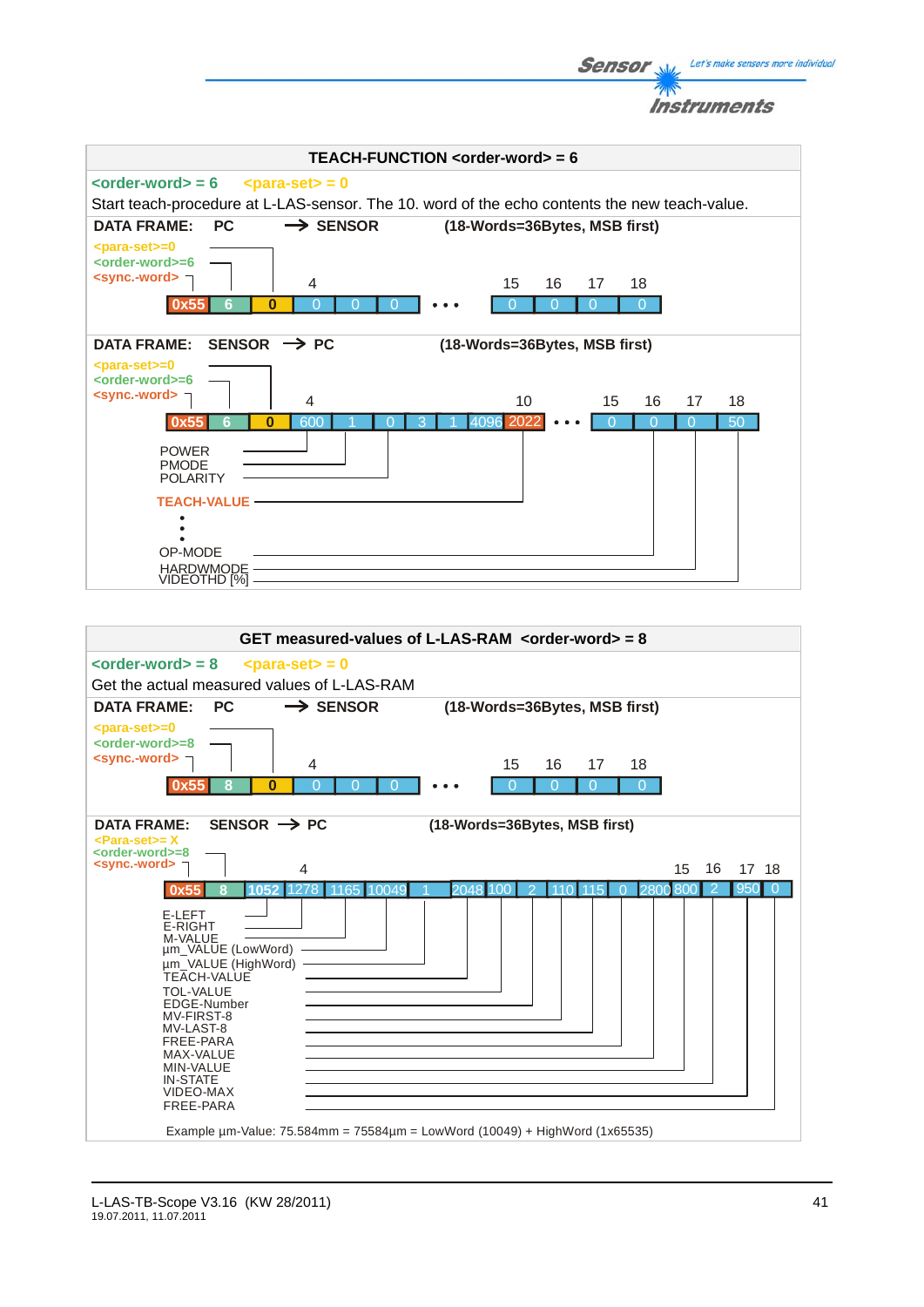| Instruments                                                                                                                                                                                                          |
|----------------------------------------------------------------------------------------------------------------------------------------------------------------------------------------------------------------------|
| REFRESH-VIDEO-THRESHOLD <order-word> = 13</order-word>                                                                                                                                                               |
| $\le$ order-word $>$ = 13<br>$\epsilon$ <para-set> = 0</para-set>                                                                                                                                                    |
| Start the refresh of the auto-video-threshold at L-LAS-sensor. The new video threshold is calculated<br>from the actual intensity profile over the ccd-line. The parameter VIDEO-THD-AUTO is used for<br>calculation |
| ATTENTION: Make sure that the laser-beam is not covered before you start this action!                                                                                                                                |
| $\rightarrow$ Sensor<br><b>DATA FRAME:</b><br><b>PC</b><br>(18-Words=36Bytes, MSB first)                                                                                                                             |
| $<$ para-set>=1=RAM<br><para-set>=2=EE<br/><order-word>=13 -<br/><sync.-word> ¬<br/>4<br/>15<br/>16<br/>17<br/>18</sync.-word></order-word></para-set>                                                               |
| 13<br>∩<br>SENSOR $\rightarrow$ PC<br><b>DATA FRAME:</b><br>(18-Words=36Bytes, MSB first)                                                                                                                            |
| $<$ para-set $> = 1$ or 2 $-$<br><order-word>=13 -<br/><sync.-word> コ<br/>4<br/>10<br/>15<br/>16<br/>18<br/>17</sync.-word></order-word>                                                                             |
| 75<br>13<br>0x55<br>$\cap$<br>$\Omega$<br>$\Omega$                                                                                                                                                                   |
| 1=STORED IN RAM -<br>2=STORED IN EEPROM<br>VTHD-AUTO [%] -                                                                                                                                                           |

**Sensor** Willy Let's make sensors more individual

 $\frac{1}{\sqrt{2}}$ 

| GET measured-values / recorder-of L-LAS-RAM <order-word> = 18</order-word>                     |
|------------------------------------------------------------------------------------------------|
| $\leftarrow$ <order-word> = 18<br/><math>&lt;</math>para-set<math>&gt;</math> = 0</order-word> |
| Get the current measurement values of RAM                                                      |
| $\rightarrow$ SENSOR<br><b>DATA FRAME:</b><br><b>PC</b><br>(18-Words=36Bytes, MSB first)       |
| <para-set>=0<br/><order-word>=18</order-word></para-set>                                       |
| $\le$ sync.-word> $\equiv$<br>15<br>4<br>16<br>17<br>18                                        |
| 0                                                                                              |
|                                                                                                |
| SENSOR $\rightarrow$ PC<br><b>DATA FRAME:</b><br>(18-Words=36Bytes, MSB first)                 |
| <para-set>= X<br/><order-word>=18</order-word></para-set>                                      |
| <sync.-word><br/>16<br/>17 18<br/>15<br/><math>\overline{4}</math></sync.-word>                |
| 112781<br>1165<br>1052<br>100                                                                  |
| M-VALUE                                                                                        |
| E-LEFT                                                                                         |
| E-RIGHT                                                                                        |
| um_VALUE (LowWord)                                                                             |
| um_VALUE (HighWord)                                                                            |
| EDGE-COUNT                                                                                     |
|                                                                                                |
| Example $\mu$ m-Value: 75.584mm = 75584 $\mu$ m = LowWord (10049) + HighWord (1x65535)         |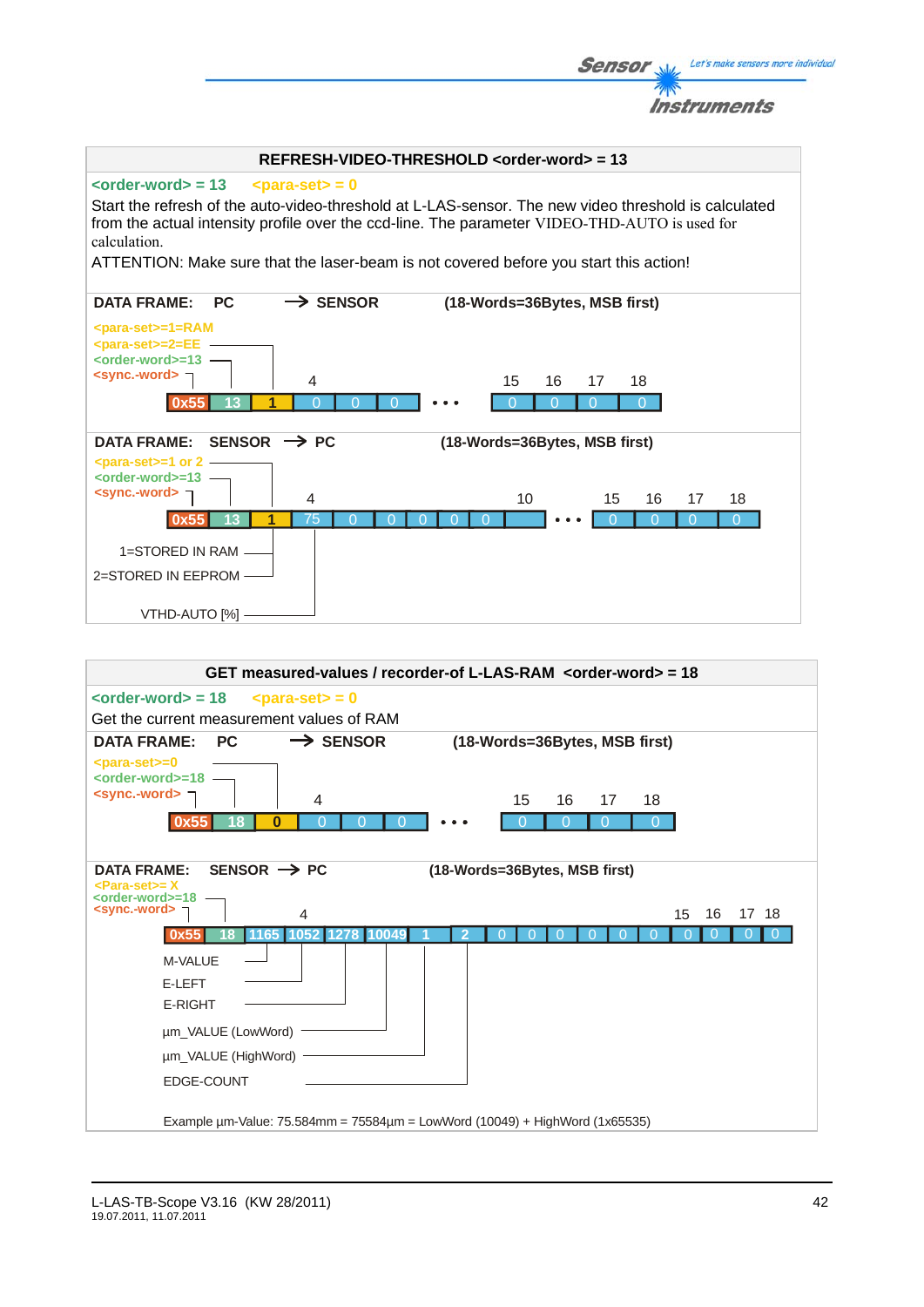| <i><b>Instruments</b></i>                                                                                                                                                                                                                                                                                                                                                                                                                                                                                                                                                                                                                            |
|------------------------------------------------------------------------------------------------------------------------------------------------------------------------------------------------------------------------------------------------------------------------------------------------------------------------------------------------------------------------------------------------------------------------------------------------------------------------------------------------------------------------------------------------------------------------------------------------------------------------------------------------------|
|                                                                                                                                                                                                                                                                                                                                                                                                                                                                                                                                                                                                                                                      |
| Change baudrate: $\leq$ order-word $>$ = 190                                                                                                                                                                                                                                                                                                                                                                                                                                                                                                                                                                                                         |
| $\leftarrow$ corder-word $\leftarrow$ = 190<br>Change rs-232-baudrate at the L-LAS Sensor.<br>The new baudrate-parameter is transmitted in the 3.rd word <para-set>.<br/>9600 baud = 0, 19200 baud = 1, 38400 baud = 2, 57600 baud = 3, 115200 baud = 4<br/>The transmitted data-frame is automatically echoed back from the L-LAS Sensor by using the old<br/>baudrate!!<br/>The new baudrate is stored in the RAM-memory (volatile). To change the baudrate permanently this<br/>must be done by the parameter RS-232-BAUD of the second parameter-set=1 by saving the parameter<br/>frame to the EEPROM <math>(c.f. order = 3)</math>.</para-set> |
| <b>DATA FRAME:</b><br><b>PC</b><br>$\rightarrow$ SENSOR<br>(18-Words=36Bytes, MSB first)<br>$\epsilon$ para-set>= 3 = 57600 Baud-                                                                                                                                                                                                                                                                                                                                                                                                                                                                                                                    |
| <order-word><br/><math>\le</math>sync.-word&gt; <math>\neg</math><br/>16<br/>4<br/>15<br/>17<br/>18<br/>3<br/>∩<br/>ю</order-word>                                                                                                                                                                                                                                                                                                                                                                                                                                                                                                                   |
| SENSOR $\rightarrow$ PC<br><b>DATA FRAME:</b><br>(18-Words=36Bytes, MSB first)                                                                                                                                                                                                                                                                                                                                                                                                                                                                                                                                                                       |
| <order-word><br/><sync.-word> ¬<br/>4<br/>15<br/>16<br/>18<br/>17<br/>3<br/>∩</sync.-word></order-word>                                                                                                                                                                                                                                                                                                                                                                                                                                                                                                                                              |

**Sensor** W/<sub>2</sub> Let's make sensors more individual